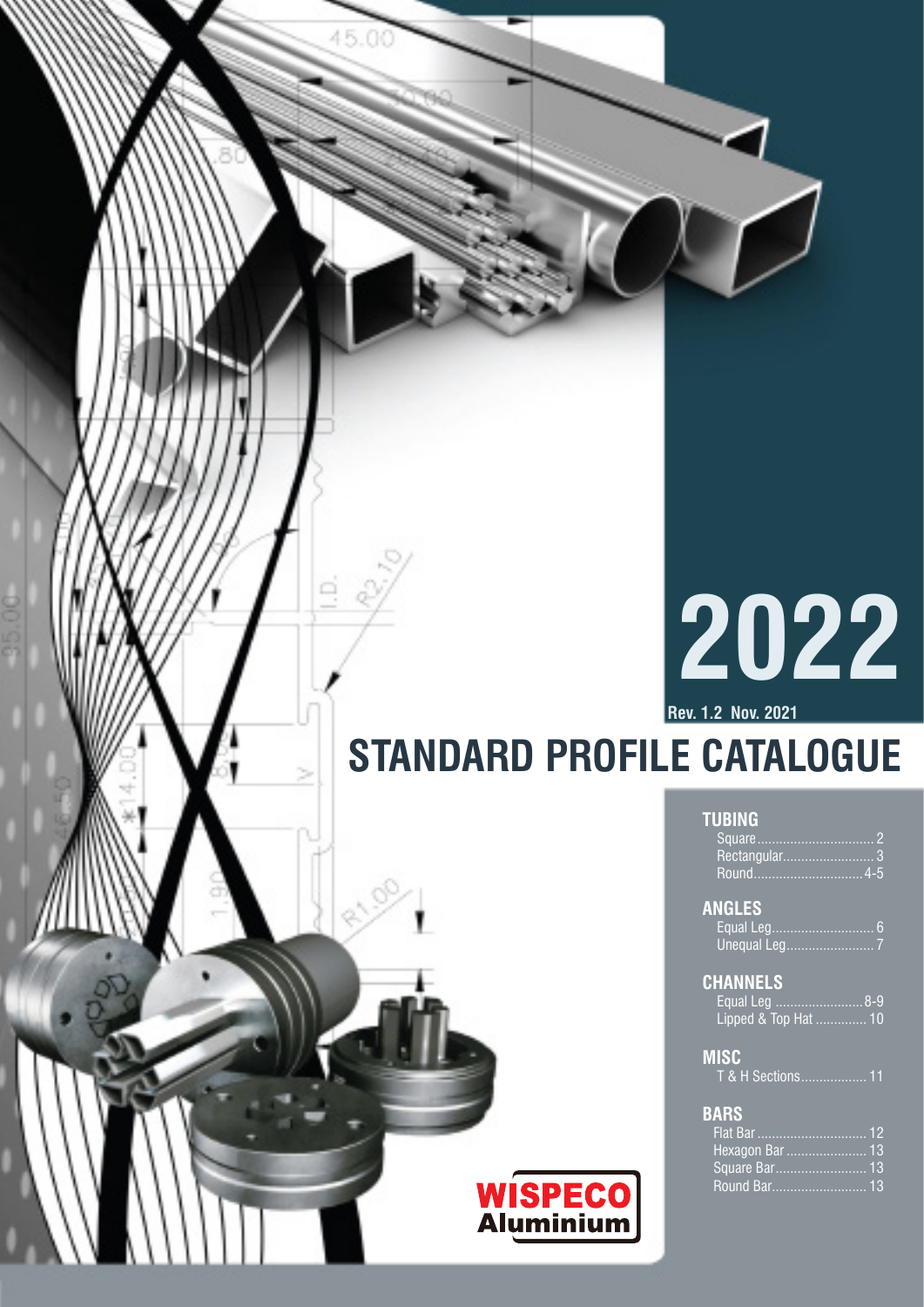

#### **STANDARD PROFILE CATALOGUE ADDITIONAL SERVICES** WISPECO TECHNICAL

coating.

Wispeco Aluminium is able to offer a variety of finishes for aluminium extrusions which includes anodising and powder

#### **WISPECO EXTRUSION DESIGN FINISHING OF ALUMINIUM EXTRUSIONS**

The extruded sections shown in this catalogue are in general demand and available to any customer. Thousands of other profiles have been designed for customers and specifiers to suit specific purposes.

Wispeco will be pleased to assist you with the design of aluminium extrusions to suit your specific requirements.

#### **ALUMINIUM ALLOYS**

| DESIGNATION    | Description                                                                                                                                            |                                                                                                          | <b>Finishing</b>                    |               | <b>Available Forms</b> |             |              | <b>Typical Uses</b>                                                                                                  |
|----------------|--------------------------------------------------------------------------------------------------------------------------------------------------------|----------------------------------------------------------------------------------------------------------|-------------------------------------|---------------|------------------------|-------------|--------------|----------------------------------------------------------------------------------------------------------------------|
|                |                                                                                                                                                        |                                                                                                          | <b>Anodising</b><br><b>Response</b> | <b>Shapes</b> | <b>Tubing</b>          | <b>Bars</b> | <b>Rods</b>  |                                                                                                                      |
| 1350           | Electrically pure aluminium with<br>conductivity of 60% of I.A.C.S.                                                                                    |                                                                                                          |                                     | All           |                        | <b>FLAT</b> |              | Busbar. All electrical conductor<br>requirements.                                                                    |
| 6063           | Sustainable for intricate sections of<br>medium strength. Forms well in "F"<br>and "T1" conditions. High Corrosion<br>resistance. Good surface finish. |                                                                                                          | <b>Verv Good</b>                    | All           | ✓                      |             | $\checkmark$ | Architectural members such as<br>window frames and shop-fitting<br>shapes. Irrigation tubes. General<br>Purpose Use. |
| 6463           | A modified 6063. Responds well to<br>chemical brightening.                                                                                             |                                                                                                          | <b>Very Good</b>                    | All           | ✓                      |             | $\checkmark$ | Bright trim. Extruded reflector<br>shapes.                                                                           |
| 6101           | The best combination of electrical<br>and mechanical conductor properties.<br>Conductivity 55% of I.A.C.S.                                             |                                                                                                          |                                     | Structural    |                        |             | $\checkmark$ | Busbar. Electrical conductors<br>and fittings.                                                                       |
| 6061           | General purpose structural alloy. Good<br>mechanical properties. Good corrosion<br>resistance and weldability.                                         |                                                                                                          | Good                                | Structural    |                        | ✓           | ✓            | Structural applications of all kinds.<br>Road and rail transport. Mine<br>cages, cranes, bridges, towers,            |
| 6082           | General purpose structural alloy. Good<br>mechanical properties. Good corrosion<br>resistance and weldability.                                         |                                                                                                          | Good                                | Structural    |                        |             | ✓            | roof trusses, etc.<br>Bolts, nuts, drive screws, etc.                                                                |
| 6005           | Medium strength alloy.                                                                                                                                 |                                                                                                          | Fair                                | Limited       |                        |             | ✓            | Ladders, Design applications<br>requiring characteristics between<br>6063 and 6082.                                  |
|                | <b>TEMPER DESIGNATIONS</b>                                                                                                                             |                                                                                                          |                                     |               |                        |             |              |                                                                                                                      |
| DESIGNATION    | <b>Approximate</b><br><b>Equivalent</b>                                                                                                                | <b>Description</b>                                                                                       |                                     |               |                        |             |              |                                                                                                                      |
| F              | M<br>M                                                                                                                                                 | strian-hardening is employed                                                                             |                                     |               |                        |             |              | As fabricated. Applies to the product of shaping process in which no special control over thermal conditions or      |
| T1             | W<br>TB                                                                                                                                                | Cooled from an elevated temperature shaping process and naturally aged to substantially stable condition |                                     |               |                        |             |              |                                                                                                                      |
| T5             | <b>TE</b><br>P                                                                                                                                         | Cooled from an elevated temperature shaping process and then artifically aged                            |                                     |               |                        |             |              |                                                                                                                      |
| T <sub>6</sub> | TF WP                                                                                                                                                  | Solution heat-treated and then artifically aged                                                          |                                     |               |                        |             |              |                                                                                                                      |

#### **TEMPER DESIGNATIONS**

| As fabricated. Applies to the product of shaping process in which no special control over thermal conditions or<br>M<br>M<br>F<br>strian-hardening is employed<br><b>W</b><br>Т1<br>Cooled from an elevated temperature shaping process and naturally aged to substantially stable condition<br><b>TB</b><br>T5<br>$\mathsf{P}$<br>Cooled from an elevated temperature shaping process and then artifically aged<br>TE.<br>T6<br>TF WP<br>Solution heat-treated and then artifically aged | DESIGNATION | <b>Approximate</b><br><b>Equivalent</b> | <b>Description</b> |
|-------------------------------------------------------------------------------------------------------------------------------------------------------------------------------------------------------------------------------------------------------------------------------------------------------------------------------------------------------------------------------------------------------------------------------------------------------------------------------------------|-------------|-----------------------------------------|--------------------|
|                                                                                                                                                                                                                                                                                                                                                                                                                                                                                           |             |                                         |                    |
|                                                                                                                                                                                                                                                                                                                                                                                                                                                                                           |             |                                         |                    |
|                                                                                                                                                                                                                                                                                                                                                                                                                                                                                           |             |                                         |                    |
|                                                                                                                                                                                                                                                                                                                                                                                                                                                                                           |             |                                         |                    |

#### **CHEMICAL COMPOSITION (NOMINAL)**

| DESIGNATION    | Approximate<br><b>Equivalent</b> |               | <b>Description</b>                                                              |                                                 |                                                                                                                 |               |           |      |      |
|----------------|----------------------------------|---------------|---------------------------------------------------------------------------------|-------------------------------------------------|-----------------------------------------------------------------------------------------------------------------|---------------|-----------|------|------|
| F              | M                                | M             | strian-hardening is employed                                                    |                                                 | As fabricated. Applies to the product of shaping process in which no special control over thermal conditions or |               |           |      |      |
| T1             | TB                               | W             |                                                                                 |                                                 | Cooled from an elevated temperature shaping process and naturally aged to substantially stable condition        |               |           |      |      |
| T <sub>5</sub> | <b>TE</b>                        | P             |                                                                                 |                                                 | Cooled from an elevated temperature shaping process and then artifically aged                                   |               |           |      |      |
| T <sub>6</sub> | TF WP                            |               |                                                                                 | Solution heat-treated and then artifically aged |                                                                                                                 |               |           |      |      |
| NOTE:          |                                  |               | 1350 is a non-heat treatable alloy and is always supplied in the "F" Condition. |                                                 |                                                                                                                 |               |           |      |      |
|                |                                  |               | <b>CHEMICAL COMPOSITION (NOMINAL)</b>                                           |                                                 |                                                                                                                 |               |           |      |      |
| <b>ALLOY</b>   |                                  | Si            | Fe.                                                                             | Cu                                              | Mn                                                                                                              | Mq            | <b>Cr</b> | Zn   | Ti   |
| 6063           |                                  | $0.20 - 0.60$ | 0.35                                                                            | 0.10                                            | 0.10                                                                                                            | $0.45 - 0.90$ | 0.10      | 0.10 | 0.10 |
| 6351           |                                  | $0.70 - 1.30$ | 0.50                                                                            | 0.10                                            | $0.40 - 0.80$                                                                                                   | $0.40 - 0.80$ |           | 0.20 | 0.20 |
| 6463           |                                  | $0.20 - 0.60$ | 0.15                                                                            | 0.20                                            | 0.05                                                                                                            | $0.45 - 0.90$ |           | 0.05 | 0.05 |
| 1350           |                                  | 0.10          | 0.40                                                                            | 0.05                                            | 0.01                                                                                                            |               | 0.01      | 0.05 |      |
| 6101           |                                  | $0.30 - 0.70$ | 0.50                                                                            | 0.10                                            | 0.03                                                                                                            | $0.35 - 0.80$ | 0.03      | 0.10 |      |
| 6005           |                                  | $0.60 - 0.90$ | 0.35                                                                            | 0.10                                            | 0.10                                                                                                            | $0.40 - 0.60$ | 0.10      | 0.10 | 0.10 |
| 6061           |                                  | $0.40 - 0.80$ | 0.40                                                                            | $0.15 - 0.40$                                   | $0.20 - 0.35$                                                                                                   | $0.70 - 1.00$ | 0.10      | 0.20 | 0.20 |
|                |                                  |               |                                                                                 |                                                 |                                                                                                                 |               |           |      |      |

NOTES: 1. Balance Aluminium (Al) 2. Except where range is shown, all values are maxima 3. Material is available to various international standards

COPYRIGHT DESIGNS, DRAWINGS AND SPECIFICATIONS AND THE COPYRIGHT THEREIN ARE THE PROPERTY OF WISPECO PTY LTD. ALL THE DIES ARE REGISTERED AND RESERVED.

#### **ENQUIRIES**

Durban (031) 579-8337 Cape Town (021) 959-5400

Johannesburg (011) 389-0000

This manual has been compiled to assist both the stockist and the manufacturer.

Every effort has been made to ensure accuracy of data, but no responsiblilty can be accepted for errors or omissions due to our continuous policy of research and development.

Wispeco Aluminium reserves the right to alter or amend dimensions and/or specifications without prior notice.

#### **TUBING** Square................................ 2

**ANGLES**

**MISC**

| Rectangular 3<br>Round4-5                                |
|----------------------------------------------------------|
| <b>ANGLES</b>                                            |
| <b>CHANNELS</b><br>Equal Leg 8-9<br>Lipped & Top Hat  10 |
| <b>MISC</b><br>T & H Sections 11                         |

#### **BARS**

| Hexagon Bar  13 |
|-----------------|
| Square Bar 13   |
| Round Bar 13    |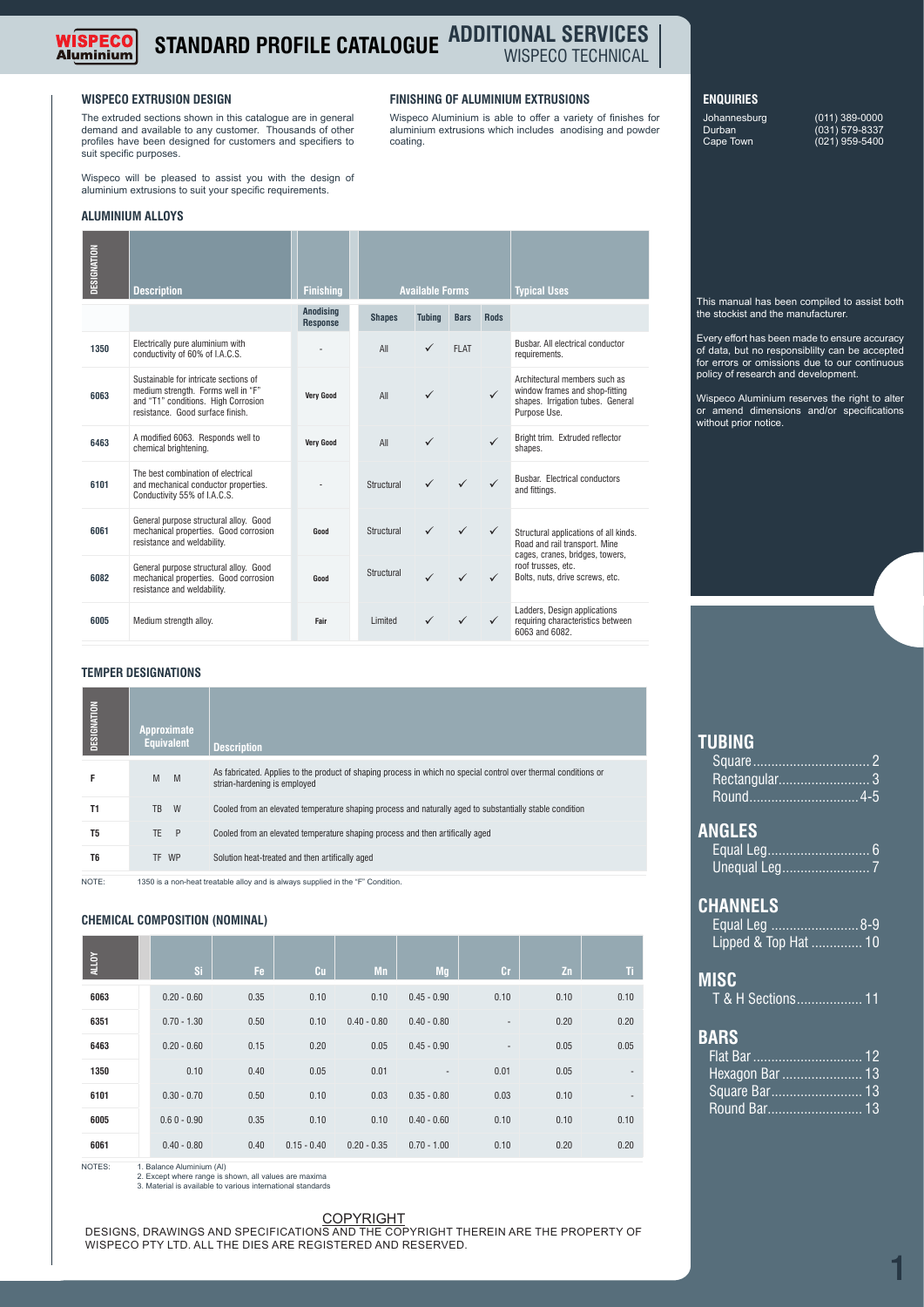

## **STANDARD PROFILE CATALOGUE**

**TUBING** SQUARE

| Rectangular3 |  |
|--------------|--|
|              |  |

| Equal Leg 8-9        |  |
|----------------------|--|
| Lipped & Top Hat  10 |  |

#### **BARS**

# **Material Specifications**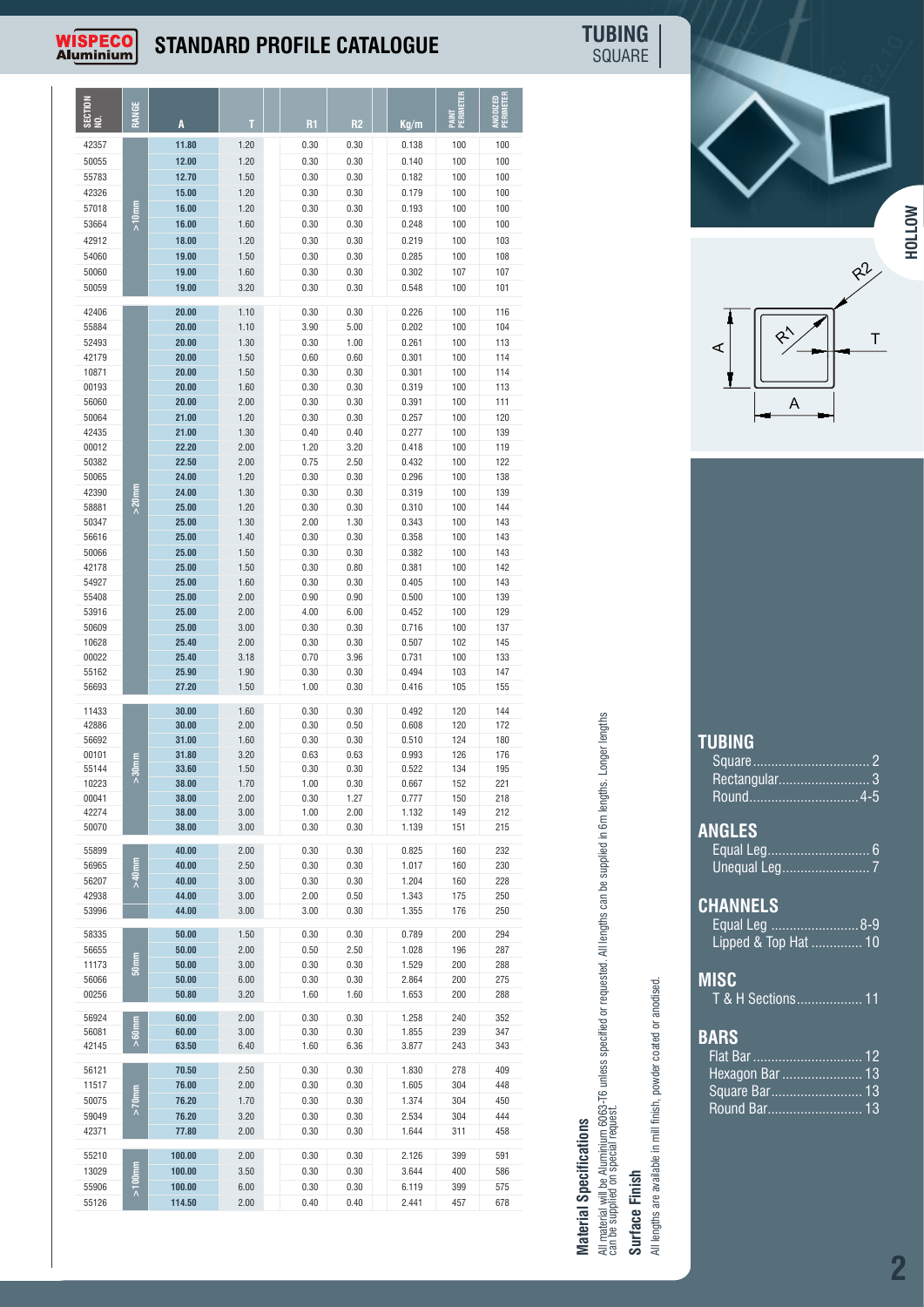## WISPECO

## **STANDARD PROFILE CATALOGUE**

RECTANGULAR **TUBING** T1

R2R3

|               |                                                                                                                     | T2<br><b>R1</b><br>R2<br>T1 .                                                                                                                                                                                                                                                                                                                                                                                                                                                                                                                                                                                                          |                                                                                                                                                                                                  |                                                                                                                                                                                                                                                                                                                                                                                                                                                                                                                                                                                                                                                    |                                                          |
|---------------|---------------------------------------------------------------------------------------------------------------------|----------------------------------------------------------------------------------------------------------------------------------------------------------------------------------------------------------------------------------------------------------------------------------------------------------------------------------------------------------------------------------------------------------------------------------------------------------------------------------------------------------------------------------------------------------------------------------------------------------------------------------------|--------------------------------------------------------------------------------------------------------------------------------------------------------------------------------------------------|----------------------------------------------------------------------------------------------------------------------------------------------------------------------------------------------------------------------------------------------------------------------------------------------------------------------------------------------------------------------------------------------------------------------------------------------------------------------------------------------------------------------------------------------------------------------------------------------------------------------------------------------------|----------------------------------------------------------|
| $\frac{1}{2}$ | 10.00<br>12.00<br>12.00                                                                                             | 1.50<br>1.50<br>0.30<br>0.30<br>1.20<br>0.30<br>0.30<br>1.20<br>1.00<br>0.30<br>1.50<br>1.50                                                                                                                                                                                                                                                                                                                                                                                                                                                                                                                                           | 100<br>100<br>100<br>100<br>100<br>100                                                                                                                                                           |                                                                                                                                                                                                                                                                                                                                                                                                                                                                                                                                                                                                                                                    |                                                          |
|               | 10.00<br>18.00<br>18.00<br>12.00<br>15.00<br>$20.00$<br>12.50                                                       | 1.20<br>0.30<br>0.30<br>1.20<br>1.20<br>0.30<br>0.30<br>1.20<br>1.20<br>2.30<br>3.50<br>1.50<br>1.50<br>0.30<br>0.30<br>1.30<br>0.30<br>0.30<br>1.30<br>2.00<br>2.00<br>0.30<br>2.00<br>1.70<br>1.70<br>0.80<br>1.40                                                                                                                                                                                                                                                                                                                                                                                                                   | 120<br>100<br>100<br>114<br>100<br>104<br>100<br>114<br>123<br>100<br>100<br>113                                                                                                                 |                                                                                                                                                                                                                                                                                                                                                                                                                                                                                                                                                                                                                                                    | <b>HOLLOW</b>                                            |
|               | 20.00<br>20.00<br>20.00<br>$20.00$<br>25.00<br>25.40<br>25.50<br>25.50<br>20.00<br>20.00<br>25.00<br>25.00<br>25.00 | 1.20<br>1.20<br>3.80<br>5.00<br>1.20<br>1.30<br>2.50<br>1.20<br>1.60<br>1.20<br>1.40<br>3.00<br>2.25<br>3.50<br>1.30<br>1.30<br>2.00<br>0.30<br>2.00<br>0.30<br>1.60<br>0.80<br>2.40<br>1.60<br>0.50<br>2.00<br>1.40<br>1.40<br>1.60<br>0.30<br>0.30<br>1.60<br>3.00<br>0.30<br>0.30<br>3.00<br>1.30<br>0.50<br>1.00<br>1.30<br>1.50<br>0.30<br>1.50<br>0.30<br>2.00<br>0.30<br>0.30<br>2.00<br>2.40<br>0.30<br>0.30<br>2.40                                                                                                                                                                                                           | 133<br>100<br>100<br>140<br>101<br>148<br>100<br>146<br>120<br>171<br>171<br>117<br>172<br>118<br>175<br>121<br>155<br>111<br>168<br>115<br>182<br>125<br>125<br>180<br>178<br>125               | $\Omega$                                                                                                                                                                                                                                                                                                                                                                                                                                                                                                                                                                                                                                           | $Q^2$<br>A                                               |
|               | 20.00<br>29.50<br>30.00<br>16.00<br>20.00<br>22.00                                                                  | 2.00<br>2.00<br>0.30<br>0.30<br>1.50<br>0.30<br>0.30<br>1.50<br>2.50<br>2.50<br>0.30<br>0.30<br>0.30<br>0.30<br>1.90<br>1.90<br>1.50<br>3.00<br>1.40<br>1.40<br>1.50<br>0.50<br>2.00<br>1.20                                                                                                                                                                                                                                                                                                                                                                                                                                           | 171<br>119<br>174<br>120<br>199<br>139<br>170<br>118<br>184<br>125<br>136<br>200                                                                                                                 |                                                                                                                                                                                                                                                                                                                                                                                                                                                                                                                                                                                                                                                    |                                                          |
|               | 12.00<br>20.00<br>25.00<br>25.00<br>25.00<br>25.00<br>25.00<br>25.00<br>29.50<br>30.00<br>20.50<br>25.50<br>25.50   | 2.00<br>2.00<br>0.30<br>0.30<br>2.00<br>0.30<br>0.30<br>2.00<br>1.50<br>1.50<br>0.30<br>0.30<br>2.00<br>0.30<br>0.30<br>2.00<br>2.00<br>2.00<br>4.00<br>6.00<br>2.50<br>0.30<br>0.30<br>2.50<br>3.00<br>3.50<br>6.00<br>3.00<br>3.20<br>0.30<br>0.30<br>3.20<br>1.50<br>0.30<br>0.30<br>1.50<br>2.00<br>0.30<br>0.30<br>2.00<br>1.50<br>1.50<br>3.00<br>1.50<br>2.50<br>2.50<br>0.70<br>0.70<br>0.30<br>2.00<br>4.00<br>4.00<br>2.00<br>2.00<br>0.80<br>0.80                                                                                                                                                                           | 177<br>123<br>201<br>139<br>218<br>149<br>150<br>217<br>204<br>140<br>214<br>149<br>139<br>199<br>212<br>150<br>159<br>233<br>159<br>231<br>202<br>138<br>151<br>219<br>209<br>149<br>223<br>154 |                                                                                                                                                                                                                                                                                                                                                                                                                                                                                                                                                                                                                                                    | <b>TUBING</b>                                            |
|               | 40.00<br>30.50<br>31.80<br>29.50                                                                                    | 3.00<br>3.00<br>0.30<br>0.75<br>1.80<br>0.50<br>1.20<br>1.80<br>0.30<br>2.30<br>2.30<br>0.30<br>1.70<br>1.70<br>0.30<br>0.30                                                                                                                                                                                                                                                                                                                                                                                                                                                                                                           | 199<br>287<br>264<br>180<br>191<br>268<br>194<br>284                                                                                                                                             | 동                                                                                                                                                                                                                                                                                                                                                                                                                                                                                                                                                                                                                                                  | Square.                                                  |
|               | 38.00<br>60.00<br>38.00<br>51.00                                                                                    | 2.00<br>2.00<br>0.30<br>0.30<br>2.00<br>2.00<br>0.30<br>0.30<br>3.20<br>3.20<br>0.75<br>0.75<br>4.00<br>4.00<br>2.00<br>4.00                                                                                                                                                                                                                                                                                                                                                                                                                                                                                                           | 228<br>334<br>271<br>399<br>227<br>329<br>247<br>356                                                                                                                                             | <b>B</b>                                                                                                                                                                                                                                                                                                                                                                                                                                                                                                                                                                                                                                           | ANGLES                                                   |
|               | 29.50<br>31.50<br>31.80<br>22.00                                                                                    | 1.80<br>1.80<br>0.30<br>0.30<br>2.60<br>6.00<br>7.50<br>1.70<br>1.90<br>3.00<br>4.75<br>6.35<br>2.50<br>0.30<br>0.30<br>2.50                                                                                                                                                                                                                                                                                                                                                                                                                                                                                                           | 221<br>325<br>215<br>315<br>218<br>319<br>222<br>323                                                                                                                                             | ミ                                                                                                                                                                                                                                                                                                                                                                                                                                                                                                                                                                                                                                                  | <b>CHANNELS</b><br>Equal Leg 8-9<br>Lipped & Top Hat  10 |
|               | 25.00<br>18.00                                                                                                      | 1.30<br>1.30<br>0.30<br>0.30<br>2.00<br>2.00<br>0.30<br>0.30                                                                                                                                                                                                                                                                                                                                                                                                                                                                                                                                                                           | 243<br>360<br>231<br>339                                                                                                                                                                         | ರ                                                                                                                                                                                                                                                                                                                                                                                                                                                                                                                                                                                                                                                  | <b>MISC</b>                                              |
| 110.00        | 38.00<br>50.00<br>50.00<br>50.00<br>44.50<br>45.00<br>51.00<br>76.00<br>40.00<br>120.00<br>80.00                    | 0.30<br>2.00<br>1.50<br>2.00<br>0.30<br>2.00<br>0.30<br>0.30<br>2.00<br>3.00<br>3.00<br>0.30<br>0.30<br>4.50<br>0.63<br>4.50<br>1.78<br>3.20<br>0.30<br>3.20<br>0.38<br>0.30<br>1.80<br>1.80<br>1.50<br>3.25<br>0.30<br>2.00<br>3.25<br>2.00<br>2.00<br>0.30<br>2.00<br>3.00<br>3.00<br>0.30<br>0.30<br>4.00<br>3.00<br>4.00<br>4.00                                                                                                                                                                                                                                                                                                   | 276<br>405<br>299<br>440<br>299<br>437<br>299<br>431<br>292<br>426<br>291<br>431<br>301<br>441<br>352<br>522<br>2.435<br>300<br>437<br>4.149<br>393<br>575                                       | ਠ<br>Pg<br>coated or a<br>ခွ<br>SS.<br>der<br>旨<br><sub>S</sub><br>be Aluminium 6063-T6<br>on special request.<br>in mill finish,<br><b>Material Specifications</b>                                                                                                                                                                                                                                                                                                                                                                                                                                                                                | T & H Sections 11<br><b>BARS</b><br>Flat Bar  12         |
|               |                                                                                                                     | 15.00<br>18.00<br>18.00<br>20.00<br>24.00<br>24.00<br>25.00<br>25.00<br>25.00<br>28.50<br>30.00<br>30.00<br>33.00<br>33.00<br>35.00<br>35.00<br>35.00<br>35.30<br>36.00<br>38.00<br>38.00<br>38.00<br>38.00<br>40.00<br>40.00<br>40.00<br>43.00<br>45.00<br>48.00<br>50.00<br>50.00<br>50.00<br>50.00<br>50.00<br>50.00<br>50.00<br>50.00<br>50.00<br>50.00<br>51.00<br>51.00<br>51.00<br>57.00 20.80<br>60.00<br>60.50<br>63.50<br>67.50<br>76.00<br>76.00<br>76.20<br>76.00<br>80.50<br>82.50<br>82.50<br>89.00<br>97.00<br>98.00<br>100.00<br>29.50<br>100.00<br>100.00<br>100.00<br>101.00<br>101.50<br>101.50<br>101.50<br>101.50 | 1.20<br>2.00<br>2.00<br>0.30                                                                                                                                                                     | Ka/m<br>0.179<br>0.179<br>0.220<br>100<br>100<br>0.179<br>0.258<br>0.240<br>0.277<br>0.263<br>0.435<br>0.341<br>0.285<br>0.299<br>0.333<br>0.338<br>0.607<br>0.485<br>0.429<br>0.499<br>0.817<br>0.388<br>0.488<br>0.640<br>0.757<br>0.608<br>0.549<br>0.881<br>0.569<br>0.456<br>0.463<br>0.629<br>0.716<br>0.585<br>0.770<br>0.723<br>0.949<br>1.053<br>1.190<br>0.622<br>0.824<br>0.542<br>0.968<br>1.477<br>0.801<br>1.529<br>0.850<br>1.131<br>0.861<br>1.193<br>1.432<br>1.870<br>2.554<br>1.038<br>1.110<br>1.264<br>1.436<br>0.842<br>1.215<br>1.361<br>259<br>381<br>1.458<br>1.583<br>2.343<br>3.461<br>2.428<br>1.390<br>2.565<br>1.873 | anodised.                                                |

|                                                                                                                                                                                                                                                                                                         | 57<br>m<br>A                                                                                                                                                                                                                                                                                         |
|---------------------------------------------------------------------------------------------------------------------------------------------------------------------------------------------------------------------------------------------------------------------------------------------------------|------------------------------------------------------------------------------------------------------------------------------------------------------------------------------------------------------------------------------------------------------------------------------------------------------|
| can be supplied in 6m lengths. Longer lengths<br>All material will be Aluminium 6063-T6 unless specified or requested. All lengths o<br>can be supplied on special request.<br>All lengths are available in mill finish, powder coated or anodised.<br><b>Material Specifications</b><br>Surface Finish | <b>TUBING</b><br>Square<br>$\overline{2}$<br>$\overline{\mathbf{3}}$<br>Rectangular<br><b>ANGLES</b><br>Unequal Leg<br>$\overline{7}$<br><b>CHANNELS</b><br>Equal Leg<br><u>. 8-9</u><br>Lipped & Top Hat  10<br><b>MISC</b><br>T & H Sections 11<br><b>BARS</b><br>Hexagon Bar  13<br>Square Bar 13 |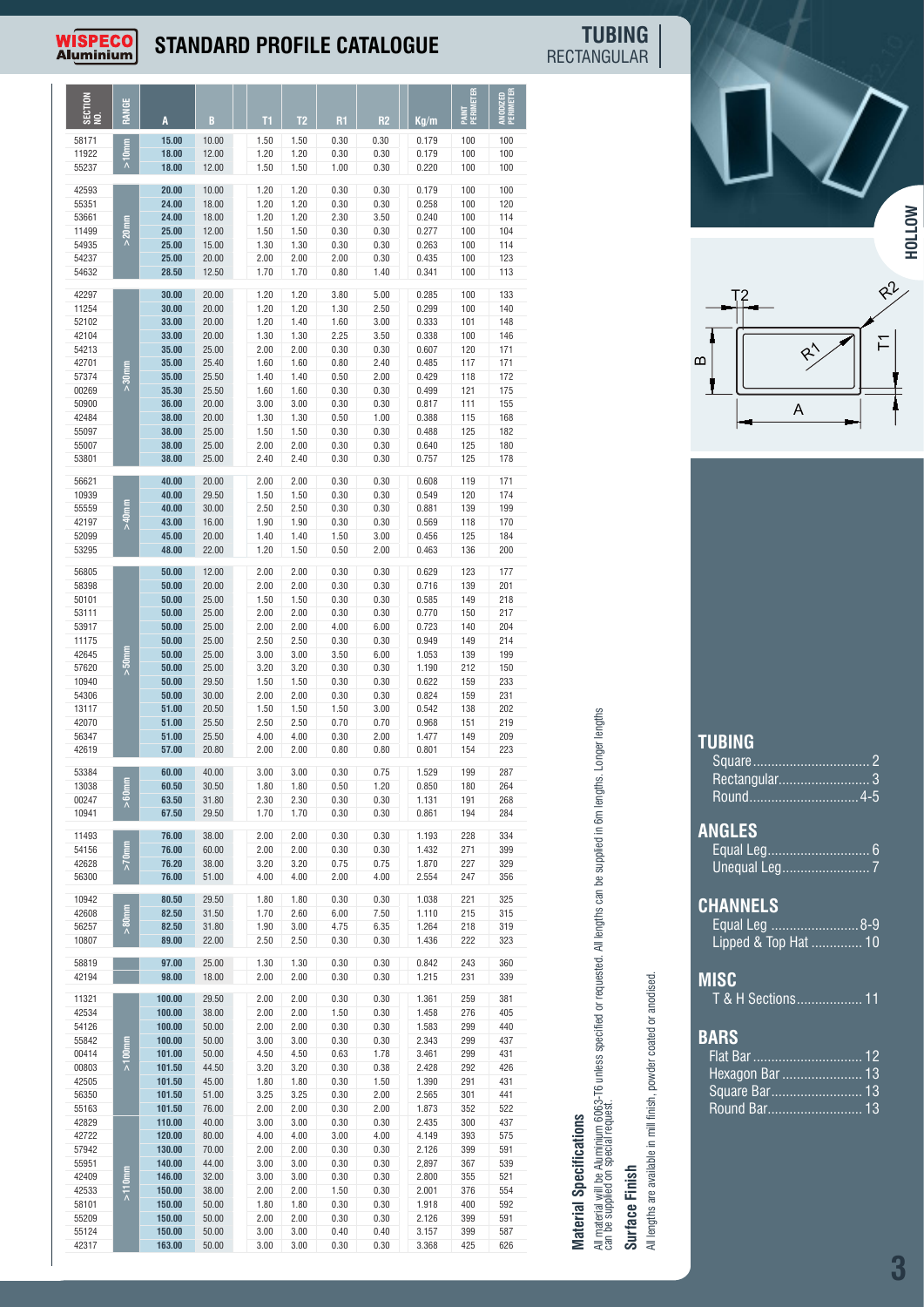## **WISPECO**<br>Aluminium

### **STANDARD PROFILE CATALOGUE**

ROUND **TUBING**

| SECTION<br>MO. | 쁭<br>돑    | 0D             | T            | ID             | Kg/m           | PAINT<br>Perimeter | ANODIZED<br>Perimeter | SECTION<br>NO. | 쁑<br>MA  | <b>OD</b>      | T             | ID             | Kg/m           | I PAINT<br>Perimeter | ANODIZED   |
|----------------|-----------|----------------|--------------|----------------|----------------|--------------------|-----------------------|----------------|----------|----------------|---------------|----------------|----------------|----------------------|------------|
| 50128          |           | 8.00           | 1.20         | 5.60           | 0.069          | 100                | 100                   | 50251          |          | 25.50          | 5.00          | 15.50          | 0.873          | 100                  | 104        |
| 55146          |           | 9.00           | 1.20         | 6.56           | 0.080          | 100                | 100                   | 53614          |          | 25.50          | 5.20          | 15.10          | 0.899          | 100                  | 104        |
| 50130          | <10mm     | 9.50           | 1.20         | 7.10           | 0.084          | 100                | 100                   | 57656          |          | 26.00          | 5.00          | 16.00          | 0.895          | 100                  | 107        |
| 50131          |           | 9.70           | 1.30         | 7.10           | 0.093          | 100                | 100                   | 42356          |          | 26.30          | 1.20          | 23.90          | 0.257          | 100                  | 121        |
| 55721          |           | 9.80           | 1.20         | 7.40           | 0.087          | 100                | 100                   | 54887<br>55098 |          | 26.30<br>26.80 | 5.60<br>2.00  | 15.10<br>22.80 | 0.988<br>0.423 | 100<br>100           | 107<br>120 |
| 50132          |           | 10.00          | 1.20         | 7.60           | 0.090          | 100                | 100                   | 42578          |          | 27.30          | 3.00          | 21.30          | 0.621          | 100                  | 120        |
| 50133          |           | 10.00          | 1.50         | 7.00           | 0.109          | 100                | 100                   | 55905          |          | 27.80          | 1.40          | 25.00          | 0.315          | 100                  | 126        |
| 42865          |           | 10.00          | 1.60         | 6.80           | 0.114          | 100                | 100                   | 56510          |          | 28.00          | 1.50          | 25.00          | 0.339          | 100                  | 127        |
| 55317          |           | 10.00          | 2.80         | 4.30           | 0.173          | 100                | 100                   | 50160          |          | 28.50          | 1.60          | 25.30          | 0.367          | 100                  | 129        |
| 50134<br>11552 |           | 12.00<br>12.20 | 2.60<br>1.20 | 6.80<br>9.80   | 0.208<br>0.112 | 100<br>100         | 100<br>100            | 56255          |          | 28.60          | 1.20          | 26.20          | 0.280          | 100                  | 131        |
| 50135          |           | 12.70          | 1.20         | 10.30          | 0.117          | 100                | 100                   | 42726          |          | 28.60          | 1.60          | 25.40          | 0.360          | 100                  | 130        |
| 42676          |           | 12.70          | 1.65         | 9.40           | 0.155          | 100                | 100                   | 55649          |          | 29.00          | 1.20          | 26.60          | 0.284          | 100                  | 133        |
| 53925          |           | 12.70          | 2.00         | 8.70           | 0.182          | 100                | 100                   | 54066<br>52566 |          | 29.20<br>29.60 | 1.20<br>4.80  | 27.10<br>20.00 | 0.286<br>1.014 | 100<br>100           | 133<br>123 |
| 42737          |           | 12.70          | 2.65         | 7.40           | 0.225          | 100                | 100                   |                |          |                |               |                |                |                      |            |
| 42823          |           | 12.70          | 3.20         | 6.30           | 0.259          | 100                | 100                   | 42499          |          | 30.00          | 1.20          | 27.60          | 0.294          | 100                  | 138        |
| 57432          |           | 13.70          | 3.10         | 7.50           | 0.279          | 100                | 100                   | 53734          |          | 30.00          | 2.00          | 26.00          | 0.475          | 100                  | 135        |
| 55548          |           | 14.00          | 3.60         | 6.80           | 0.319          | 100                | 100                   | 13193          |          | 30.00          | 5.30          | 19.40          | 1.118          | 100                  | 125        |
| 53001          |           | 14.30          | 2.50         | 9.30           | 0.251          | 100                | 100                   | 58344<br>58503 |          | 30.00<br>30.00 | 6.25<br>8.00  | 17.50<br>14.00 | 1.265<br>1.500 | 122<br>100           | 100<br>116 |
| 50628<br>10631 | $>10$ mm  | 15.00<br>15.80 | 1.50<br>1.20 | 12.00<br>13.40 | 0.172<br>0.149 | 100<br>100         | 100<br>100            | 52207          |          | 31.20          | 2.80          | 25.60          | 0.677          | 100                  | 138        |
| 50142          |           | 15.80          | 2.00         | 11.80          | 0.236          | 100                | 100                   | 42686          |          | 31.80          | 1.60          | 28.60          | 0.412          | 100                  | 145        |
| 42724          |           | 15.90          | 1.60         | 12.70          | 0.195          | 100                | 100                   | 42687          |          | 31.80          | 3.20          | 25.40          | 0.780          | 100                  | 140        |
| 53676          |           | 16.00          | 1.20         | 13.60          | 0.150          | 100                | 100                   | 58816          |          | 32.00          | 2.00          | 28.00          | 0.511          | 101                  | 145        |
| 42511          |           | 16.00          | 1.50         | 13.00          | 0.185          | 100                | 100                   | 58364          |          | 32.00          | 3.00          | 26.00          | 0.741          | 142                  | 101        |
| 56118          |           | 16.00          | 4.00         | 8.00           | 0.408          | 100                | 100                   | 42498          |          | 33.00          | 1.20          | 30.60          | 0.325          | 104                  | 152        |
| 11325          |           | 16.50          | 2.80         | 10.90          | 0.327          | 100                | 100                   | 50949          |          | 33.00          | 5.00          | 23.00          | 1.192          | 104                  | 140        |
| 13190          |           | 16.50          | 3.70         | 9.10           | 0.401          | 100                | 100                   | 53112          |          | 33.00          | 5.50          | 22.00          | 1.289          | 104                  | 138        |
| 56295          |           | 18.50          | 4.30         | 9.90           | 0.520          | 100                | 100                   | 42345<br>13338 | $>30$ nm | 33.00          | 6.30          | 20.50          | 1.450          | 104<br>108           | 136        |
| 42678<br>55802 |           | 19.00<br>19.00 | 1.20<br>1.50 | 16.60<br>16.00 | 0.182<br>0.223 | 100<br>100         | 100<br>100            | 55145          |          | 34.50<br>35.00 | 7.60<br>1.70  | 19.30<br>31.60 | 1.742<br>0.482 | 110                  | 139<br>160 |
| 50540          |           | 19.00          | 1.60         | 15.80          | 0.237          | 100                | 100                   | 57089          |          | 35.00          | 2.00          | 31.00          | 0.562          | 110                  | 159        |
| 53659          |           | 19.00          | 2.00         | 15.00          | 0.289          | 100                | 100                   | 54940          |          | 35.00          | 2.50          | 30.00          | 0.692          | 110                  | 157        |
| 11326          |           | 19.00          | 3.20         | 12.60          | 0.430          | 100                | 100                   | 50162          |          | 35.00          | 4.70          | 25.60          | 1.213          | 110                  | 150        |
| 42739          |           | 19.30          | 3.20         | 12.90          | 0.439          | 100                | 100                   | 50613          |          | 37.50          | 1.20          | 35.10          | 0.371          | 118                  | 173        |
| 56669          |           | 20.00          | 4.50         | 11.00          | 0.549          | 100                | 100                   | 50270          |          | 38.00          | 1.20          | 35.60          | 0.376          | 119                  | 175        |
| 53613          |           | 20.00          | 4.80         | 10.40          | 0.621          | 100                | 100                   | 55387          |          | 38.00          | 1.50          | 35.00          | 0.467          | 119                  | 174        |
| 50254          |           | 20.00          | 6.25         | 7.50           | 0.732          | 100                | 100                   | 10635          |          | 38.00<br>38.00 | 1.60          | 34.80          | 0.496          | 120                  | 174        |
| 11327          |           | 21.30          | 3.60         | 14.10          | 0.542          | 100                | 100                   | 42689<br>50619 |          | 38.00          | 2.00<br>3.00  | 34.00<br>32.00 | 0.602<br>0.895 | 119<br>119           | 166<br>169 |
| 50146          |           | 21.40          | 1.40         | 18.60          | 0.238          | 100                | 100                   | 42691          |          | 38.00          | 3.20          | 31.60          | 0.948          | 119                  | 169        |
| 13097          |           | 21.70          | 2.20         | 17.30          | 0.366          | 100                | 100                   | 42346          |          | 38.00          | 7.50          | 23.00          | 1.949          | 119                  | 155        |
| 42355          | $> 20$ mm | 21.80          | 1.40         | 19.00          | 0.243          | 100                | 100                   | 56245          |          | 38.00          | 8.20          | 21.60          | 2.082          | 120                  | 153        |
| 50114          |           | 22.00          | 1.20         | 19.60          | 0.213          | 100                | 100                   | 54933          |          | 40.00          | 1.50          | 37.00          | 0.492          | 126                  | 184        |
| 50148<br>11683 |           | 22.00<br>22.20 | 1.40<br>1.60 | 19.20<br>19.00 | 0.246<br>0.281 | 100<br>100         | 100<br>100            | 56236          |          | 40.00          | 3.00          | 34.00          | 0.945          | 126                  | 180        |
| 42681          |           | 22.25          | 1.20         | 19.85          | 0.215          | 100                | 100                   | 58116          |          | 40.00          | 5.00          | 30.00          | 1.491          | 126                  | 173        |
| 53649          |           | 22.25          | 2.80         | 16.65          | 0.464          | 100                | 100                   | 57076          |          | 40.00          | 8.50          | 23.00          | 2.281          | 126                  | 162        |
| 50013          |           | 23.00          | 4.80         | 13.40          | 0.744          | 100                | 100                   | 42749          |          | 41.30          | 4.70          | 31.90          | 1.466          | 130                  | 180        |
|                |           |                |              |                |                |                    |                       | 13340          |          | 42.50          | 7.25          | 28.00          | 2.178          | 134                  | 100        |
| 11328          |           | 23.80          | 4.00         | 15.80          | 0.675          | 100                | 100                   | 42347          |          | 43.00          | 7.30          | 28.40          | 2.221          | 135                  | 179        |
| 53890<br>53885 |           | 24.70<br>25.00 | 1.40<br>2.00 | 21.90<br>21.00 | 0.277<br>0.392 | 100<br>100         | 112<br>112            | 42692          | $>40$ mm | 44.50          | 3.20          | 38.10          | 1.126          | 140                  | 200        |
| 55768          |           | 25.00          | 1.80         | 21.40          | 0.356          | 100                | 113                   | 11444          |          | 45.00          | 2.50          | 40.00          | 0.905          | 134                  | 197        |
| 50154          |           | 25.00          | 1.60         | 21.80          | 0.319          | 100                | 113                   | 13283<br>54342 |          | 46.50<br>47.00 | 10.80<br>1.20 | 24.90<br>44.60 | 3.285<br>0.468 | 146<br>147           | 185<br>217 |
| 50153          |           | 25.00          | 1.40         | 22.20          | 0.281          | 100                | 114                   | 58732          |          | 47.00          | 1.60          | 43.80          | 0.619          | 148                  | 217        |
| 50115          |           | 25.00          | 1.20         | 22.60          | 0.245          | 100                | 114                   | 56351          |          | 47.50          | 1.40          | 44.70          | 0.549          | 149                  | 219        |
| 54368          | $> 20$ mm | 25.00          | 1.15         | 22.70          | 0.233          | 100                | 114                   | 42302          |          | 48.00          | 8.50          | 31.00          | 2.860          | 151                  | 200        |
| 50541          |           | 25.00          | 3.00         | 19.00          | 0.562          | 100                | 109                   | 54748          |          | 48.00          | 3.00          | 42.00          | 1.150          | 151                  | 217        |
| 52782          |           | 25.50          | 1.20         | 23.10          | 0.248          | 100                | 117                   | 42752          |          | 48.50          | 4.50          | 39.50          | 1.687          | 152                  | 214        |
| 42684<br>54265 |           | 25.50<br>25.50 | 1.25<br>1.50 | 23.00<br>22.50 | 0.258<br>0.306 | 100<br>100         | 116<br>115            |                |          |                |               |                |                |                      |            |
| 42685          |           | 25.50          | 1.60         | 22.30          | 0.326          | 100                | 115                   |                |          |                |               |                |                |                      |            |
| 42725          |           | 25.50          | 2.00         | 21.50          | 0.400          | 100                | 114                   |                |          |                |               |                |                |                      |            |
| 42714          |           | 25.50          | 3.20         | 19.10          | 0.602          | 100                | 110                   |                |          |                |               |                |                |                      |            |
|                |           |                |              |                |                |                    |                       |                |          |                |               |                |                |                      |            |





| <b>TUBING</b>              |
|----------------------------|
|                            |
| Rectangular <sub>.</sub> 3 |
| Round <del></del> 4-5      |
|                            |
| <b>ANGLES</b>              |
| Equal Leg 6                |
|                            |
|                            |
| <b>CHANNELS</b>            |
| Equal Leg 8-9              |
| Lipped & Top Hat  10       |
|                            |
| <b>MISC</b>                |
| T & H Sections 11          |
|                            |
|                            |
| <b>BARS</b>                |
|                            |
| Hexagon Bar 13             |
| Square Bar 13              |
| Round Bar 13               |

#### **Material Specifications**

All material will be Aluminium 6063-T6 unless specified or requested. All lengths can be supplied in 6m lengths. Longer lengths can be supplied on special request.

#### **Surface Finish**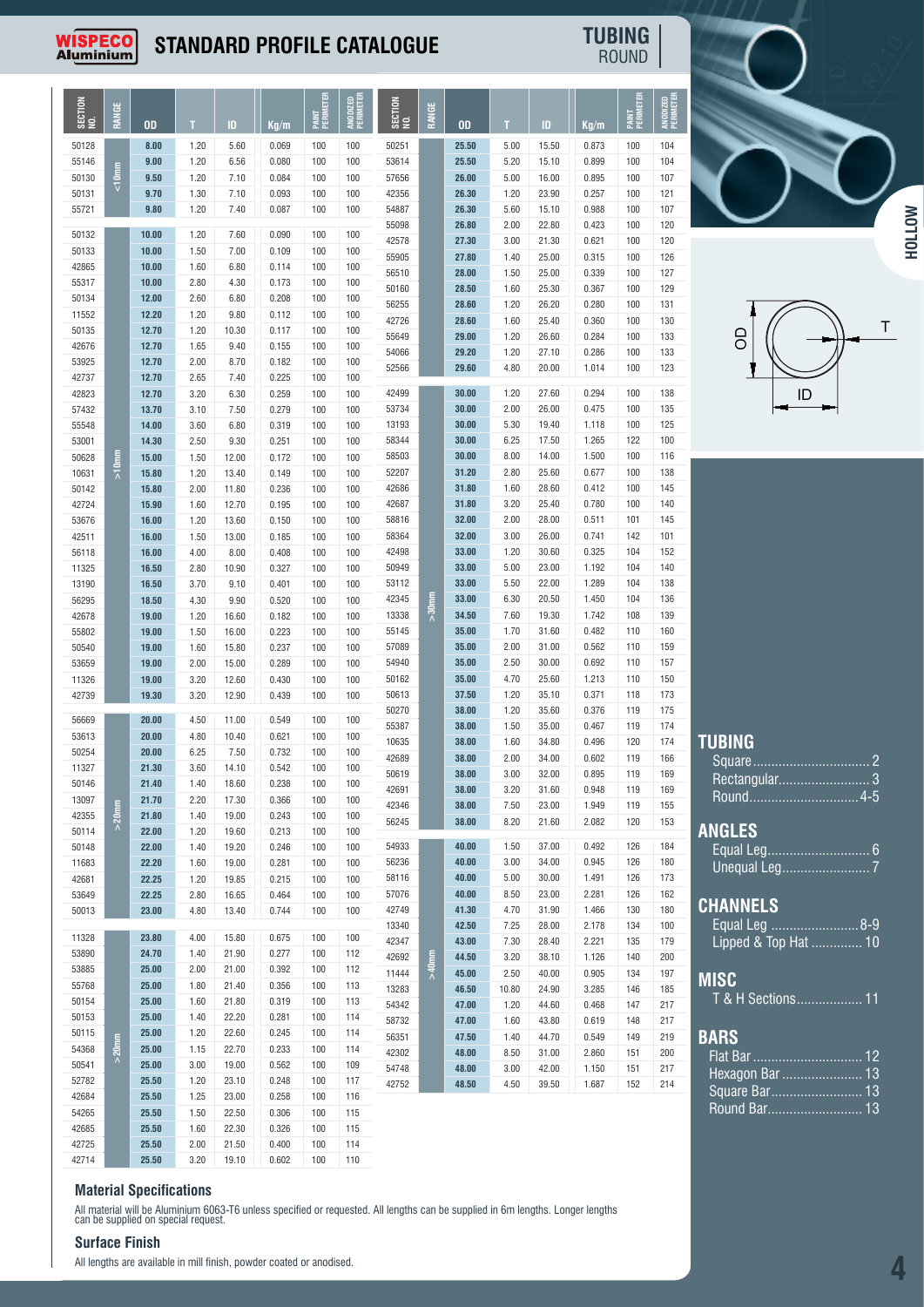### **STANDARD PROFILE CATALOGUE**

**PAINT PERIMETER ANODIZED PERIMETER**

**T ID Kg/m**

 **50.00** 1.80 46.40 0.739 157 230 **50.00** 1.90 46.20 0.779 157 230 **50.00** 2.00 46.00 0.818 157 229 **50.00** 2.20 45.60 0.896 157 229 **50.00** 5.00 40.00 1.917 157 220 **50.60** 1.50 47.60 0.627 159 234 **50.60** 1.90 46.80 0.788 159 232 **50.00** 3.00 44.00 1.201 160 231 **50.80** 5.00 40.80 1.951 160 224 **51.00** 1.20 48.60 0.509 160 237 **51.00** 1.30 48.40 0.551 160 236 **51.00** 1.60 47.80 0.673 160 235 **51.00** 1.90 47.20 0.795 160 234 **51.00** 2.00 47.00 0.835 160 234 **51.00** 3.20 44.60 1.303 160 230 **55.00** 2.50 50.00 1.118 165 244 **58.00** 8.50 41.00 3.585 182 246 **58.00** 12.00 34.00 4.703 182 236 **59.00** 9.50 40.00 4.006 185 248 **59.00** 10.50 38.00 4.339 185 245

**50.00** 1.50 47.00 0.619 157 231

**60.00** 1.60 56.80 0.796 188 272

42514 **60.30** 3.20 53.90 1.557 189 274 56280 **60.30** 4.00 52.30 1.919 189 272

**SECTI NO. RANGE**

**WISPECO** Al<u>uminium</u>

11167<br>50749

54600

**>50mm**

**OD**

ROUND **TUBING**

|  | <b>HOLLOW</b> |
|--|---------------|



| <b>TUBING</b> |        |  |
|---------------|--------|--|
|               | Square |  |

| Rectangular 3         |  |
|-----------------------|--|
| Round <del></del> 4-5 |  |
|                       |  |
| <b>ANGLES</b>         |  |
| Equal Leg 6           |  |
|                       |  |
|                       |  |
| <b>CHANNELS</b>       |  |
| Equal Leg 8-9         |  |
| Lipped & Top Hat  10  |  |
|                       |  |
| MISC                  |  |
| T & H Sections 11     |  |
|                       |  |
| <b>BARS</b>           |  |
|                       |  |
| Hexagon Bar  13       |  |
| Square Bar 13         |  |
| Round Bar 13          |  |
|                       |  |

| 56280 |               | 60.30  | 4.00  | 52.30  | 1.919  | 189 | 272 |
|-------|---------------|--------|-------|--------|--------|-----|-----|
| 42594 | is<br>SSS∧    | 63.50  | 2.00  | 59.50  | 1.048  | 199 | 293 |
| 42697 |               | 63.50  | 3.20  | 57.10  | 1.644  | 199 | 289 |
| 56308 |               | 66.00  | 11.00 | 44.00  | 5.155  | 207 | 276 |
|       |               |        |       |        |        |     |     |
| 42647 |               | 70.00  | 1.30  | 67.40  | 0.761  | 220 | 326 |
| 57088 |               | 70.00  | 5.00  | 60.00  | 2.770  | 220 | 314 |
| 56281 |               | 72.00  | 5.20  | 61.60  | 2.960  | 226 | 323 |
| 42327 |               | 72.00  | 6.00  | 60.00  | 3.374  | 226 | 320 |
| 57111 |               | 73.00  | 5.20  | 60.60  | 3.004  | 229 | 328 |
| 42698 |               | 76.20  | 1.30  | 73.60  | 0.830  | 239 | 354 |
| 42855 | mulx<         | 76.20  | 1.60  | 73.00  | 1.017  | 240 | 355 |
| 56077 |               | 76.20  | 2.00  | 72.20  | 1.125  | 239 | 353 |
| 42699 |               | 76.20  | 3.20  | 69.80  | 1.990  | 239 | 349 |
| 58104 |               | 76.20  | 6.35  | 63.50  | 3.779  | 239 | 339 |
| 42336 |               | 76.30  | 3.00  | 70.30  | 1.874  | 240 | 351 |
| 57401 |               | 76.50  | 1.25  | 74.00  | 0.801  | 240 | 356 |
| 56282 |               | 79.40  | 3.40  | 72.60  | 2.202  | 249 | 363 |
|       |               |        |       |        |        |     |     |
| 56321 |               | 80.00  | 2.00  | 76.00  | 1.329  | 251 | 371 |
| 52210 |               | 80.00  | 4.00  | 72.00  | 2.590  | 252 | 366 |
| 56106 |               | 80.00  | 5.00  | 70.00  | 3.195  | 252 | 361 |
| 52265 |               | 80.00  | 6.00  | 68.00  | 3.783  | 252 | 389 |
| 11936 |               | 80.00  | 8.00  | 64.00  | 4.908  | 252 | 303 |
| 56306 | music<br>Solo | 85.00  | 19.50 | 46.00  | 10.883 | 267 | 340 |
| 11441 |               | 87.00  | 3.50  | 80.00  | 2.478  | 274 | 400 |
| 56283 |               | 87.60  | 3.50  | 80.60  | 2.508  | 275 | 402 |
| 56739 |               | 89.00  | 3.20  | 82.60  | 2.340  | 280 | 410 |
| 54896 |               | 89.00  | 4.80  | 79.40  | 3.443  | 280 | 405 |
|       |               |        |       |        |        |     |     |
| 11969 |               | 100.00 | 4.00  | 92.00  | 3.272  | 315 | 466 |
| 52353 |               | 100.00 | 6.00  | 88.00  | 4.805  | 314 | 452 |
| 53497 |               | 100.00 | 8.00  | 84.00  | 6.243  | 314 | 446 |
| 56995 |               | 100.00 | 10.00 | 80.00  | 7.668  | 314 | 439 |
| 42731 |               | 100.50 | 4.80  | 90.90  | 3.914  | 316 | 459 |
| 42756 | E<br>S        | 101.00 | 3.20  | 94.60  | 2.666  | 317 | 466 |
| 11808 | Ā             | 101.50 | 3.20  | 95.10  | 2.680  | 299 | 468 |
| 42854 |               | 101.60 | 1.60  | 98.40  | 1.363  | 319 | 474 |
| 56464 |               | 101.60 | 3.60  | 94.40  | 3.006  | 319 | 468 |
| 42795 |               | 104.50 | 3.30  | 97.90  | 2.845  | 328 | 482 |
| 11440 |               | 108.00 | 4.00  | 100.00 | 3.528  | 340 | 498 |
|       |               |        |       |        |        |     |     |
| 56237 |               | 114.00 | 4.00  | 106.00 | 3.749  | 358 | 525 |
| 56051 | Ē             | 114.00 | 5.00  | 104.00 | 4.643  | 358 | 522 |
| 11590 |               | 114.30 | 6.00  | 102.30 | 5.537  | 360 | 520 |
| 54050 |               | 117.00 | 2.00  | 113.00 | 1.960  | 368 | 546 |
|       |               |        |       |        |        |     |     |
| 11970 |               | 120.00 | 4.00  | 112.00 | 3.953  | 377 | 553 |
| 11968 |               | 120.00 | 6.00  | 108.00 | 5.828  | 377 | 547 |
| 53495 |               | 120.00 | 8.00  | 104.00 | 7.600  | 377 | 540 |
| 42715 |               | 127.00 | 3.50  | 120.00 | 3.684  | 400 | 589 |
| 56244 |               | 140.00 | 5.00  | 130.00 | 5.751  | 440 | 644 |
| 56067 | $>120$ nn     | 150.00 | 6.00  | 138.00 | 7.362  | 471 | 688 |
| 56828 |               | 150.00 | 8.00  | 134.00 | 9.679  | 471 | 681 |
| 56249 |               | 157.00 | 3.00  | 151.00 | 3.937  | 493 | 730 |
| 55908 |               | 160.00 | 6.00  | 148.00 | 7.873  | 503 | 736 |
| 57259 |               | 160.00 | 7.00  | 146.00 | 9.126  | 503 | 732 |
| 58040 |               | 160.00 | 8.00  | 144.00 | 10.361 | 503 | 729 |
|       |               |        |       |        |        |     |     |

#### **Material Specifications**

All material will be Aluminium 6063-T6 unless specified or requested. All lengths can be supplied in 6m lengths. Longer lengths can be supplied on special request.

#### **Surface Finish**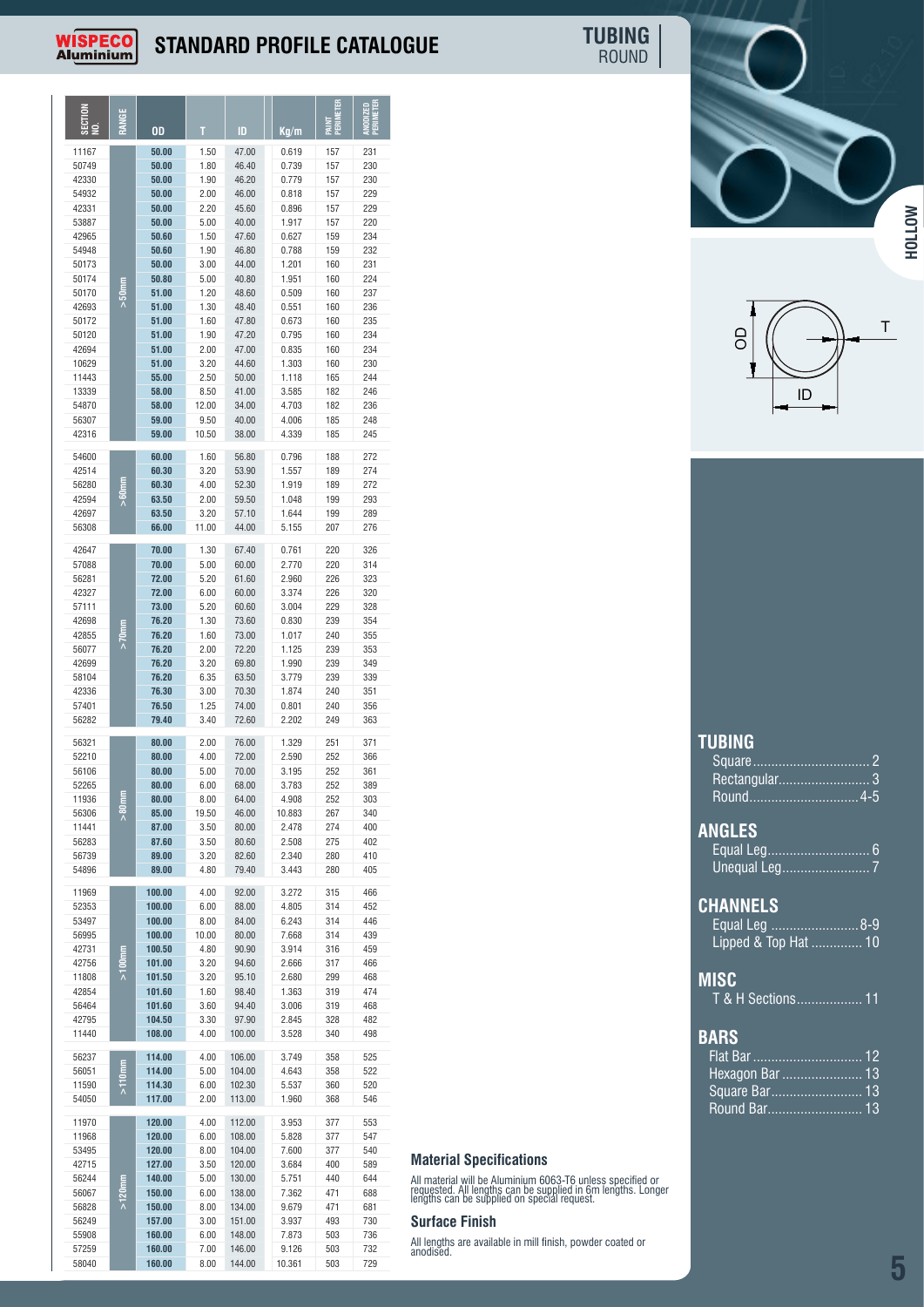## **WISPECO**<br>Aluminium

## **STANDARD PROFILE CATALOGUE**

▕▏▏░▁▕▏▗ਛ▕

**ANGLES** EQUAL LEG

| <b>SECTION</b><br>g | RANGE    | A              | T1           | R <sub>1</sub> | R <sub>2</sub>      | Kg/m           | Ë<br>$\frac{1}{2}$ |
|---------------------|----------|----------------|--------------|----------------|---------------------|----------------|--------------------|
|                     |          | 12.00          |              |                |                     |                |                    |
| 11193               |          |                | 1.50         | 0.30           | 0.30                | 0.092          | 100                |
| 11166<br>28241      |          | 12.00<br>12.50 | 3.00<br>1.50 | 0.30           | 0.30<br>0.30        | 0.171          | 100<br>100         |
| 02689               |          | 12.70          | 1.60         | 0.30<br>0.30   | 0.30                | 0.094<br>0.103 | 100                |
| 00454               |          | 12.70          | 3.20         | 0.30           | 0.30                | 0.192          | 100                |
| 70143               |          | 15.00          | 1.50         | 0.30           | 0.30                | 0.116          | 100                |
| 27891               | ミラス      | 15.00          | 1.60         | 0.30           | 0.30                | 0.122          | 100                |
| 00163               |          | 15.90          | 3.20         | 0.30           | 0.30                | 0.248          | 100                |
| 21081               |          | 16.00          | 1.50         | 0.30           | 0.30                | 0.124          | 100                |
| 10386               |          | 19.00          | 1.60         | 0.30           | 0.30                | 0.157          | 100                |
| 31921               |          | 19.00          | 2.00         | 0.30           | 0.30                | 0.195          | 100                |
| 10588               |          | 19.00          | 3.20         | 0.30           | 0.30                | 0.301          | 100                |
|                     |          |                |              |                |                     |                |                    |
| 11303               |          | 22.20          | 1.60         | 0.30           | 0.30                | 0.185          | 100                |
| 70150               |          | 25.00          | 1.20         | 0.30           | 0.30                | 0.159          | 100                |
| 11356               |          | 25.00          | 1.30         | 0.30           | <b>FULL</b>         | 0.170          | 100                |
| 34302               |          | 25.00          | 1.50         | 0.30           | 0.30                | 0.197          | 100                |
| 10968               |          | 25.00          | 1.60         | 0.30           | 0.30                | 0.209          | 100                |
| 31922               |          | 25.00          | 2.00         | 0.30           | 0.30                | 0.260          | 100                |
| 70162<br>22326      | >20mm    | 25.00<br>25.50 | 3.00<br>1.20 | 0.30<br>0.30   | 0.30<br><b>FULL</b> | 0.382<br>0.160 | 100<br>100         |
| 10387               |          | 25.50          | 1.60         | 0.30           | 0.30                | 0.213          | 101                |
| 18356               |          | 25.50          | 2.50         | 0.65           | 0.30                | 0.328          | 101                |
| 52079               |          | 25.50          | 3.20         | 0.30           | 0.30                | 0.413          | 101                |
| 19010               |          | 25.50          | 4.80         | 0.30           | 0.30                | 0.598          | 101                |
| 00252               |          | 25.50          | 6.40         | 0.30           | 0.30                | 0.770          | 101                |
|                     |          |                |              |                |                     |                |                    |
| 70298               |          | 30.00          | 3.00         | 0.30           | 0.30                | 0.464          | 120                |
| 28540               |          | 31.80          | 1.60         | 0.30           | 0.30                | 0.268          | 126                |
| 03436               |          | 31.80          | 3.20         | 0.30           | 0.30                | 0.524          | 126                |
| 52081               |          | 31.80          | 4.80         | 0.30           | 0.30                | 0.765          | 126                |
| 52082               |          | 31.80          | 6.40         | 0.30           | 0.30                | 0.992          | 126                |
| 70152<br>19322      |          | 32.00<br>38.00 | 3.00<br>1.20 | 0.30<br>0.30   | 0.30<br>0.30        | 0.496<br>0.243 | 127<br>152         |
| 30674               | nmos<    | 38.00          | 1.60         | 0.30           | 0.30                | 0.323          | 152                |
| 28959               |          | 38.00          | 1.80         | 0.30           | 0.30                | 0.362          | 151                |
| 10967               |          | 38.00          | 2.00         | 0.30           | 0.30                | 0.401          | 152                |
| 70156               |          | 38.00          | 3.00         | 0.30           | 0.30                | 0.594          | 151                |
| 52077               |          | 38.00          | 3.20         | 0.30           | 0.30                | 0.633          | 152                |
| 52075               |          | 38.00          | 4.80         | 0.30           | 0.30                | 0.929          | 152                |
| 52080               |          | 38.00          | 6.40         | 0.30           | 0.30                | 1.211          | 152                |
|                     |          | 40.00          |              |                |                     |                |                    |
| 33099               |          |                | 3.00         | 0.30           | 0.30                | 0.626          | 159                |
| 18301               |          | 44.50          | 3.20         | 0.30           | 0.30                | 0.744          | 177                |
| 30675               |          | 50.00          | 1.60         | 0.30           | 0.30                | 0.427          | 200                |
| 20423               |          | 50.00          | 2.00         | 0.30           | 0.30                | 0.531          | 204                |
| 28464               |          | 50.00          | 3.00         | 0.30           | 0.30                | 0.789          | 199                |
| 11350               | 50mm     | 50.00          | 6.00         | 0.30           | 0.30                | 1.528          | 200                |
| 19262               |          | 50.50          | 3.00         | 0.30           | 0.30                | 0.797          | 202                |
| 52072               |          | 51.00          | 3.20         | 0.30           | 0.30                | 0.857          | 203                |
| 52073               |          | 51.00          | 4.80         | 0.30           | 0.30                | 1.265          | 203                |
| 52078               |          | 51.00          | 6.40         | 0.30           | 0.30                | 1.659          | 203                |
| 11850               |          | 63.00          | 6.00         | 0.30           | 0.30                | 1.952          | 252                |
| 18422               | $>60$ nm | 63.50          | 3.20         | 0.30           | 0.30                | 1.074          | 253                |
| 00423               |          | 63.50          | 6.40         | 0.50           | 0.50                | 2.092          | 253                |
| 22114               |          | 65.00          | 2.00         | 0.30           | 0.30                | 0.694          | 260                |
| 11163               |          | 75.00          | 3.00         | 0.30           | 0.30                | 1.196          | 300                |
| 29351               |          | 76.00          | 2.00         | 0.30           | 0.30                | 0.813          | 303                |
| 18997               | mm/>     | 76.00          | 3.00         | 0.30           | 0.30                | 1.212          | 303                |
| 32945               |          | 76.00          | 4.00         | 0.30           | 0.30                | 1.605          | 303                |
| 52084               |          | 76.00          | 6.40         | 0.30           | 0.30                | 2.527          | 303                |
|                     |          |                |              |                |                     |                |                    |
| 34472               |          | 100.00         | 3.00         | 0.30           | 0.30                | 1.602          | 399                |
| 33290               |          | 101.60         | 10.00        | 0.30           | 2.50                | 5.222          | 401                |



 $\mathfrak{F}$ 

**SOLIDS**

C:\AA-LEE\AA-LEE\DRAW\MISCELL\Standards Catalogue drawings.dwg, 2016/11/10 03:08:21 PM, DWG To PDF.pc3

| <b>TUBING</b>        |
|----------------------|
|                      |
| Rectangular 3        |
| Round 4-5            |
| <b>ANGLES</b>        |
|                      |
|                      |
| <b>CHANNELS</b>      |
| Equal Leg 8-9        |
| Lipped & Top Hat  10 |
| MISC                 |
| T & H Sections 11    |
| <b>BARS</b>          |
| <u> Flat Bar  12</u> |
| Hexagon Bar  13      |
| Square Bar 13        |
| Round Bar 13         |
|                      |

**TUBING**

**ANGLES**

**MI** 

#### **Material Specifications**

All material will be Aluminium 6063-T6 unless specified or requested. All lengths can be supplied in 6m lengths. Longer lengths can be supplied on special request.

#### **Surface Finish**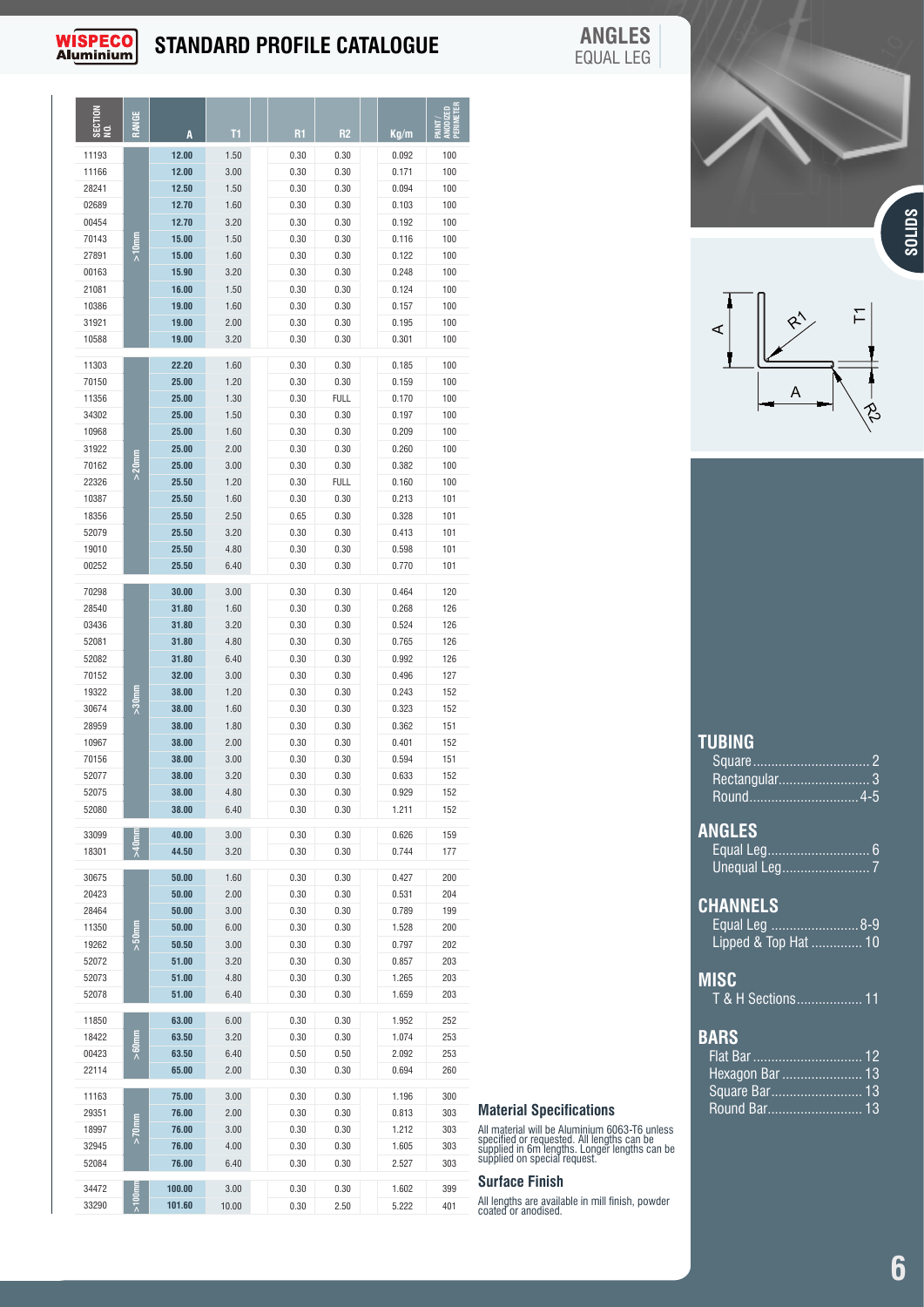## **WISPECO**<br>Aluminium

#### **STANDARD PROFILE CATALOGUE** ID

**ANGLES** UNEQUAL LEG

A

| SECTION<br>NO. |               |        |       |      |      |      | PAINT /<br>Anodized<br>Perimeter |
|----------------|---------------|--------|-------|------|------|------|----------------------------------|
|                |               |        |       | T1   | R1   | R2   | Kg/m                             |
| 70140          |               | 12.50  | 9.00  | 1.50 | 0.30 | 0.30 | 100<br>0.081                     |
| 18201          |               | 12.70  | 9.50  | 1.60 | 0.50 | 0.50 | 100<br>0.089                     |
| 25023          | 흓             | 15.00  | 14.00 | 1.20 | 0.30 | 0.30 | 100<br>0.084                     |
| 01295          |               | 16.00  | 9.50  | 1.60 | 0.30 | 0.30 | 100<br>0.103                     |
| 19183          |               | 17.50  | 10.00 | 1.50 | 0.30 | 0.30 | 100<br>0.106                     |
| 18228          |               | 21.00  | 6.50  | 1.60 | 0.30 | 0.79 | 100<br>0.110                     |
| 18287          |               | 22.00  | 8.00  | 3.20 | 0.60 | 0.60 | 100<br>0.232                     |
| 00505          |               | 22.00  | 9.50  | 1.60 | 0.30 | 0.30 | 100<br>0.130                     |
| 18879          |               | 22.00  | 9.50  | 3.20 | 0.30 | 0.30 | 100<br>0.245                     |
| 11164          |               | 25.00  | 12.00 | 3.00 | 0.30 | 0.30 | 100<br>0.276                     |
| 20699          |               | 25.00  | 12.50 | 1.50 | 0.30 | 0.30 | 100<br>0.146                     |
| 70295          |               | 25.00  | 20.00 | 3.00 | 0.30 | 0.30 | 100<br>0.342                     |
| 00294          |               | 25.50  | 12.50 | 3.20 | 0.30 | 0.30 | 100<br>0.301                     |
| 18345          |               | 25.50  | 14.50 | 1.60 | 0.30 | 0.30 | 100<br>0.166                     |
| 52174          |               | 30.00  | 20.00 | 2.50 | 0.30 | 0.30 | 0.322<br>100                     |
| 52727          |               | 31.20  | 10.00 | 1.20 | 1.00 | 0.60 | 100<br>0.129                     |
| 02961          |               | 32.00  | 19.00 | 3.20 | 0.30 | 0.30 | 101<br>0.414                     |
| 18664          |               | 32.00  | 25.00 | 3.20 | 0.30 | 0.30 | 113<br>0.466                     |
| 10292          |               | 36.00  | 28.00 | 2.00 | 0.30 | 0.30 | 128<br>0.336                     |
| 20393          |               | 36.50  | 28.50 | 2.00 | 0.30 | 0.30 | 129<br>0.341                     |
| 19319          |               | 38.00  | 13.00 | 3.20 | 0.30 | 0.30 | 101<br>0.414                     |
| 18132          |               | 38.00  | 19.00 | 3.20 | 0.30 | 0.30 | 113<br>0.466                     |
| 10787          |               | 38.00  | 25.00 | 1.60 | 0.30 | 0.30 | 126<br>0.266                     |
| 19477          |               | 38.00  | 25.50 | 3.20 | 0.30 | 0.30 | 126<br>0.523                     |
|                |               |        |       |      |      |      |                                  |
| 33953          |               | 40.00  | 30.00 | 2.00 | 0.30 | 0.30 | 0.369<br>139                     |
| 70157          |               | 44.00  | 22.00 | 2.00 | 0.30 | 0.30 | 0.347<br>131                     |
| 11953          |               | 44.00  | 22.00 | 3.00 | 0.30 | 0.30 | 132<br>0.512                     |
| 01405          |               | 44.50  | 22.00 | 2.00 | 0.30 | 0.30 | 132<br>0.350                     |
| 00069          |               | 44.50  | 22.00 | 3.20 | 0.30 | 0.30 | 132<br>0.549                     |
| 11165          |               | 50.00  | 25.00 | 1.50 | 0.30 | 0.30 | 150<br>0.299                     |
| 70163          |               | 50.00  | 25.00 | 1.60 | 0.30 | 0.30 | 149<br>0.318                     |
| 70158          |               | 50.00  | 25.00 | 3.00 | 0.30 | 0.30 | 149<br>0.586                     |
| 18015          |               | 51.00  | 25.50 | 1.30 | 0.30 | 0.30 | 152<br>0.265                     |
| 00819          |               | 51.00  | 25.50 | 1.50 | 0.30 | 0.30 | 152<br>0.304                     |
| 19273          |               | 51.00  | 25.50 | 1.60 | 0.30 | 0.30 | 152<br>0.324                     |
| 10394          |               | 51.00  | 25.50 | 3.20 | 0.30 | 0.30 | 152<br>0.636                     |
|                |               |        |       |      |      |      |                                  |
| 22025          |               | 63.50  | 19.00 | 2.50 | 0.30 | 0.30 | 164<br>0.542                     |
| 34036          |               | 65.00  | 45.00 | 3.00 | 0.30 | 0.30 | 0.876<br>218                     |
| 11956          |               | 75.00  | 25.00 | 2.00 | 0.30 | 0.30 | 200<br>0.531                     |
| 19428          |               | 76.00  | 18.00 | 1.50 | 0.30 | 0.30 | 187<br>0.376                     |
| 70304          |               | 76.00  | 22.00 | 2.00 | 0.30 | 0.30 | 195<br>0.521                     |
| 20186          |               | 76.00  | 25.00 | 2.00 | 0.30 | 0.30 | 202<br>0.538                     |
| 33912          |               | 76.00  | 38.00 | 2.00 | 0.30 | 0.30 | 227<br>0.607                     |
| 70167          |               | 76.00  | 38.00 | 3.00 | 0.30 | 0.30 | 0.903<br>227                     |
| 19119          |               | 76.00  | 38.00 | 3.20 | 0.30 | 0.30 | 227<br>0.961                     |
| 20402          |               | 76.00  | 38.00 | 4.80 | 0.30 | 0.30 | 227<br>1.421                     |
| 30506          |               | 76.00  | 51.00 | 4.80 | 0.30 | 0.30 | 253<br>1.590                     |
| 29423          |               | 76.00  | 51.00 | 6.50 | 0.30 | 0.30 | 253<br>2.120                     |
|                |               |        |       |      |      |      |                                  |
| 52570          |               | 80.00  | 40.00 | 1.60 | 0.30 | 0.30 | 240<br>0.513                     |
| 28206          |               | 80.00  | 50.00 | 5.00 | 0.30 | 0.30 | 1.692<br>258                     |
| 18133          | ຶ∧            | 86.00  | 38.00 | 2.50 | 0.30 | 0.30 | 0.823<br>247                     |
| 18316          |               | 89.00  | 63.50 | 6.50 | 0.30 | 0.30 | 304<br>2.573                     |
| 20417          |               | 100.00 | 22.00 | 1.60 | 0.30 | 0.30 | 0.504<br>242                     |
| 35394          |               | 100.00 | 40.00 | 3.00 | 0.30 | 0.30 | 279<br>1.114                     |
| 11960          |               | 100.00 | 40.00 | 4.00 | 0.30 | 0.30 | 1.484<br>280                     |
| 34473          |               | 100.00 | 50.00 | 3.00 | 0.30 | 0.30 | 1.196<br>299                     |
| 32923          |               | 100.00 | 50.00 | 6.00 | 0.30 | 0.30 | 2.343<br>299                     |
|                |               |        |       |      |      |      |                                  |
| 33853          |               | 115.00 | 39.00 | 5.00 | 2.50 | 0.30 | 306<br>2.024                     |
| 20780          |               | 120.00 | 40.00 | 2.00 | 0.30 | 0.30 | 0.857<br>320                     |
| 11409          |               | 125.00 | 50.00 | 8.00 | 0.30 | 0.30 | 350<br>3.623                     |
| 30778          | $\frac{5}{2}$ | 127.00 | 50.00 | 2.00 | 0.30 | 0.30 | 353<br>0.949                     |
| 36177          |               | 135.00 | 70.00 | 3.00 | 0.30 | 0.30 | 410<br>1.644                     |
|                |               |        |       |      |      |      |                                  |
| 32924          |               | 150.00 | 50.00 | 6.00 | 0.30 | 0.30 | 399<br>3.156                     |
| 29236          |               | 152.00 | 76.00 | 9.50 | 0.30 | 0.30 | 451<br>5.629                     |

#### **Material Specifications**

All material will be Aluminium 6063-T6 unless specified or requested. All lengths can be supplied in 6m lengths. Longer lengths can be supplied on special request.

#### **Surface Finish**

All lengths are available in mill finish, powder coated or anodised.

| $\mathbf{\Omega}$ | بہ: | ご |
|-------------------|-----|---|
|                   | Α   |   |

| TUBING               |
|----------------------|
|                      |
| Rectangular 3        |
| Round4-5             |
| <b>ANGLES</b>        |
|                      |
|                      |
| <b>CHANNELS</b>      |
| Equal Leg 8-9        |
| Lipped & Top Hat  10 |
| <b>MISC</b>          |
| T & H Sections 11    |
| <b>BARS</b>          |
| <u> Flat Bar  12</u> |
| Hexagon Bar  13      |
| Square Bar 13        |
| Round Bar 13         |
|                      |

## **7**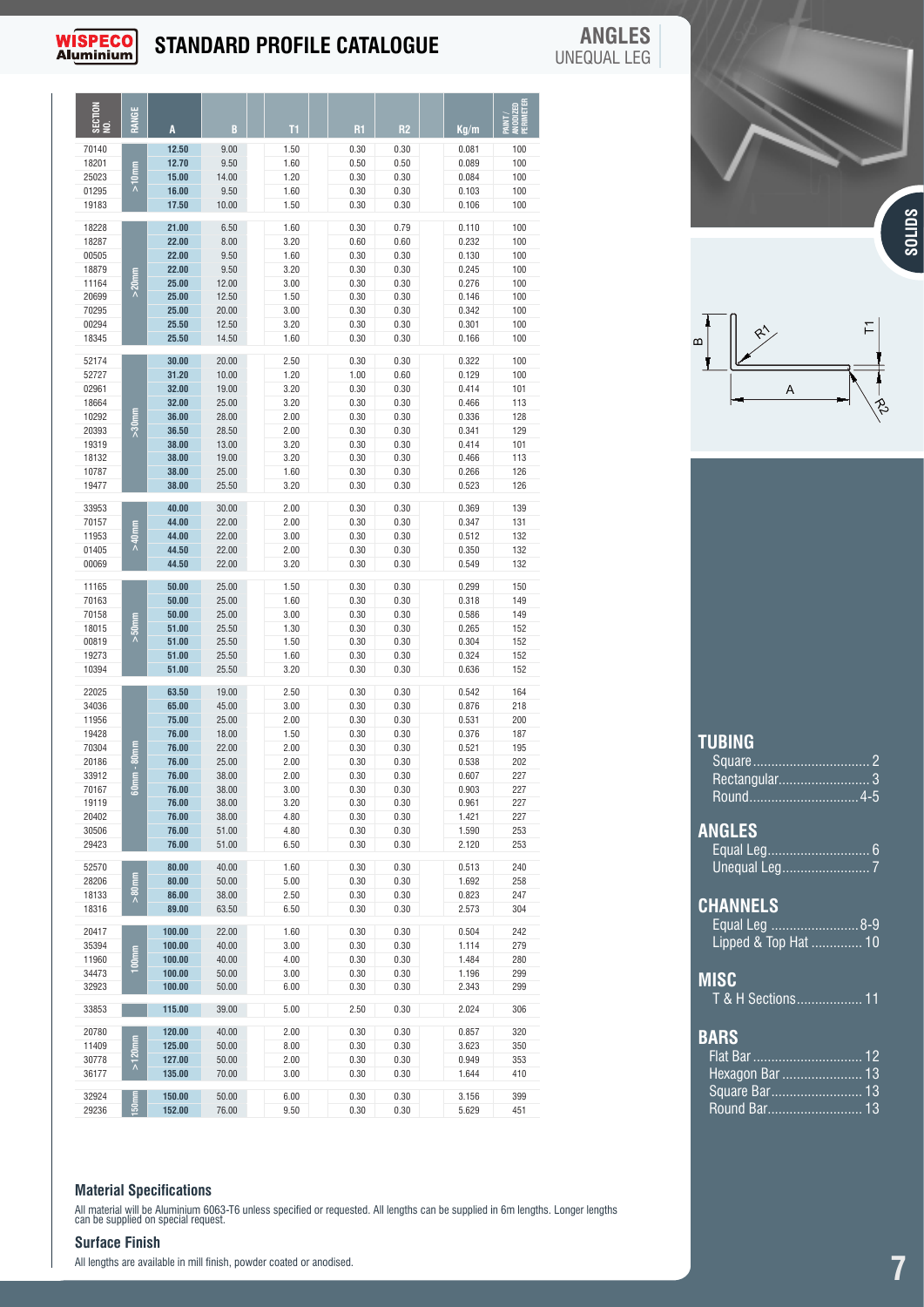

## **STANDARD PROFILE CATALOGUE CHANNELS**

| <b>ISPECO</b>                                                                                                                                                                             |             |                                                                                                                                                                                           |                                                                                                                                                                                           |                                                                                                                                                                      |                                                                                                                                                                      | <b>STANDARD PROFILE CATALOGUE</b>                                                                                                                                    |                                                                                                                                                                             |                                                                                                                                                                                    |                                                                                                                                                                                           | <b>CHANNELS</b><br><b>EQUAL LEG</b>                                                                                                             |                            |                                                                               |   |                     |               |
|-------------------------------------------------------------------------------------------------------------------------------------------------------------------------------------------|-------------|-------------------------------------------------------------------------------------------------------------------------------------------------------------------------------------------|-------------------------------------------------------------------------------------------------------------------------------------------------------------------------------------------|----------------------------------------------------------------------------------------------------------------------------------------------------------------------|----------------------------------------------------------------------------------------------------------------------------------------------------------------------|----------------------------------------------------------------------------------------------------------------------------------------------------------------------|-----------------------------------------------------------------------------------------------------------------------------------------------------------------------------|------------------------------------------------------------------------------------------------------------------------------------------------------------------------------------|-------------------------------------------------------------------------------------------------------------------------------------------------------------------------------------------|-------------------------------------------------------------------------------------------------------------------------------------------------|----------------------------|-------------------------------------------------------------------------------|---|---------------------|---------------|
| SECTION<br>NO.                                                                                                                                                                            |             |                                                                                                                                                                                           |                                                                                                                                                                                           |                                                                                                                                                                      |                                                                                                                                                                      |                                                                                                                                                                      |                                                                                                                                                                             |                                                                                                                                                                                    |                                                                                                                                                                                           | nia<br>Mele                                                                                                                                     |                            |                                                                               |   |                     |               |
| 70169<br>00478                                                                                                                                                                            | $rac{5}{x}$ | 9.00<br>9.50                                                                                                                                                                              | 9.00<br>9.52                                                                                                                                                                              | T1<br>1.60<br>1.60                                                                                                                                                   | T2<br>1.60<br>1.60                                                                                                                                                   | <b>R1</b><br>0.30<br>0.30                                                                                                                                            | R2<br>0.30<br>0.30                                                                                                                                                          | R3<br>0.30<br>0.30                                                                                                                                                                 | Kg/m<br>0.103<br>0.110                                                                                                                                                                    | 줄 모두<br>100<br>100                                                                                                                              |                            |                                                                               |   |                     |               |
| 21392<br>70310<br>00184<br>10444<br>10912<br>28126<br>20042<br>28604<br>70329<br>19192<br>02948<br>22881<br>11293                                                                         |             | 9.50<br>12.00<br>12.70<br>12.70<br>13.00<br>14.00<br>15.90<br>16.00<br>17.00<br>19.00<br>19.00<br>19.00<br>19.20                                                                          | 12.70<br>12.00<br>9.50<br>12.70<br>9.50<br>16.50<br>15.90<br>16.00<br>15.00<br>9.50<br>12.70<br>21.00<br>19.20                                                                            | 1.60<br>1.50<br>1.50<br>2.00<br>1.50<br>1.75<br>1.70<br>1.20<br>1.20<br>1.50<br>1.60<br>1.20<br>1.20                                                                 | 1.60<br>1.50<br>1.50<br>2.02<br>1.50<br>1.75<br>1.70<br>1.20<br>1.20<br>1.50<br>1.60<br>1.20<br>1.20                                                                 | 0.30<br>0.30<br>0.30<br>0.30<br>0.30<br>0.30<br>0.30<br>0.64<br>0.30<br>0.30<br>0.30<br>0.50<br>0.30                                                                 | 0.30<br>0.30<br>0.30<br>0.30<br>0.30<br>0.30<br>0.30<br>0.64<br>0.30<br>0.30<br>0.30<br>0.50<br>0.30                                                                        | 0.30<br>0.30<br>0.30<br>0.30<br>0.30<br>0.30<br>0.30<br>0.60<br>0.30<br>0.30<br>0.30<br><b>FULL</b><br>0.30                                                                        | 0.137<br>0.134<br>0.116<br>0.188<br>0.117<br>0.205<br>0.204<br>0.147<br>0.145<br>0.142<br>0.178<br>0.191<br>0.179                                                                         | 100<br>100<br>100<br>100<br>100<br>100<br>100<br>100<br>100<br>100<br>100<br>118<br>113                                                         | $\bf{m}$                   | $Q_{\nu}^{2}$<br>$\hat{\mathcal{R}}$<br>$\overleftarrow{\text{L}}$            |   | T2                  | <b>SOLIDS</b> |
| 10642<br>34229<br>18461<br>21296<br>26152<br>35993<br>70171<br>20869<br>29363<br>32021<br>18654<br>11368<br>30360<br>19216<br>00945<br>19064<br>52076<br>34105<br>10308<br>20556<br>20018 |             | 19.50<br>20.00<br>20.60<br>21.00<br>21.00<br>21.00<br>21.40<br>22.00<br>22.20<br>22.60<br>23.00<br>25.00<br>25.00<br>25.50<br>25.50<br>25.50<br>25.50<br>26.00<br>27.30<br>28.00<br>28.50 | 19.50<br>14.50<br>19.80<br>21.00<br>25.00<br>50.00<br>21.00<br>22.00<br>14.00<br>15.50<br>23.00<br>12.00<br>20.00<br>12.70<br>12.70<br>22.20<br>25.50<br>21.50<br>25.00<br>79.00<br>16.00 | 1.30<br>1.60<br>2.00<br>1.20<br>2.00<br>2.00<br>1.20<br>2.00<br>1.20<br>1.50<br>1.30<br>3.00<br>3.50<br>1.50<br>3.20<br>3.20<br>3.20<br>1.50<br>3.00<br>2.50<br>1.50 | 1.30<br>1.60<br>2.00<br>1.20<br>2.00<br>2.00<br>1.20<br>2.00<br>1.20<br>1.50<br>1.30<br>3.00<br>3.50<br>1.50<br>3.20<br>1.60<br>3.20<br>1.50<br>3.00<br>2.50<br>1.50 | 0.30<br>0.30<br>0.30<br>0.30<br>0.30<br>0.30<br>0.30<br>0.30<br>0.50<br>0.30<br>0.30<br>0.30<br>0.30<br>0.30<br>0.30<br>0.60<br>0.30<br>0.30<br>0.30<br>0.30<br>0.30 | 0.30<br>0.30<br>0.30<br>0.30<br>0.30<br>0.30<br>0.30<br>0.30<br><b>FULL</b><br>0.30<br>0.30<br>0.30<br>0.30<br>0.30<br>0.30<br>0.60<br>0.30<br>0.30<br>0.30<br>0.30<br>0.30 | 0.30<br>0.30<br>0.30<br><b>FULL</b><br>0.30<br>0.30<br>0.30<br>0.30<br>1.50<br>0.30<br>0.30<br>0.30<br>0.30<br>0.30<br>0.30<br><b>FULL</b><br>0.30<br>0.30<br>0.30<br>0.30<br>0.30 | 0.197<br>0.198<br>0.304<br>0.197<br>0.362<br>0.634<br>0.198<br>0.336<br>0.152<br>0.205<br>0.243<br>0.349<br>0.550<br>0.195<br>0.386<br>0.384<br>0.608<br>0.268<br>0.580<br>1.227<br>0.234 | 113<br>100<br>115<br>123<br>132<br>237<br>123<br>128<br>100<br>103<br>134<br>100<br>122<br>100<br>100<br>131<br>146<br>134<br>148<br>366<br>117 |                            |                                                                               | A | $\hat{\mathcal{C}}$ |               |
| 34138<br>37231<br>18399<br>70428<br>70429<br>28193<br>30184<br>33157<br>00032<br>28213<br>19153                                                                                           |             | 30.00<br>31.60<br>31.80<br>32.00<br>35.00<br>35.00<br>36.00<br>37.20<br>38.00<br>38.00<br>38.00                                                                                           | 30.00<br>24.00<br>12.50<br>23.00<br>25.00<br>63.00<br>27.50<br>19.00<br>19.00<br>20.00<br>38.00                                                                                           | 3.00<br>1.30<br>2.50<br>1.20<br>1.40<br>1.90<br>2.20<br>1.60<br>3.20<br>1.40<br>3.20                                                                                 | 3.00<br>1.30<br>2.50<br>1.20<br>1.40<br>1.90<br>2.20<br>1.60<br>3.20<br>1.40<br>3.20                                                                                 | 0.30<br>0.80<br>0.30<br>0.30<br>0.30<br>0.30<br>0.30<br>0.30<br>0.30<br>0.30<br>0.30                                                                                 | 0.30<br>2.40<br>0.30<br>1.20<br>1.40<br>0.30<br>0.30<br>0.30<br>0.30<br>0.30<br>0.30                                                                                        | 0.30<br>0.30<br>0.30<br>0.30<br>0.30<br>0.30<br>0.30<br>0.30<br>0.30<br>0.30<br>0.30                                                                                               | 0.683<br>0.264<br>0.351<br>0.244<br>0.310<br>0.810<br>0.516<br>0.312<br>0.604<br>0.285<br>0.934                                                                                           | 173<br>153<br>108<br>153<br>166<br>317<br>177<br>146<br>145<br>152<br>221                                                                       |                            | <b>TUBING</b><br>Rectangular3<br>Round4-5<br><b>ANGLES</b>                    |   |                     |               |
| 36867<br>35963<br>26446<br>70318<br>30401<br>32560<br>32949<br>23224<br>72276<br>34361<br>18446                                                                                           |             | 40.00<br>40.00<br>43.00<br>43.50<br>44.00<br>44.00<br>44.00 31.50<br>44.40<br>46.00<br>46.50<br>47.50 19.00                                                                               | 15.00<br>20.00<br>18.00<br>25.00<br>17.00<br>28.00<br>19.00<br>30.00<br>29.50                                                                                                             | 2.00<br>3.00<br>2.20<br>1.70<br>2.00<br>1.80<br>1.50<br>1.60<br>3.00<br>2.00<br>1.50                                                                                 | 2.00<br>3.00<br>1.20<br>1.70<br>2.00<br>1.80<br>1.50<br>1.60<br>3.00<br>2.00<br>1.50                                                                                 | 0.30<br>0.30<br>1.60<br>0.30<br>0.30<br>0.30<br>0.30<br>0.30<br>cham<br>0.30<br>0.30                                                                                 | 0.30<br>0.30<br>3.20<br>0.30<br>0.30<br>0.30<br>0.30<br>0.60<br>cham<br>0.30<br>0.30                                                                                        | 0.30<br>0.30<br>0.30<br>0.30<br>0.30<br>0.30<br>0.30<br>0.80<br>cham<br><b>FULL</b><br>0.30                                                                                        | 0.358<br>0.602<br>0.350<br>0.415<br>0.401<br>0.470<br>0.422<br>0.341<br>0.779<br>0.548<br>0.335                                                                                           | 135<br>153<br>149<br>183<br>151<br>196<br>210<br>159<br>198<br>205<br>166                                                                       | <b>MISC</b><br><b>BARS</b> | <b>CHANNELS</b><br>Equal Leg 8-9<br>Lipped & Top Hat  10<br>T & H Sections 11 |   |                     |               |
| 37420<br>37419<br>52343<br>33208<br>00747<br>11562<br>18658                                                                                                                               |             | 50.00 25.00<br>50.00 25.00<br>50.00<br>50.50<br>51.00<br>54.50                                                                                                                            | 25.00<br>20.00<br>25.40<br>30.00<br>57.20 32.00                                                                                                                                           | 1.50<br>2.00<br>3.00<br>1.50<br>3.20<br>2.00<br>3.20                                                                                                                 | 1.50<br>2.00<br>3.00<br>1.50<br>3.20<br>2.00<br>3.20                                                                                                                 | 0.30<br>0.30<br>0.30<br>0.30<br>0.30<br>0.30<br>0.30                                                                                                                 | 0.30<br>0.30<br>0.30<br>0.30<br>0.30<br>0.30<br>0.30                                                                                                                        | 0.30<br>0.30<br>0.30<br>0.30<br>0.30<br>0.30<br>0.30                                                                                                                               | 0.394<br>0.520<br>0.764<br>0.355<br>0.828<br>0.599<br>0.996                                                                                                                               | 196<br>195<br>193<br>177<br>196<br>225<br>235                                                                                                   |                            | Hexagon Bar  13<br>Round Bar 13                                               |   |                     |               |

#### **Material Specifications**

All material will be Aluminium 6063-T6 unless specified or requested. All lengths can be supplied in 6m lengths. Longer lengths can be supplied on special request.

#### **Surface Finish**

All lengths are available in mill finish, powder coated or anodised.

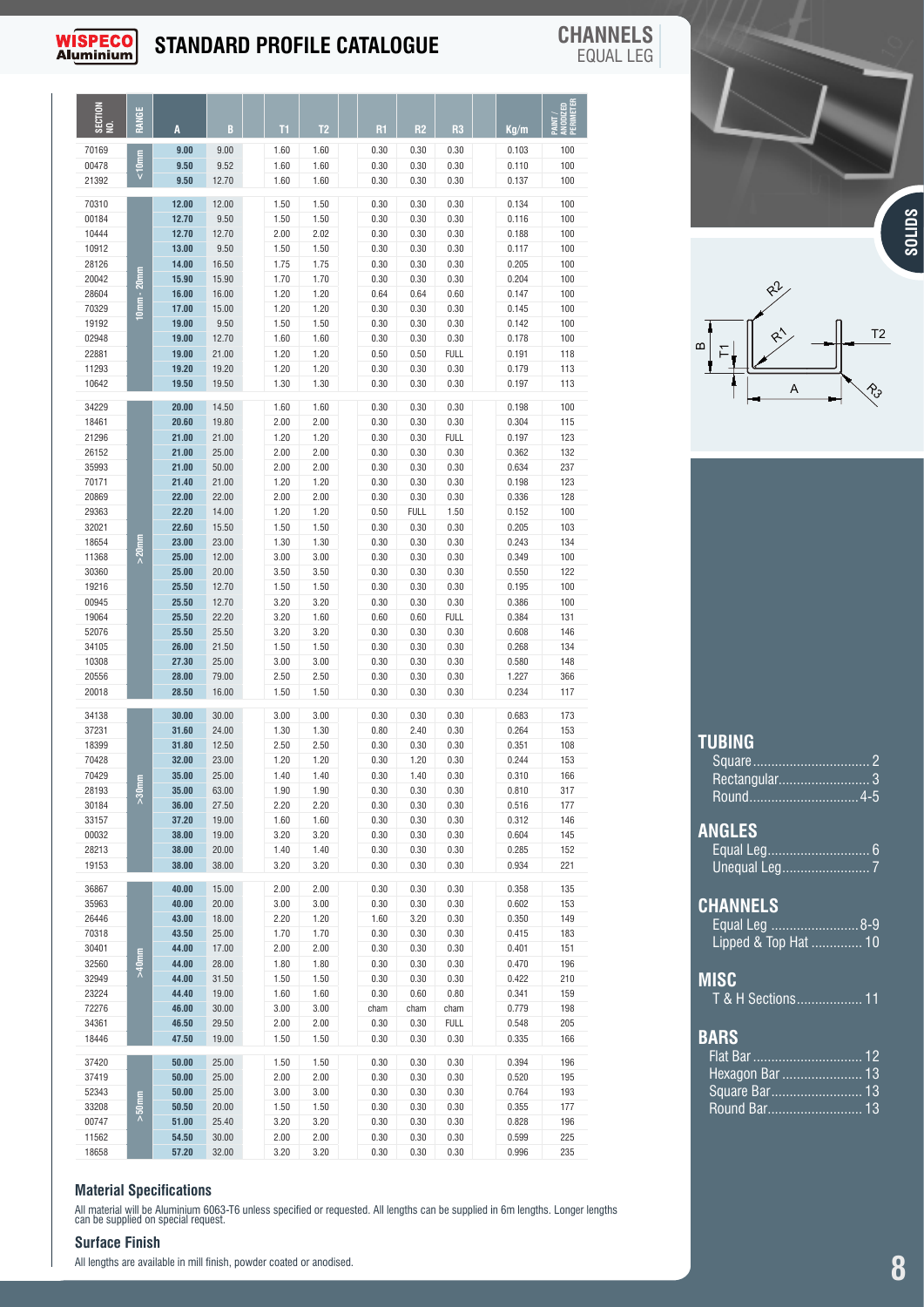

## **STANDARD PROFILE CATALOGUE CHANNELS**

EQUAL LEG

| SECTION<br>NO. | RANGE |                |                |              |              |              |              |              |                | PAINT /<br>ANODIZED<br>PERIMETER |
|----------------|-------|----------------|----------------|--------------|--------------|--------------|--------------|--------------|----------------|----------------------------------|
|                |       |                |                | T1           | T2           | R1           | R2           | R3           | Kg/m           |                                  |
| 34052<br>11430 |       | 60.00<br>60.00 | 25.00<br>30.00 | 1.20<br>1.70 | 1.20<br>1.70 | 0.30<br>0.30 | 0.30         | 0.30         | 0.350<br>0.537 | 217                              |
| 37818          |       | 63.00          | 30.00          | 1.50         | 1.50         | 0.30         | 0.30<br>0.30 | 0.30<br>0.30 | 0.487          | $237\,$<br>242                   |
| 70323          |       | 63.50          | 32.00          | 3.00         | 3.00         | 0.30         | 0.30         | 0.30         | 0.988          | 248                              |
| 52571          |       | 64.00          | 12.00          | 2.00         | 2.00         | 0.30         | 0.30         | 0.30         | 0.455          | 172                              |
|                |       |                |                |              |              |              |              |              |                |                                  |
| 32782          |       | 76.00          | 14.00          | 1.60         | 1.60         | 0.30         | 0.30         | 0.30         | 0.437          | 204                              |
| 01835          |       | 76.00          | 38.00          | 3.00         | 3.00         | 2.00         | 0.30         | 0.30         | 1.188          | 295                              |
| 0009A          |       | 76.00          | 38.00          | 6.40         | 8.00         | 7.62         | 0.30         | 0.30         | 2.758          | 284                              |
| 33547          |       | 76.20          | 20.00          | 1.70         | 1.70         | 0.30         | 0.50         | 0.85         | 0.479          | 227                              |
| 34578          |       | 78.60          | 28.00          | 1.30         | 1.30         | 0.30         | 0.30         | 0.30         | 0.465          | 266                              |
| 29118          |       | 80.00          | 35.00          | 2.00         | 2.00         | 0.30         | 0.30         | 0.30         | 0.791          | 294                              |
| 22209          |       | 80.50          | 21.00          | 1.50         | 1.50         | 0.30         | 0.30         | 0.30         | 0.486          | 242                              |
| 23732          |       | 82.50          | 38.00          | 2.40         | 2.40         | 0.30         | 0.30         | 0.30         | 1.000          | 311                              |
| 18726          |       | 82.50          | 38.00          | 3.00         | 3.00         | 0.30         | 0.30         | 0.30         | 1.241          | 310                              |
| 11903          |       | 84.50          | 35.00          | 1.80         | 1.80         | 0.30         | 0.30         | 0.30         | 0.736          | 304                              |
| 18400          |       |                | 92.50 40.00    | 2.00         | 2.00         | 0.30         | 0.30         | 0.30         | 0.914          | 340                              |
|                |       |                |                |              |              |              |              |              |                |                                  |
| 34070          |       | 101.00         | 50.00          | 3.00         | 3.00         | 0.30         | 0.30         | 0.30         | 1.586          | 395                              |
| 52363          |       | 101.50         | 25.50          | 3.20         | 3.20         | 0.30         | 0.30         | 0.30         | 1.216          | 298                              |
| 0009C          |       | 101.50         | 51.00          | 6.40         | 8.00         | 9.00         | 0.30         | 0.30         | 3.791          | 386                              |
| 33815          |       | 104.00         | 42.00          | 2.00         | 2.00         | 0.30         | 0.30         | 0.30         | 0.998          | 371                              |
| 21761          |       | 105.00         | 38.00          | 1.50         | 1.50         | 0.30         | 0.30         | <b>FULL</b>  | 0.724          | 359                              |
| 52533          |       | 105.50         | 54.00          | 6.00         | 6.00         | 0.30         | 0.30         | 0.30         | 3.278          | 414                              |
| 33241          |       | 114.00         | 35.00          | 10.00        | 10.00        | 0.30         | 2.50         | 2.50         | 4.426          | 341                              |
| 33058          |       | 120.00         | 45.00          | 10.00        | 10.00        | 0.30         | 0.30         | 0.30         | 5.153          | 399                              |
| 32832          |       | 127.00         | 50.00          | 4.80         | 4.80         | 0.30         | 0.30         | 0.30         | 2.830          | 443                              |
| 32080          |       | 150.00         | 50.00          | 2.00         | 2.00         | 0.30         | 0.30         | 0.30         | 1.334          | 495                              |
| 33248          |       | 152.40         | 76.20          | 10.00        | 10.00        | 5.00         | 2.50         | 2.50         | 7.732          | 579                              |
| 22810          |       | 152.40         | 76.20          | 9.50         | 12.70        | 2.00         | 0.30         | 0.30         | 8.523          | 590                              |
| 26089          |       | 152.70 54.00   |                | 10.50        | 10.50        | 10.00        | 1.00         | 1.00         | 6.939          | 490                              |



#### **TUBING**

| Rectangular 3         |  |
|-----------------------|--|
| Round <del></del> 4-5 |  |
|                       |  |
| <b>ANGLES</b>         |  |
| Equal Leg 6           |  |
|                       |  |
|                       |  |
|                       |  |
| <b>CHANNELS</b>       |  |
| Equal Leg 8-9         |  |
| Lipped & Top Hat  10  |  |
|                       |  |
|                       |  |
| <b>MISC</b>           |  |
| T & H Sections 11     |  |
|                       |  |
| <b>BARS</b>           |  |
|                       |  |
|                       |  |
| Hexagon Bar  13       |  |
| Square Bar 13         |  |
| Round Bar 13          |  |

#### **Material Specifications**

All material will be Aluminium 6063-T6 unless specified or requested. All lengths can be supplied in 6m lengths. Longer lengths can be supplied on special request.

#### **Surface Finish**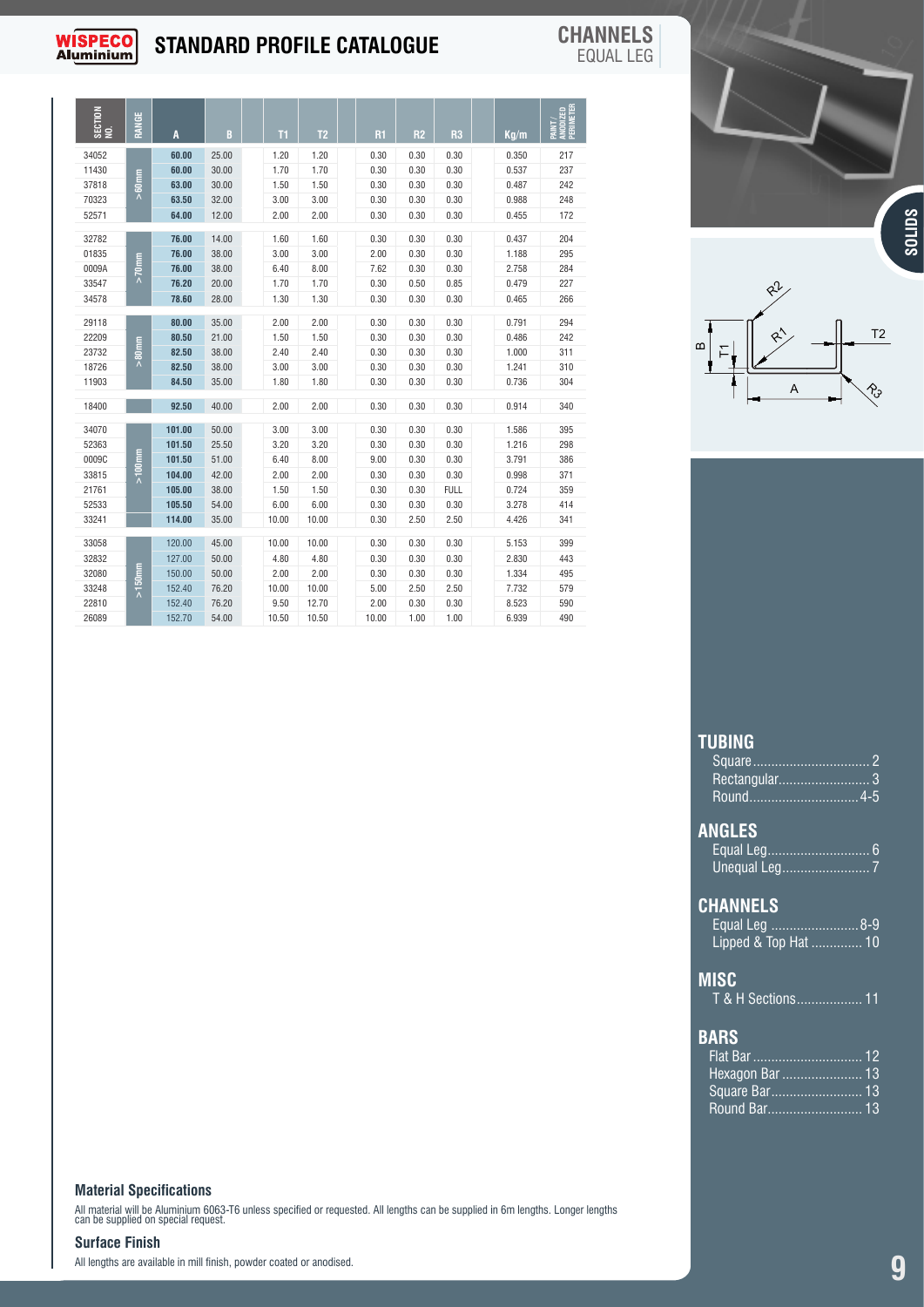

## **STANDARD PROFILE CATALOGUE CHANNELS**

## MISC

LIPPED CHANNEL



| SECTION<br>NO. | RANGE     | A                       | B     | C.    | $\mathbf{D}$ | T1   | T <sub>2</sub> | T <sub>3</sub> | R1   | <b>R2</b> | Kg/m  | PAINT/<br>Anodized<br>Perimeter |
|----------------|-----------|-------------------------|-------|-------|--------------|------|----------------|----------------|------|-----------|-------|---------------------------------|
| 19921          |           | 18.40                   | 5.90  | 11.00 | 3.70         | 1.20 | 1.20           | 1.20           | 0.30 | 1.00      | 0.107 | 100                             |
| 31064          |           | 30.00                   | 9.00  | 12.00 | 9.00         | 2.00 | 2.00           | 2.00           | 0.30 | 0.30      | 0.314 | 118                             |
| 14052          | 20mm-50mm | 35.00                   | 15.00 | 15.00 | 10.00        | 2.50 | 2.50           | 2.50           | 0.30 | 0.30      | 0.508 | 155                             |
| 19835          |           | 41.32                   | 4.76  | 33.34 | 3.99         | 1.62 | 1.62           | 2.40           | 0.30 | 0.30      | 0.236 | 105                             |
| 20512          |           | 50.00                   | 3.94  | 44.00 | 3.00         | 1.20 | 1.14           | 1.50           | 0.75 | 0.75      | 0.186 | 117                             |
| 70722          |           | 50.00                   | 30.00 | 20.00 | 15.00        | 5.00 | 5.00           | 5.00           | 0.30 | 0.30      | 1.627 | 248                             |
|                |           |                         |       |       |              |      |                |                |      |           |       |                                 |
|                |           | <b>TOP HAT PROFILES</b> |       |       |              |      |                |                |      |           |       |                                 |







#### **TUBING**

| 62   12    14    14    14    14    14    14    14    14    14    14    14    14    14    14    14 |                        |  |      |  |  |                                                                |  |
|---------------------------------------------------------------------------------------------------|------------------------|--|------|--|--|----------------------------------------------------------------|--|
|                                                                                                   | 57.20 28.50 23.80 2.20 |  | 2.20 |  |  | 2.50 0.30 2.50 0.30 0.669 218                                  |  |
| 21426<br>32137                                                                                    |                        |  |      |  |  | 75.00 19.00 47.60 2.00 2.00 0.30 0.30 0.30 0.30 0.30 0.591 220 |  |
|                                                                                                   |                        |  |      |  |  |                                                                |  |
|                                                                                                   |                        |  |      |  |  |                                                                |  |
|                                                                                                   |                        |  |      |  |  |                                                                |  |
|                                                                                                   |                        |  |      |  |  |                                                                |  |
|                                                                                                   |                        |  |      |  |  |                                                                |  |

#### **Material Specifications**

All material will be Aluminium 6063-T6 unless specified or requested. All lengths can be supplied in 6m lengths. Longer lengths can be supplied on special request.

#### **Surface Finish**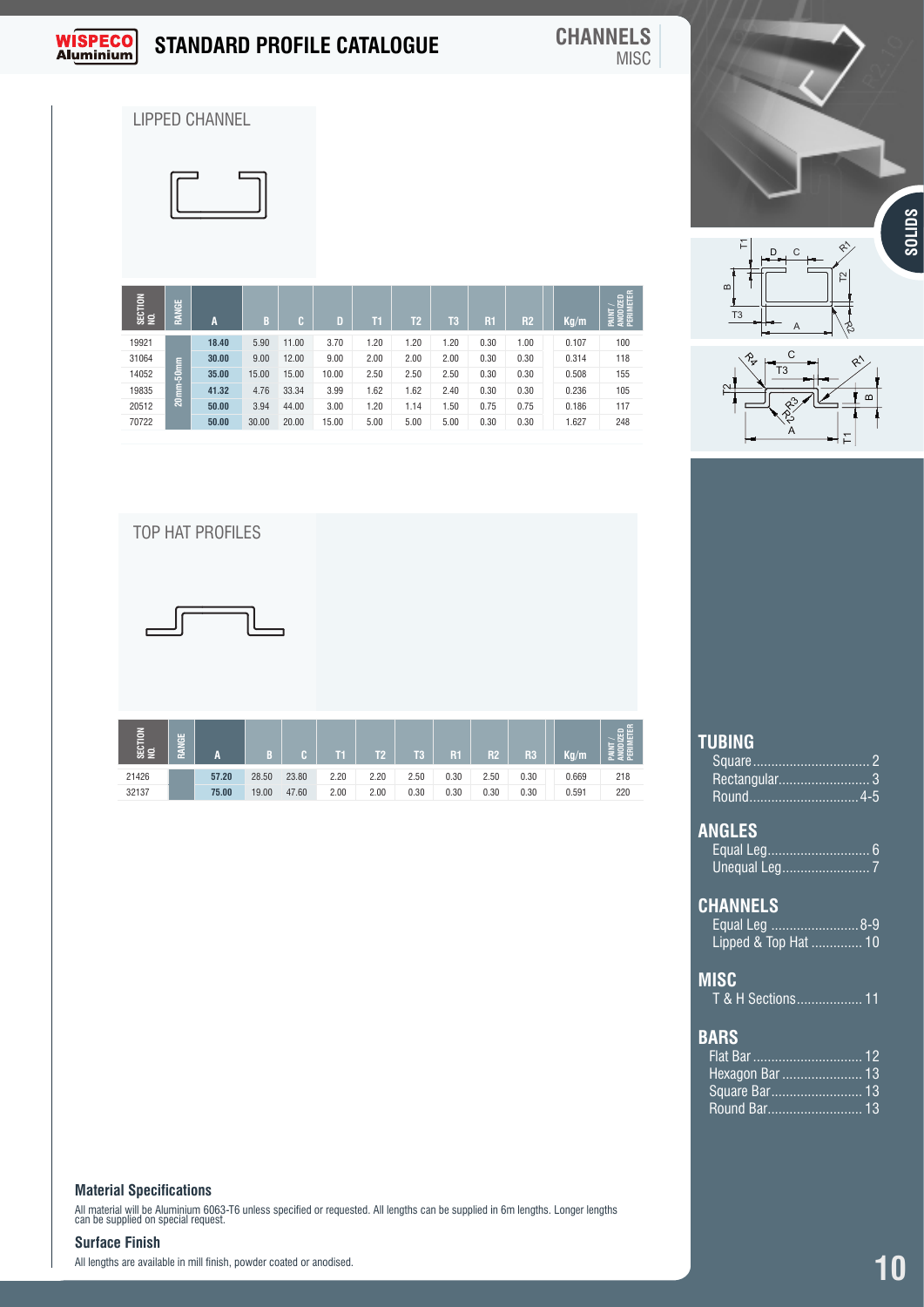

#### **T & H SECTIONS MISC**

T-SECTIONS

|                                                                                                                              | <b>SOLIDS</b><br>A<br>$\rightarrow$<br>$\overline{\overline{\mathsf{R}}\mathsf{IR}}$<br>$\omega$                                                     |  |
|------------------------------------------------------------------------------------------------------------------------------|------------------------------------------------------------------------------------------------------------------------------------------------------|--|
| $\sqrt{11}$ $\sqrt{12}$                                                                                                      | $-12$                                                                                                                                                |  |
| 35172<br>8.00<br>13.50<br>1.20<br>1.20<br>0.30<br>$rac{1}{2}$<br>1.50<br>9.50<br>$\overline{20.00}$<br>19461<br>1.50<br>0.30 | 100<br>0.065<br>100<br>0.111<br>$\frac{1}{\sqrt{1}}$                                                                                                 |  |
| 19.00 19.00<br>3.00<br>3.00<br>0.30<br>22651                                                                                 | 0.285<br>100                                                                                                                                         |  |
| 1.50<br>2.00<br>32846<br>20.00<br>33.50<br>0.30<br>22.00<br>42.00<br>1.90<br>1.90<br>36384<br>0.30                           | 0.254<br>106<br>$\omega$<br>127<br>0.320                                                                                                             |  |
| 2.00<br>25022<br>22.00<br>42.00<br>2.00<br>0.30                                                                              | 128<br>0.335<br>$\mathsf{A}$                                                                                                                         |  |
| 2.00<br>70376<br>22.00<br>45.00<br>2.00<br>0.30<br>22324<br>25.00<br>1.60<br>1.60<br>0.30<br>25.00                           | 0.352<br>133<br>100<br>0.209                                                                                                                         |  |
| 3.20<br>25.50 25,50<br>3.20<br>0.30<br>02169                                                                                 | 0.415<br>101                                                                                                                                         |  |
| 31095<br>30.00 20.00<br>2.00<br>2.00<br>0.30<br>12.70<br>1.20<br>1.20<br>28974<br>38.00<br>0.30                              | 0.260<br>100<br>0.160<br>100                                                                                                                         |  |
| 1.26<br>1.26<br>10963<br>38.00<br>0.30<br>38.00<br>71646<br>38.00<br>38.00<br>2.00<br>2.00<br>0.30                           | 0.255<br>152<br>0.403<br>152                                                                                                                         |  |
| 3.00<br>0.30<br>38.00<br>38.00<br>3.00<br>20598                                                                              | 0.593<br>151                                                                                                                                         |  |
| 23085<br>38.00 38.00<br>4.80<br>5.84<br>4.48<br>1.50<br>1.50<br>34582<br>40.00<br>20.00<br>0.30                              | 146<br>0.965<br>0.237<br>119                                                                                                                         |  |
| 2.00<br>36593<br>50.00 25.00<br>2.00<br>1.00                                                                                 | 147<br>0.393                                                                                                                                         |  |
| 50.00<br>3.00<br>70377<br>50.00<br>3.00<br>0.30<br>5.00<br>35962<br>50.00<br>5.00<br>2.00<br>50.00                           | 199<br>0.789<br>1.280<br>194                                                                                                                         |  |
| 3.20<br>33705<br>98.50<br>50.80<br>3.20<br>0.30<br>2.50<br>120.00 50.00<br>3.00<br>6.00<br>72275                             | 1.267<br>296<br>1.228<br>334                                                                                                                         |  |
|                                                                                                                              |                                                                                                                                                      |  |
|                                                                                                                              |                                                                                                                                                      |  |
| H-SECTIONS                                                                                                                   | <b>TUBING</b>                                                                                                                                        |  |
|                                                                                                                              | Square                                                                                                                                               |  |
|                                                                                                                              | Rectangular<br>$4-5$<br>Round                                                                                                                        |  |
|                                                                                                                              |                                                                                                                                                      |  |
|                                                                                                                              | <b>ANGLES</b>                                                                                                                                        |  |
|                                                                                                                              | Unequal Leg                                                                                                                                          |  |
| $rac{5}{10}$<br>∥ ≝                                                                                                          | $\frac{1}{2}$<br>$\frac{1}{2}$<br>$\frac{1}{2}$<br>$\frac{1}{2}$<br>$\frac{1}{2}$<br>$\frac{1}{2}$<br><b>CHANNELS</b>                                |  |
| $\begin{array}{ c c c c c }\hline \texttt{I1} & \texttt{I2} \end{array}$<br>$\overline{A}$<br> R1 <br>$\blacksquare$         | $\begin{array}{ c c c }\hline \texttt{Kg/m} & \frac{\overline{z}}{\overline{z}}\frac{\overline{z}}{\overline{z}}\hline \end{array}$<br>Equal Leg 8-9 |  |
| 15.50<br>$1.20$ $1.20$<br>0.30<br>11775<br>6.50<br>$1.60$ $1.60$<br>16.00<br>$16.00$<br>32134<br>0.30                        | 100<br>0.085<br>Lipped & Top Hat  10<br>$100$<br>0.192                                                                                               |  |
| 19.00 21.00<br>$1.20$ $1.20$<br>22879<br>0.50                                                                                | 120<br>0.191<br><b>MISC</b>                                                                                                                          |  |
| $1.20$ $1.20$<br>11290<br>19.20 20.00<br>0.30<br>21297<br>21.00 21.00<br>$1.20$ $1.20$<br>0.30                               | 0.185<br>116<br>T & H Sections 11<br>$121$<br>0.196                                                                                                  |  |
| 2.00 2.00<br>10643<br>48.50 27.50<br>0.30                                                                                    | 201<br>0.540                                                                                                                                         |  |
| $\lambda$<br>63.50 44.50<br>3.00 3.00<br>18994<br>3.00                                                                       | <b>BARS</b><br>1.000<br>293                                                                                                                          |  |
|                                                                                                                              | Hexagon Bar  13                                                                                                                                      |  |
|                                                                                                                              | Square Bar 13                                                                                                                                        |  |
|                                                                                                                              | Round Bar<br>.13                                                                                                                                     |  |

#### H-SECTIONS



| SECTION<br>NO. | RANGE     | A     | B     | Т1   | T <sub>2</sub> | R1   | Kq/m  | Ë<br>區<br><b>PAIN</b><br>ANDI<br>PERII |
|----------------|-----------|-------|-------|------|----------------|------|-------|----------------------------------------|
| 11775          |           | 15.50 | 6.50  | 1.20 | 1.20           | 0.30 | 0.085 | 100                                    |
| 32134          | $& 20$ mm | 16.00 | 16.00 | 1.60 | 1.60           | 0.30 | 0.192 | 100                                    |
| 22879          |           | 19.00 | 21.00 | 1.20 | 1.20           | 0.50 | 0.191 | 120                                    |
| 11290          |           | 19.20 | 20.00 | 1.20 | 1.20           | 0.30 | 0.185 | 116                                    |
|                |           |       |       |      |                |      |       |                                        |
| 21297          |           | 21.00 | 21.00 | 1.20 | 1.20           | 0.30 | 0.196 | 121                                    |
| 10643          | $20$ mm   | 48.50 | 27.50 | 2.00 | 2.00           | 0.30 | 0.540 | 201                                    |
| 18994          | $\Lambda$ | 63.50 | 44.50 | 3.00 | 3.00           | 3.00 | 1.000 | 293                                    |

#### **Material Specifications**

All material will be Aluminium 6063-T6 unless specified or requested. All lengths can be supplied in 6m lengths. Longer lengths can be supplied on special request.

#### **Surface Finish**

All lengths are available in mill finish, powder coated or anodised.





| Rectangular 3                                                   |  |  |
|-----------------------------------------------------------------|--|--|
| <b>ANGLES</b>                                                   |  |  |
| <b>CHANNELS</b><br>Equal Leg 8-9<br>Lipped & Top Hat  10        |  |  |
| MISC<br>T & H Sections 11                                       |  |  |
| <b>BARS</b><br>Hexagon Bar  13<br>Square Bar 13<br>Round Bar 13 |  |  |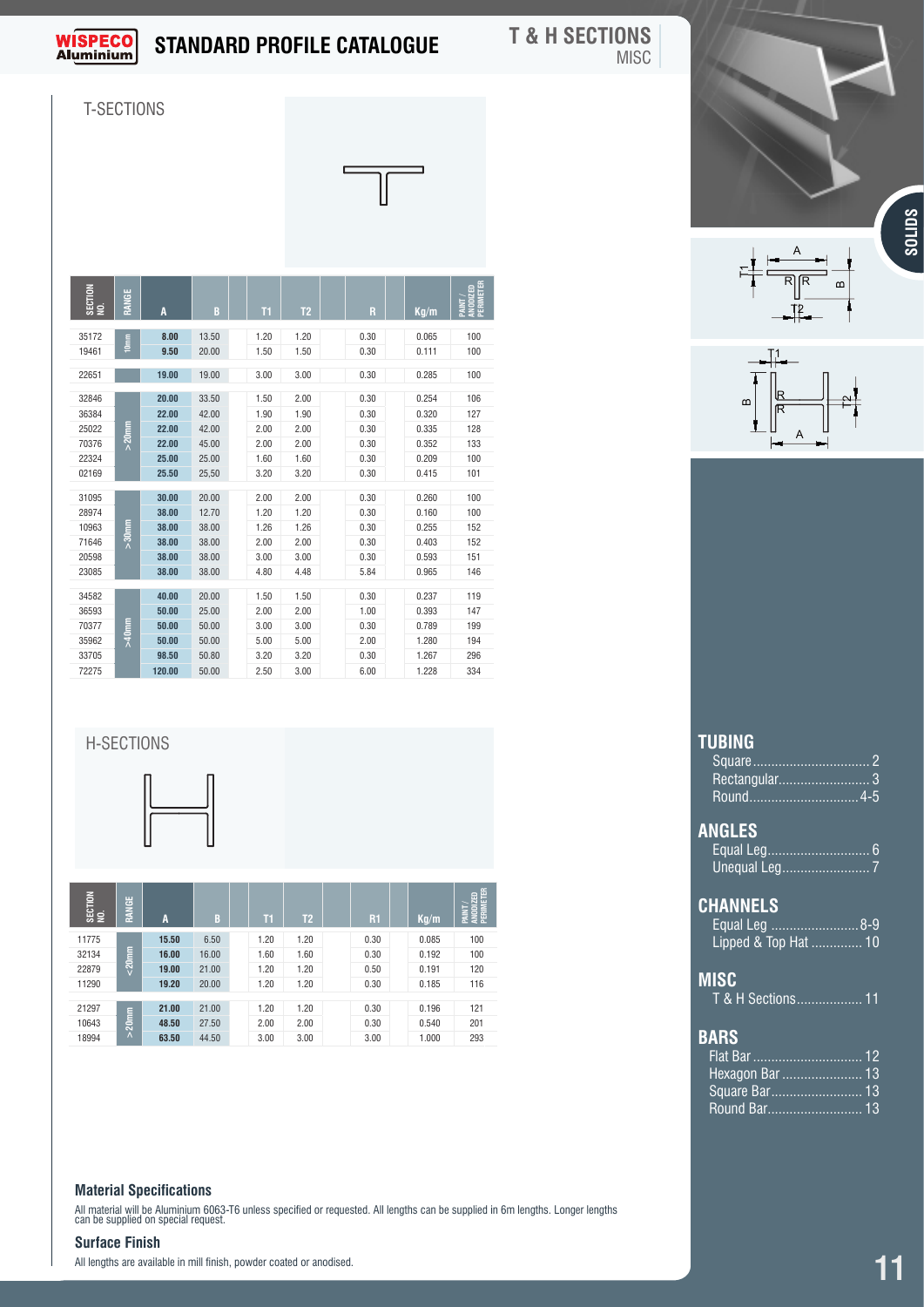

## **STANDARD PROFILE CATALOGUE FLAT BAR**

STANDARD

T1

| 30052<br>7.60<br>6.80<br>1.00<br>0.137<br>100<br>70355<br>50.00<br>2.00<br>0.30<br>0.271<br>103<br>3.00<br>0.30<br>0.407<br>106<br>11171<br>50.00<br>19145<br>4.00<br>0.30<br>100<br>10.00<br>0.108<br>32598<br>50.00<br>4.20<br>0.30<br>107<br>0.569<br>12.00<br>2.00<br>30825<br>0.30<br>0.065<br>100<br>20861<br>50.00<br>6.00<br>0.20<br>0.804<br>112<br>70254<br>12.00<br>3.00<br>0.097<br>100<br>0.30<br>131<br>32297<br>50.00<br>16.00<br>0.30<br>2.169<br>20822<br>0.101<br>100<br>12.40<br>3.00<br>0.30<br>152<br>52394<br>50.00<br>25.80<br>0.30<br>3.498<br>18023<br>12.70<br>3.20<br>100<br><b>FULL</b><br>0.104<br>$> 50$ mm<br>18501<br>105<br>50.80<br>2.00<br>0.30<br>0.274<br>100<br>10742<br>12.70<br>3.20<br>0.30<br>0.110<br>52074<br>51.00<br>3.20<br>0.30<br>108<br>0.437<br>12.70<br>4.80<br>100<br>19577<br>0.30<br>0.165<br>11299<br>51.00<br>4.80<br>0.30<br>112<br>15.90<br>100<br>0,661<br>10569<br>3.20<br>0.30<br>0.138<br>22811<br>16.00<br>1.60<br>0.069<br>100<br>52071<br>51.00<br>6.40<br>0.30<br>114<br>0.50<br>0.885<br>$>10$ nm<br>3.00<br>21197<br>16.00<br>0.30<br>0.130<br>100<br>111<br>33291<br>51.00<br>6.40<br>2.00<br>0.866<br>36439<br>16.00<br>3.00<br><b>FULL</b><br>0.125<br>100<br>0250Y<br>120<br>51.00<br>9.50<br>0.30<br>1.314<br>22812<br>18.00<br>0.078<br>100<br>1.60<br>0.30<br>0250B<br>127<br>51.00<br>12.70<br>0.30<br>1.757<br>19.00<br>2.00<br>100<br>31919<br>0.30<br>0.102<br>18948<br>51.00<br>152<br>25.50<br>0.30<br>3.527<br>18450<br>19.00<br>2.40<br>0.123<br>100<br>0.30<br>131<br>11411<br>60.00<br>10.00<br><b>FULL</b><br>1.569<br>19342<br>19.00<br>3.00<br>0.30<br>0.155<br>100<br>158<br>11732<br>34656<br>62.00<br>21.00<br>5.00<br>3.473<br>19.00<br>3.20<br>0.30<br>0.165<br>100<br>100<br>18656<br>132<br>0034H<br>19.00<br>4.80<br>0.30<br>0.247<br>63.50<br>3.20<br>0.30<br>0.550<br>60mm<br>0250F<br>19.00<br>100<br>6.40<br>0.30<br>0.330<br>63.50<br>12.70<br>152<br>0460U<br>0.30<br>2.187<br>Λ<br>19014<br>9.50<br>19.00<br>0.30<br>0.489<br>100<br>04068<br>63.50<br>15.90<br>0.30<br>158<br>2.738<br>0.215<br>100<br>37758<br>19.80<br>4.00<br>0.30<br>19733<br>63.50<br>25.50<br>0.30<br>4.391<br>177<br>64.00<br>151<br>28267<br>12.00<br>0.30<br>2.073<br>0.30<br>0.087<br>100<br>22813<br>20.00<br>1.60<br>20.00<br>2.00<br>0.108<br>100<br>11404<br>0.30<br>70.00<br>8.00<br>0.30<br>156<br>32819<br>1.518<br>70340<br>20.00<br>6.00<br>100<br>0.30<br>0.325<br>26375<br>75.00<br>1.30<br>0.30<br>0.264<br>153<br>2.00<br>31930<br>22.00<br>0.30<br>0.119<br>100<br>22261<br>75.00<br>0.30<br>0.305<br>153<br>1.50<br>0034J<br>22.20<br>100<br>3.20<br>0.30<br>0.192<br>152<br>52087<br>75.00<br>1.90<br>FULL<br>0.384<br>28560<br>23.00<br>100<br>1.70<br>0.30<br>0.105<br>70360<br>76.00<br>1.50<br>0.30<br>0.309<br>154<br>$> 70$ nm<br>70256<br>24.00<br>2.80<br>0.30<br>0.182<br>100<br>11840<br>76.00<br>1.50<br><b>FULL</b><br>0.307<br>154<br>28934<br>25.00<br>1.50<br>0.30<br>0.102<br>100<br>76.00<br>13.00<br>0.30<br>28461<br>2.679<br>177<br>2.00<br>31989<br>25.00<br>0.30<br>0.135<br>100<br>18642<br>76.20<br>1.90<br>0.30<br>0.392<br>156<br>2.50<br>0.169<br>100<br>18223<br>25.00<br>0.30<br>$> 20$ mm<br>18309<br>76.20<br>3.20<br>0.30<br>0.661<br>158<br>25.00<br>3.00<br>0.203<br>100<br>10108<br>0.30<br>165<br>10170<br>76.20<br>6.40<br>0.30<br>1.323<br>25.00<br>6.00<br>0.406<br>100<br>33100<br>0.30<br>76.20<br>0.30<br>1.963<br>171<br>0250J<br>9.50<br>28340<br>9.50<br>25.00<br>0.30<br>0.644<br>100<br>10242<br>25.00<br>12.00<br>0.30<br>0.813<br>100<br>80.00<br>1.60<br>0.30<br>20746<br>0.347<br>163<br>52085<br>25.50<br>3.20<br>0.220<br>100<br>0.30<br>30682<br>80.00<br>5.00<br>0.30<br>169<br>1.084<br>35568<br>100<br>25.50<br>3.80<br>0.30<br>0.263<br>$> 80$ nm<br>24981<br>80.00<br>8.00<br>0.30<br>1.728<br>176<br>0034A<br>0.332<br>100<br>25.50<br>4.80<br>0.30<br>21119<br>80.00<br>10.00<br>0.30<br>2.164<br>179<br>10390<br>25.50<br>6.40<br>0.442<br>100<br>0.30<br>245<br>11176<br>80.00<br>45.00<br>0.30<br>9.743<br>31406<br>100<br>25.50<br>9.50<br>0.30<br>0.657<br>18314<br>89.00<br>0.30<br>2.293<br>196<br>9.50<br>10901<br>12.70<br>100<br>25.50<br>0.30<br>0.878<br>35170<br>26.50<br>7.30<br>0.30<br>0.525<br>100<br>70362<br>95.00<br>15.00<br>0.30<br>219<br>3.865<br>90mm<br>29.80<br>21091<br>5.50<br>0.30<br>0.477<br>100<br>25029<br>97.00<br>2.00<br>0.30<br>0.524<br>198<br>29117<br>30.00<br>2.00<br>0.30<br>0.163<br>100<br>27939<br>100.00<br>3.00<br>0.30<br>0.809<br>206<br>21887<br>30.00<br>3.00<br>0.243<br>100<br>0.30<br>70962<br>100.00<br>6.00<br>212<br>0.30<br>1.627<br>29476<br>30.00<br>5.00<br>0.406<br>100<br>0.30<br>34260<br>100.00<br>8.00<br>214<br>0.30<br>2.168<br>33962<br>30.00<br>10.00<br>0.813<br>100<br>0.30<br>33987<br>100.00<br>8.00<br>216<br>1.00<br>2.169<br>11731<br>31.80<br>3.20<br>0.275<br>100<br>0.30<br>34262<br>100.00<br>10.00<br>218<br>1.30<br>2.708<br>18370<br>31.80<br>6.40<br>0.551<br>100<br>0.30<br>12.00<br>33017<br>100.00<br>0.30<br>3.255<br>223<br>20260<br>31.80<br>4.80<br>0.414<br>100<br>0.30<br>31419<br>31.80<br>9.50<br>0.819<br>100<br>37599<br>100.00<br>224<br>0.30<br>12.50<br>0.30<br>3.389<br>100mm - 180mm<br>$> 30$ mm<br>21126<br>34.00<br>8.00<br>100<br>0.30<br>0.737<br>100.00<br>15.00<br>4.070<br>229<br>28402<br>0.30<br>33049<br>35.00<br>3.20<br>0.304<br>100<br>0.30<br>32800<br>100.00<br>16.00<br>232<br>0.30<br>4.339<br>70352<br>38.00<br>0.154<br>100<br>1.50<br>0.30<br>11781<br>101.00<br>9.50<br>221<br>1.00<br>2.599<br>31920<br>38.00<br>2.00<br>0,205<br>100<br>0.30<br>23812<br>101.50<br>2.00<br>207<br>0.50<br>0.551<br>11733<br>38.00<br>3.20<br>0.330<br>100<br>0.30<br>21118<br>268<br>120.00<br>15.00<br>1.60<br>4.876<br>0460K<br>38.00<br>4.80<br>100<br>0.30<br>0.494<br>19554<br>272<br>127.00<br>9.50<br>0.50<br>3.271<br>72223<br>38.00<br>6.00<br>100<br>0.30<br>0.618<br>36635<br>324<br>150.00<br>12.20<br>0.30<br>4.963<br>0034C<br>38.00<br>6.40<br>0.659<br>100<br>0.30<br>150.00<br>15.00<br>215<br>36071<br>1.00<br>6.100<br>0250U<br>38.00<br>12.70<br>0.30<br>1.309<br>101<br>10985<br>160.00<br>10.00<br>335<br>3.00<br>4.318<br>0034S<br>38.10<br>9.50<br>0.979<br>0.30<br>100<br>180.00<br>2.929<br>372<br>21449<br>6.00<br>0.30<br>40.00<br>2.50<br>0.271<br>100<br>25025<br>0.30<br>34355<br>40.00<br>5.00<br>0.542<br>100<br>0.30<br>$>40$ mm<br>19724<br>40.00<br>8.00<br>100<br>0.30<br>0.868<br>20098<br>40.00<br>20.00<br>119<br>0.30<br>2.169<br>36450<br>44.50<br>16.50<br>1.991<br>121<br>0.30<br>11609<br>46.00<br>100<br>1.20<br>0.30<br>0.149 | SECTION<br>NO. | š<br>₹ | A | B | R <sub>1</sub> | Kq/m | É<br>田 | SECTION<br>MO. | RANGE | A | B | R1 | Kg/m | DIZED<br>Meter<br>ธี ∉ี |
|--------------------------------------------------------------------------------------------------------------------------------------------------------------------------------------------------------------------------------------------------------------------------------------------------------------------------------------------------------------------------------------------------------------------------------------------------------------------------------------------------------------------------------------------------------------------------------------------------------------------------------------------------------------------------------------------------------------------------------------------------------------------------------------------------------------------------------------------------------------------------------------------------------------------------------------------------------------------------------------------------------------------------------------------------------------------------------------------------------------------------------------------------------------------------------------------------------------------------------------------------------------------------------------------------------------------------------------------------------------------------------------------------------------------------------------------------------------------------------------------------------------------------------------------------------------------------------------------------------------------------------------------------------------------------------------------------------------------------------------------------------------------------------------------------------------------------------------------------------------------------------------------------------------------------------------------------------------------------------------------------------------------------------------------------------------------------------------------------------------------------------------------------------------------------------------------------------------------------------------------------------------------------------------------------------------------------------------------------------------------------------------------------------------------------------------------------------------------------------------------------------------------------------------------------------------------------------------------------------------------------------------------------------------------------------------------------------------------------------------------------------------------------------------------------------------------------------------------------------------------------------------------------------------------------------------------------------------------------------------------------------------------------------------------------------------------------------------------------------------------------------------------------------------------------------------------------------------------------------------------------------------------------------------------------------------------------------------------------------------------------------------------------------------------------------------------------------------------------------------------------------------------------------------------------------------------------------------------------------------------------------------------------------------------------------------------------------------------------------------------------------------------------------------------------------------------------------------------------------------------------------------------------------------------------------------------------------------------------------------------------------------------------------------------------------------------------------------------------------------------------------------------------------------------------------------------------------------------------------------------------------------------------------------------------------------------------------------------------------------------------------------------------------------------------------------------------------------------------------------------------------------------------------------------------------------------------------------------------------------------------------------------------------------------------------------------------------------------------------------------------------------------------------------------------------------------------------------------------------------------------------------------------------------------------------------------------------------------------------------------------------------------------------------------------------------------------------------------------------------------------------------------------------------------------------------------------------------------------------------------------------------------------------------------------------------------------------------------------------------------------------------------------------------------------------------------------------------------------------------------------------------------------------------------------------------------------------------------------------------------------------------------------------------------------------------------------------------------------------------------------------------------------------------------------------------------------------------------------------------------------------------------------------------------------------------------------------------------------------------------------------------------------------------------------------------------------------------------------------------------------------------------------------------------------------------------------------------------------------------------------------------------------------------------------------------------------------------------------------------------------------------------------------------------------------------------------------------------------------------------------------------------------------------------------------------------------------------------------------------------------------------------------------------|----------------|--------|---|---|----------------|------|--------|----------------|-------|---|---|----|------|-------------------------|
|                                                                                                                                                                                                                                                                                                                                                                                                                                                                                                                                                                                                                                                                                                                                                                                                                                                                                                                                                                                                                                                                                                                                                                                                                                                                                                                                                                                                                                                                                                                                                                                                                                                                                                                                                                                                                                                                                                                                                                                                                                                                                                                                                                                                                                                                                                                                                                                                                                                                                                                                                                                                                                                                                                                                                                                                                                                                                                                                                                                                                                                                                                                                                                                                                                                                                                                                                                                                                                                                                                                                                                                                                                                                                                                                                                                                                                                                                                                                                                                                                                                                                                                                                                                                                                                                                                                                                                                                                                                                                                                                                                                                                                                                                                                                                                                                                                                                                                                                                                                                                                                                                                                                                                                                                                                                                                                                                                                                                                                                                                                                                                                                                                                                                                                                                                                                                                                                                                                                                                                                                                                                                                                                                                                                                                                                                                                                                                                                                                                                                                                                                                                                                                                              |                |        |   |   |                |      |        |                |       |   |   |    |      |                         |
|                                                                                                                                                                                                                                                                                                                                                                                                                                                                                                                                                                                                                                                                                                                                                                                                                                                                                                                                                                                                                                                                                                                                                                                                                                                                                                                                                                                                                                                                                                                                                                                                                                                                                                                                                                                                                                                                                                                                                                                                                                                                                                                                                                                                                                                                                                                                                                                                                                                                                                                                                                                                                                                                                                                                                                                                                                                                                                                                                                                                                                                                                                                                                                                                                                                                                                                                                                                                                                                                                                                                                                                                                                                                                                                                                                                                                                                                                                                                                                                                                                                                                                                                                                                                                                                                                                                                                                                                                                                                                                                                                                                                                                                                                                                                                                                                                                                                                                                                                                                                                                                                                                                                                                                                                                                                                                                                                                                                                                                                                                                                                                                                                                                                                                                                                                                                                                                                                                                                                                                                                                                                                                                                                                                                                                                                                                                                                                                                                                                                                                                                                                                                                                                              |                |        |   |   |                |      |        |                |       |   |   |    |      |                         |
|                                                                                                                                                                                                                                                                                                                                                                                                                                                                                                                                                                                                                                                                                                                                                                                                                                                                                                                                                                                                                                                                                                                                                                                                                                                                                                                                                                                                                                                                                                                                                                                                                                                                                                                                                                                                                                                                                                                                                                                                                                                                                                                                                                                                                                                                                                                                                                                                                                                                                                                                                                                                                                                                                                                                                                                                                                                                                                                                                                                                                                                                                                                                                                                                                                                                                                                                                                                                                                                                                                                                                                                                                                                                                                                                                                                                                                                                                                                                                                                                                                                                                                                                                                                                                                                                                                                                                                                                                                                                                                                                                                                                                                                                                                                                                                                                                                                                                                                                                                                                                                                                                                                                                                                                                                                                                                                                                                                                                                                                                                                                                                                                                                                                                                                                                                                                                                                                                                                                                                                                                                                                                                                                                                                                                                                                                                                                                                                                                                                                                                                                                                                                                                                              |                |        |   |   |                |      |        |                |       |   |   |    |      |                         |
|                                                                                                                                                                                                                                                                                                                                                                                                                                                                                                                                                                                                                                                                                                                                                                                                                                                                                                                                                                                                                                                                                                                                                                                                                                                                                                                                                                                                                                                                                                                                                                                                                                                                                                                                                                                                                                                                                                                                                                                                                                                                                                                                                                                                                                                                                                                                                                                                                                                                                                                                                                                                                                                                                                                                                                                                                                                                                                                                                                                                                                                                                                                                                                                                                                                                                                                                                                                                                                                                                                                                                                                                                                                                                                                                                                                                                                                                                                                                                                                                                                                                                                                                                                                                                                                                                                                                                                                                                                                                                                                                                                                                                                                                                                                                                                                                                                                                                                                                                                                                                                                                                                                                                                                                                                                                                                                                                                                                                                                                                                                                                                                                                                                                                                                                                                                                                                                                                                                                                                                                                                                                                                                                                                                                                                                                                                                                                                                                                                                                                                                                                                                                                                                              |                |        |   |   |                |      |        |                |       |   |   |    |      |                         |
|                                                                                                                                                                                                                                                                                                                                                                                                                                                                                                                                                                                                                                                                                                                                                                                                                                                                                                                                                                                                                                                                                                                                                                                                                                                                                                                                                                                                                                                                                                                                                                                                                                                                                                                                                                                                                                                                                                                                                                                                                                                                                                                                                                                                                                                                                                                                                                                                                                                                                                                                                                                                                                                                                                                                                                                                                                                                                                                                                                                                                                                                                                                                                                                                                                                                                                                                                                                                                                                                                                                                                                                                                                                                                                                                                                                                                                                                                                                                                                                                                                                                                                                                                                                                                                                                                                                                                                                                                                                                                                                                                                                                                                                                                                                                                                                                                                                                                                                                                                                                                                                                                                                                                                                                                                                                                                                                                                                                                                                                                                                                                                                                                                                                                                                                                                                                                                                                                                                                                                                                                                                                                                                                                                                                                                                                                                                                                                                                                                                                                                                                                                                                                                                              |                |        |   |   |                |      |        |                |       |   |   |    |      |                         |
|                                                                                                                                                                                                                                                                                                                                                                                                                                                                                                                                                                                                                                                                                                                                                                                                                                                                                                                                                                                                                                                                                                                                                                                                                                                                                                                                                                                                                                                                                                                                                                                                                                                                                                                                                                                                                                                                                                                                                                                                                                                                                                                                                                                                                                                                                                                                                                                                                                                                                                                                                                                                                                                                                                                                                                                                                                                                                                                                                                                                                                                                                                                                                                                                                                                                                                                                                                                                                                                                                                                                                                                                                                                                                                                                                                                                                                                                                                                                                                                                                                                                                                                                                                                                                                                                                                                                                                                                                                                                                                                                                                                                                                                                                                                                                                                                                                                                                                                                                                                                                                                                                                                                                                                                                                                                                                                                                                                                                                                                                                                                                                                                                                                                                                                                                                                                                                                                                                                                                                                                                                                                                                                                                                                                                                                                                                                                                                                                                                                                                                                                                                                                                                                              |                |        |   |   |                |      |        |                |       |   |   |    |      |                         |
|                                                                                                                                                                                                                                                                                                                                                                                                                                                                                                                                                                                                                                                                                                                                                                                                                                                                                                                                                                                                                                                                                                                                                                                                                                                                                                                                                                                                                                                                                                                                                                                                                                                                                                                                                                                                                                                                                                                                                                                                                                                                                                                                                                                                                                                                                                                                                                                                                                                                                                                                                                                                                                                                                                                                                                                                                                                                                                                                                                                                                                                                                                                                                                                                                                                                                                                                                                                                                                                                                                                                                                                                                                                                                                                                                                                                                                                                                                                                                                                                                                                                                                                                                                                                                                                                                                                                                                                                                                                                                                                                                                                                                                                                                                                                                                                                                                                                                                                                                                                                                                                                                                                                                                                                                                                                                                                                                                                                                                                                                                                                                                                                                                                                                                                                                                                                                                                                                                                                                                                                                                                                                                                                                                                                                                                                                                                                                                                                                                                                                                                                                                                                                                                              |                |        |   |   |                |      |        |                |       |   |   |    |      |                         |
|                                                                                                                                                                                                                                                                                                                                                                                                                                                                                                                                                                                                                                                                                                                                                                                                                                                                                                                                                                                                                                                                                                                                                                                                                                                                                                                                                                                                                                                                                                                                                                                                                                                                                                                                                                                                                                                                                                                                                                                                                                                                                                                                                                                                                                                                                                                                                                                                                                                                                                                                                                                                                                                                                                                                                                                                                                                                                                                                                                                                                                                                                                                                                                                                                                                                                                                                                                                                                                                                                                                                                                                                                                                                                                                                                                                                                                                                                                                                                                                                                                                                                                                                                                                                                                                                                                                                                                                                                                                                                                                                                                                                                                                                                                                                                                                                                                                                                                                                                                                                                                                                                                                                                                                                                                                                                                                                                                                                                                                                                                                                                                                                                                                                                                                                                                                                                                                                                                                                                                                                                                                                                                                                                                                                                                                                                                                                                                                                                                                                                                                                                                                                                                                              |                |        |   |   |                |      |        |                |       |   |   |    |      |                         |
|                                                                                                                                                                                                                                                                                                                                                                                                                                                                                                                                                                                                                                                                                                                                                                                                                                                                                                                                                                                                                                                                                                                                                                                                                                                                                                                                                                                                                                                                                                                                                                                                                                                                                                                                                                                                                                                                                                                                                                                                                                                                                                                                                                                                                                                                                                                                                                                                                                                                                                                                                                                                                                                                                                                                                                                                                                                                                                                                                                                                                                                                                                                                                                                                                                                                                                                                                                                                                                                                                                                                                                                                                                                                                                                                                                                                                                                                                                                                                                                                                                                                                                                                                                                                                                                                                                                                                                                                                                                                                                                                                                                                                                                                                                                                                                                                                                                                                                                                                                                                                                                                                                                                                                                                                                                                                                                                                                                                                                                                                                                                                                                                                                                                                                                                                                                                                                                                                                                                                                                                                                                                                                                                                                                                                                                                                                                                                                                                                                                                                                                                                                                                                                                              |                |        |   |   |                |      |        |                |       |   |   |    |      |                         |
|                                                                                                                                                                                                                                                                                                                                                                                                                                                                                                                                                                                                                                                                                                                                                                                                                                                                                                                                                                                                                                                                                                                                                                                                                                                                                                                                                                                                                                                                                                                                                                                                                                                                                                                                                                                                                                                                                                                                                                                                                                                                                                                                                                                                                                                                                                                                                                                                                                                                                                                                                                                                                                                                                                                                                                                                                                                                                                                                                                                                                                                                                                                                                                                                                                                                                                                                                                                                                                                                                                                                                                                                                                                                                                                                                                                                                                                                                                                                                                                                                                                                                                                                                                                                                                                                                                                                                                                                                                                                                                                                                                                                                                                                                                                                                                                                                                                                                                                                                                                                                                                                                                                                                                                                                                                                                                                                                                                                                                                                                                                                                                                                                                                                                                                                                                                                                                                                                                                                                                                                                                                                                                                                                                                                                                                                                                                                                                                                                                                                                                                                                                                                                                                              |                |        |   |   |                |      |        |                |       |   |   |    |      |                         |
|                                                                                                                                                                                                                                                                                                                                                                                                                                                                                                                                                                                                                                                                                                                                                                                                                                                                                                                                                                                                                                                                                                                                                                                                                                                                                                                                                                                                                                                                                                                                                                                                                                                                                                                                                                                                                                                                                                                                                                                                                                                                                                                                                                                                                                                                                                                                                                                                                                                                                                                                                                                                                                                                                                                                                                                                                                                                                                                                                                                                                                                                                                                                                                                                                                                                                                                                                                                                                                                                                                                                                                                                                                                                                                                                                                                                                                                                                                                                                                                                                                                                                                                                                                                                                                                                                                                                                                                                                                                                                                                                                                                                                                                                                                                                                                                                                                                                                                                                                                                                                                                                                                                                                                                                                                                                                                                                                                                                                                                                                                                                                                                                                                                                                                                                                                                                                                                                                                                                                                                                                                                                                                                                                                                                                                                                                                                                                                                                                                                                                                                                                                                                                                                              |                |        |   |   |                |      |        |                |       |   |   |    |      |                         |
|                                                                                                                                                                                                                                                                                                                                                                                                                                                                                                                                                                                                                                                                                                                                                                                                                                                                                                                                                                                                                                                                                                                                                                                                                                                                                                                                                                                                                                                                                                                                                                                                                                                                                                                                                                                                                                                                                                                                                                                                                                                                                                                                                                                                                                                                                                                                                                                                                                                                                                                                                                                                                                                                                                                                                                                                                                                                                                                                                                                                                                                                                                                                                                                                                                                                                                                                                                                                                                                                                                                                                                                                                                                                                                                                                                                                                                                                                                                                                                                                                                                                                                                                                                                                                                                                                                                                                                                                                                                                                                                                                                                                                                                                                                                                                                                                                                                                                                                                                                                                                                                                                                                                                                                                                                                                                                                                                                                                                                                                                                                                                                                                                                                                                                                                                                                                                                                                                                                                                                                                                                                                                                                                                                                                                                                                                                                                                                                                                                                                                                                                                                                                                                                              |                |        |   |   |                |      |        |                |       |   |   |    |      |                         |
|                                                                                                                                                                                                                                                                                                                                                                                                                                                                                                                                                                                                                                                                                                                                                                                                                                                                                                                                                                                                                                                                                                                                                                                                                                                                                                                                                                                                                                                                                                                                                                                                                                                                                                                                                                                                                                                                                                                                                                                                                                                                                                                                                                                                                                                                                                                                                                                                                                                                                                                                                                                                                                                                                                                                                                                                                                                                                                                                                                                                                                                                                                                                                                                                                                                                                                                                                                                                                                                                                                                                                                                                                                                                                                                                                                                                                                                                                                                                                                                                                                                                                                                                                                                                                                                                                                                                                                                                                                                                                                                                                                                                                                                                                                                                                                                                                                                                                                                                                                                                                                                                                                                                                                                                                                                                                                                                                                                                                                                                                                                                                                                                                                                                                                                                                                                                                                                                                                                                                                                                                                                                                                                                                                                                                                                                                                                                                                                                                                                                                                                                                                                                                                                              |                |        |   |   |                |      |        |                |       |   |   |    |      |                         |
|                                                                                                                                                                                                                                                                                                                                                                                                                                                                                                                                                                                                                                                                                                                                                                                                                                                                                                                                                                                                                                                                                                                                                                                                                                                                                                                                                                                                                                                                                                                                                                                                                                                                                                                                                                                                                                                                                                                                                                                                                                                                                                                                                                                                                                                                                                                                                                                                                                                                                                                                                                                                                                                                                                                                                                                                                                                                                                                                                                                                                                                                                                                                                                                                                                                                                                                                                                                                                                                                                                                                                                                                                                                                                                                                                                                                                                                                                                                                                                                                                                                                                                                                                                                                                                                                                                                                                                                                                                                                                                                                                                                                                                                                                                                                                                                                                                                                                                                                                                                                                                                                                                                                                                                                                                                                                                                                                                                                                                                                                                                                                                                                                                                                                                                                                                                                                                                                                                                                                                                                                                                                                                                                                                                                                                                                                                                                                                                                                                                                                                                                                                                                                                                              |                |        |   |   |                |      |        |                |       |   |   |    |      |                         |
|                                                                                                                                                                                                                                                                                                                                                                                                                                                                                                                                                                                                                                                                                                                                                                                                                                                                                                                                                                                                                                                                                                                                                                                                                                                                                                                                                                                                                                                                                                                                                                                                                                                                                                                                                                                                                                                                                                                                                                                                                                                                                                                                                                                                                                                                                                                                                                                                                                                                                                                                                                                                                                                                                                                                                                                                                                                                                                                                                                                                                                                                                                                                                                                                                                                                                                                                                                                                                                                                                                                                                                                                                                                                                                                                                                                                                                                                                                                                                                                                                                                                                                                                                                                                                                                                                                                                                                                                                                                                                                                                                                                                                                                                                                                                                                                                                                                                                                                                                                                                                                                                                                                                                                                                                                                                                                                                                                                                                                                                                                                                                                                                                                                                                                                                                                                                                                                                                                                                                                                                                                                                                                                                                                                                                                                                                                                                                                                                                                                                                                                                                                                                                                                              |                |        |   |   |                |      |        |                |       |   |   |    |      |                         |
|                                                                                                                                                                                                                                                                                                                                                                                                                                                                                                                                                                                                                                                                                                                                                                                                                                                                                                                                                                                                                                                                                                                                                                                                                                                                                                                                                                                                                                                                                                                                                                                                                                                                                                                                                                                                                                                                                                                                                                                                                                                                                                                                                                                                                                                                                                                                                                                                                                                                                                                                                                                                                                                                                                                                                                                                                                                                                                                                                                                                                                                                                                                                                                                                                                                                                                                                                                                                                                                                                                                                                                                                                                                                                                                                                                                                                                                                                                                                                                                                                                                                                                                                                                                                                                                                                                                                                                                                                                                                                                                                                                                                                                                                                                                                                                                                                                                                                                                                                                                                                                                                                                                                                                                                                                                                                                                                                                                                                                                                                                                                                                                                                                                                                                                                                                                                                                                                                                                                                                                                                                                                                                                                                                                                                                                                                                                                                                                                                                                                                                                                                                                                                                                              |                |        |   |   |                |      |        |                |       |   |   |    |      |                         |
|                                                                                                                                                                                                                                                                                                                                                                                                                                                                                                                                                                                                                                                                                                                                                                                                                                                                                                                                                                                                                                                                                                                                                                                                                                                                                                                                                                                                                                                                                                                                                                                                                                                                                                                                                                                                                                                                                                                                                                                                                                                                                                                                                                                                                                                                                                                                                                                                                                                                                                                                                                                                                                                                                                                                                                                                                                                                                                                                                                                                                                                                                                                                                                                                                                                                                                                                                                                                                                                                                                                                                                                                                                                                                                                                                                                                                                                                                                                                                                                                                                                                                                                                                                                                                                                                                                                                                                                                                                                                                                                                                                                                                                                                                                                                                                                                                                                                                                                                                                                                                                                                                                                                                                                                                                                                                                                                                                                                                                                                                                                                                                                                                                                                                                                                                                                                                                                                                                                                                                                                                                                                                                                                                                                                                                                                                                                                                                                                                                                                                                                                                                                                                                                              |                |        |   |   |                |      |        |                |       |   |   |    |      |                         |
|                                                                                                                                                                                                                                                                                                                                                                                                                                                                                                                                                                                                                                                                                                                                                                                                                                                                                                                                                                                                                                                                                                                                                                                                                                                                                                                                                                                                                                                                                                                                                                                                                                                                                                                                                                                                                                                                                                                                                                                                                                                                                                                                                                                                                                                                                                                                                                                                                                                                                                                                                                                                                                                                                                                                                                                                                                                                                                                                                                                                                                                                                                                                                                                                                                                                                                                                                                                                                                                                                                                                                                                                                                                                                                                                                                                                                                                                                                                                                                                                                                                                                                                                                                                                                                                                                                                                                                                                                                                                                                                                                                                                                                                                                                                                                                                                                                                                                                                                                                                                                                                                                                                                                                                                                                                                                                                                                                                                                                                                                                                                                                                                                                                                                                                                                                                                                                                                                                                                                                                                                                                                                                                                                                                                                                                                                                                                                                                                                                                                                                                                                                                                                                                              |                |        |   |   |                |      |        |                |       |   |   |    |      |                         |
|                                                                                                                                                                                                                                                                                                                                                                                                                                                                                                                                                                                                                                                                                                                                                                                                                                                                                                                                                                                                                                                                                                                                                                                                                                                                                                                                                                                                                                                                                                                                                                                                                                                                                                                                                                                                                                                                                                                                                                                                                                                                                                                                                                                                                                                                                                                                                                                                                                                                                                                                                                                                                                                                                                                                                                                                                                                                                                                                                                                                                                                                                                                                                                                                                                                                                                                                                                                                                                                                                                                                                                                                                                                                                                                                                                                                                                                                                                                                                                                                                                                                                                                                                                                                                                                                                                                                                                                                                                                                                                                                                                                                                                                                                                                                                                                                                                                                                                                                                                                                                                                                                                                                                                                                                                                                                                                                                                                                                                                                                                                                                                                                                                                                                                                                                                                                                                                                                                                                                                                                                                                                                                                                                                                                                                                                                                                                                                                                                                                                                                                                                                                                                                                              |                |        |   |   |                |      |        |                |       |   |   |    |      |                         |
|                                                                                                                                                                                                                                                                                                                                                                                                                                                                                                                                                                                                                                                                                                                                                                                                                                                                                                                                                                                                                                                                                                                                                                                                                                                                                                                                                                                                                                                                                                                                                                                                                                                                                                                                                                                                                                                                                                                                                                                                                                                                                                                                                                                                                                                                                                                                                                                                                                                                                                                                                                                                                                                                                                                                                                                                                                                                                                                                                                                                                                                                                                                                                                                                                                                                                                                                                                                                                                                                                                                                                                                                                                                                                                                                                                                                                                                                                                                                                                                                                                                                                                                                                                                                                                                                                                                                                                                                                                                                                                                                                                                                                                                                                                                                                                                                                                                                                                                                                                                                                                                                                                                                                                                                                                                                                                                                                                                                                                                                                                                                                                                                                                                                                                                                                                                                                                                                                                                                                                                                                                                                                                                                                                                                                                                                                                                                                                                                                                                                                                                                                                                                                                                              |                |        |   |   |                |      |        |                |       |   |   |    |      |                         |
|                                                                                                                                                                                                                                                                                                                                                                                                                                                                                                                                                                                                                                                                                                                                                                                                                                                                                                                                                                                                                                                                                                                                                                                                                                                                                                                                                                                                                                                                                                                                                                                                                                                                                                                                                                                                                                                                                                                                                                                                                                                                                                                                                                                                                                                                                                                                                                                                                                                                                                                                                                                                                                                                                                                                                                                                                                                                                                                                                                                                                                                                                                                                                                                                                                                                                                                                                                                                                                                                                                                                                                                                                                                                                                                                                                                                                                                                                                                                                                                                                                                                                                                                                                                                                                                                                                                                                                                                                                                                                                                                                                                                                                                                                                                                                                                                                                                                                                                                                                                                                                                                                                                                                                                                                                                                                                                                                                                                                                                                                                                                                                                                                                                                                                                                                                                                                                                                                                                                                                                                                                                                                                                                                                                                                                                                                                                                                                                                                                                                                                                                                                                                                                                              |                |        |   |   |                |      |        |                |       |   |   |    |      |                         |
|                                                                                                                                                                                                                                                                                                                                                                                                                                                                                                                                                                                                                                                                                                                                                                                                                                                                                                                                                                                                                                                                                                                                                                                                                                                                                                                                                                                                                                                                                                                                                                                                                                                                                                                                                                                                                                                                                                                                                                                                                                                                                                                                                                                                                                                                                                                                                                                                                                                                                                                                                                                                                                                                                                                                                                                                                                                                                                                                                                                                                                                                                                                                                                                                                                                                                                                                                                                                                                                                                                                                                                                                                                                                                                                                                                                                                                                                                                                                                                                                                                                                                                                                                                                                                                                                                                                                                                                                                                                                                                                                                                                                                                                                                                                                                                                                                                                                                                                                                                                                                                                                                                                                                                                                                                                                                                                                                                                                                                                                                                                                                                                                                                                                                                                                                                                                                                                                                                                                                                                                                                                                                                                                                                                                                                                                                                                                                                                                                                                                                                                                                                                                                                                              |                |        |   |   |                |      |        |                |       |   |   |    |      |                         |
|                                                                                                                                                                                                                                                                                                                                                                                                                                                                                                                                                                                                                                                                                                                                                                                                                                                                                                                                                                                                                                                                                                                                                                                                                                                                                                                                                                                                                                                                                                                                                                                                                                                                                                                                                                                                                                                                                                                                                                                                                                                                                                                                                                                                                                                                                                                                                                                                                                                                                                                                                                                                                                                                                                                                                                                                                                                                                                                                                                                                                                                                                                                                                                                                                                                                                                                                                                                                                                                                                                                                                                                                                                                                                                                                                                                                                                                                                                                                                                                                                                                                                                                                                                                                                                                                                                                                                                                                                                                                                                                                                                                                                                                                                                                                                                                                                                                                                                                                                                                                                                                                                                                                                                                                                                                                                                                                                                                                                                                                                                                                                                                                                                                                                                                                                                                                                                                                                                                                                                                                                                                                                                                                                                                                                                                                                                                                                                                                                                                                                                                                                                                                                                                              |                |        |   |   |                |      |        |                |       |   |   |    |      |                         |
|                                                                                                                                                                                                                                                                                                                                                                                                                                                                                                                                                                                                                                                                                                                                                                                                                                                                                                                                                                                                                                                                                                                                                                                                                                                                                                                                                                                                                                                                                                                                                                                                                                                                                                                                                                                                                                                                                                                                                                                                                                                                                                                                                                                                                                                                                                                                                                                                                                                                                                                                                                                                                                                                                                                                                                                                                                                                                                                                                                                                                                                                                                                                                                                                                                                                                                                                                                                                                                                                                                                                                                                                                                                                                                                                                                                                                                                                                                                                                                                                                                                                                                                                                                                                                                                                                                                                                                                                                                                                                                                                                                                                                                                                                                                                                                                                                                                                                                                                                                                                                                                                                                                                                                                                                                                                                                                                                                                                                                                                                                                                                                                                                                                                                                                                                                                                                                                                                                                                                                                                                                                                                                                                                                                                                                                                                                                                                                                                                                                                                                                                                                                                                                                              |                |        |   |   |                |      |        |                |       |   |   |    |      |                         |
|                                                                                                                                                                                                                                                                                                                                                                                                                                                                                                                                                                                                                                                                                                                                                                                                                                                                                                                                                                                                                                                                                                                                                                                                                                                                                                                                                                                                                                                                                                                                                                                                                                                                                                                                                                                                                                                                                                                                                                                                                                                                                                                                                                                                                                                                                                                                                                                                                                                                                                                                                                                                                                                                                                                                                                                                                                                                                                                                                                                                                                                                                                                                                                                                                                                                                                                                                                                                                                                                                                                                                                                                                                                                                                                                                                                                                                                                                                                                                                                                                                                                                                                                                                                                                                                                                                                                                                                                                                                                                                                                                                                                                                                                                                                                                                                                                                                                                                                                                                                                                                                                                                                                                                                                                                                                                                                                                                                                                                                                                                                                                                                                                                                                                                                                                                                                                                                                                                                                                                                                                                                                                                                                                                                                                                                                                                                                                                                                                                                                                                                                                                                                                                                              |                |        |   |   |                |      |        |                |       |   |   |    |      |                         |
|                                                                                                                                                                                                                                                                                                                                                                                                                                                                                                                                                                                                                                                                                                                                                                                                                                                                                                                                                                                                                                                                                                                                                                                                                                                                                                                                                                                                                                                                                                                                                                                                                                                                                                                                                                                                                                                                                                                                                                                                                                                                                                                                                                                                                                                                                                                                                                                                                                                                                                                                                                                                                                                                                                                                                                                                                                                                                                                                                                                                                                                                                                                                                                                                                                                                                                                                                                                                                                                                                                                                                                                                                                                                                                                                                                                                                                                                                                                                                                                                                                                                                                                                                                                                                                                                                                                                                                                                                                                                                                                                                                                                                                                                                                                                                                                                                                                                                                                                                                                                                                                                                                                                                                                                                                                                                                                                                                                                                                                                                                                                                                                                                                                                                                                                                                                                                                                                                                                                                                                                                                                                                                                                                                                                                                                                                                                                                                                                                                                                                                                                                                                                                                                              |                |        |   |   |                |      |        |                |       |   |   |    |      |                         |
|                                                                                                                                                                                                                                                                                                                                                                                                                                                                                                                                                                                                                                                                                                                                                                                                                                                                                                                                                                                                                                                                                                                                                                                                                                                                                                                                                                                                                                                                                                                                                                                                                                                                                                                                                                                                                                                                                                                                                                                                                                                                                                                                                                                                                                                                                                                                                                                                                                                                                                                                                                                                                                                                                                                                                                                                                                                                                                                                                                                                                                                                                                                                                                                                                                                                                                                                                                                                                                                                                                                                                                                                                                                                                                                                                                                                                                                                                                                                                                                                                                                                                                                                                                                                                                                                                                                                                                                                                                                                                                                                                                                                                                                                                                                                                                                                                                                                                                                                                                                                                                                                                                                                                                                                                                                                                                                                                                                                                                                                                                                                                                                                                                                                                                                                                                                                                                                                                                                                                                                                                                                                                                                                                                                                                                                                                                                                                                                                                                                                                                                                                                                                                                                              |                |        |   |   |                |      |        |                |       |   |   |    |      |                         |
|                                                                                                                                                                                                                                                                                                                                                                                                                                                                                                                                                                                                                                                                                                                                                                                                                                                                                                                                                                                                                                                                                                                                                                                                                                                                                                                                                                                                                                                                                                                                                                                                                                                                                                                                                                                                                                                                                                                                                                                                                                                                                                                                                                                                                                                                                                                                                                                                                                                                                                                                                                                                                                                                                                                                                                                                                                                                                                                                                                                                                                                                                                                                                                                                                                                                                                                                                                                                                                                                                                                                                                                                                                                                                                                                                                                                                                                                                                                                                                                                                                                                                                                                                                                                                                                                                                                                                                                                                                                                                                                                                                                                                                                                                                                                                                                                                                                                                                                                                                                                                                                                                                                                                                                                                                                                                                                                                                                                                                                                                                                                                                                                                                                                                                                                                                                                                                                                                                                                                                                                                                                                                                                                                                                                                                                                                                                                                                                                                                                                                                                                                                                                                                                              |                |        |   |   |                |      |        |                |       |   |   |    |      |                         |
|                                                                                                                                                                                                                                                                                                                                                                                                                                                                                                                                                                                                                                                                                                                                                                                                                                                                                                                                                                                                                                                                                                                                                                                                                                                                                                                                                                                                                                                                                                                                                                                                                                                                                                                                                                                                                                                                                                                                                                                                                                                                                                                                                                                                                                                                                                                                                                                                                                                                                                                                                                                                                                                                                                                                                                                                                                                                                                                                                                                                                                                                                                                                                                                                                                                                                                                                                                                                                                                                                                                                                                                                                                                                                                                                                                                                                                                                                                                                                                                                                                                                                                                                                                                                                                                                                                                                                                                                                                                                                                                                                                                                                                                                                                                                                                                                                                                                                                                                                                                                                                                                                                                                                                                                                                                                                                                                                                                                                                                                                                                                                                                                                                                                                                                                                                                                                                                                                                                                                                                                                                                                                                                                                                                                                                                                                                                                                                                                                                                                                                                                                                                                                                                              |                |        |   |   |                |      |        |                |       |   |   |    |      |                         |
|                                                                                                                                                                                                                                                                                                                                                                                                                                                                                                                                                                                                                                                                                                                                                                                                                                                                                                                                                                                                                                                                                                                                                                                                                                                                                                                                                                                                                                                                                                                                                                                                                                                                                                                                                                                                                                                                                                                                                                                                                                                                                                                                                                                                                                                                                                                                                                                                                                                                                                                                                                                                                                                                                                                                                                                                                                                                                                                                                                                                                                                                                                                                                                                                                                                                                                                                                                                                                                                                                                                                                                                                                                                                                                                                                                                                                                                                                                                                                                                                                                                                                                                                                                                                                                                                                                                                                                                                                                                                                                                                                                                                                                                                                                                                                                                                                                                                                                                                                                                                                                                                                                                                                                                                                                                                                                                                                                                                                                                                                                                                                                                                                                                                                                                                                                                                                                                                                                                                                                                                                                                                                                                                                                                                                                                                                                                                                                                                                                                                                                                                                                                                                                                              |                |        |   |   |                |      |        |                |       |   |   |    |      |                         |
|                                                                                                                                                                                                                                                                                                                                                                                                                                                                                                                                                                                                                                                                                                                                                                                                                                                                                                                                                                                                                                                                                                                                                                                                                                                                                                                                                                                                                                                                                                                                                                                                                                                                                                                                                                                                                                                                                                                                                                                                                                                                                                                                                                                                                                                                                                                                                                                                                                                                                                                                                                                                                                                                                                                                                                                                                                                                                                                                                                                                                                                                                                                                                                                                                                                                                                                                                                                                                                                                                                                                                                                                                                                                                                                                                                                                                                                                                                                                                                                                                                                                                                                                                                                                                                                                                                                                                                                                                                                                                                                                                                                                                                                                                                                                                                                                                                                                                                                                                                                                                                                                                                                                                                                                                                                                                                                                                                                                                                                                                                                                                                                                                                                                                                                                                                                                                                                                                                                                                                                                                                                                                                                                                                                                                                                                                                                                                                                                                                                                                                                                                                                                                                                              |                |        |   |   |                |      |        |                |       |   |   |    |      |                         |
|                                                                                                                                                                                                                                                                                                                                                                                                                                                                                                                                                                                                                                                                                                                                                                                                                                                                                                                                                                                                                                                                                                                                                                                                                                                                                                                                                                                                                                                                                                                                                                                                                                                                                                                                                                                                                                                                                                                                                                                                                                                                                                                                                                                                                                                                                                                                                                                                                                                                                                                                                                                                                                                                                                                                                                                                                                                                                                                                                                                                                                                                                                                                                                                                                                                                                                                                                                                                                                                                                                                                                                                                                                                                                                                                                                                                                                                                                                                                                                                                                                                                                                                                                                                                                                                                                                                                                                                                                                                                                                                                                                                                                                                                                                                                                                                                                                                                                                                                                                                                                                                                                                                                                                                                                                                                                                                                                                                                                                                                                                                                                                                                                                                                                                                                                                                                                                                                                                                                                                                                                                                                                                                                                                                                                                                                                                                                                                                                                                                                                                                                                                                                                                                              |                |        |   |   |                |      |        |                |       |   |   |    |      |                         |
|                                                                                                                                                                                                                                                                                                                                                                                                                                                                                                                                                                                                                                                                                                                                                                                                                                                                                                                                                                                                                                                                                                                                                                                                                                                                                                                                                                                                                                                                                                                                                                                                                                                                                                                                                                                                                                                                                                                                                                                                                                                                                                                                                                                                                                                                                                                                                                                                                                                                                                                                                                                                                                                                                                                                                                                                                                                                                                                                                                                                                                                                                                                                                                                                                                                                                                                                                                                                                                                                                                                                                                                                                                                                                                                                                                                                                                                                                                                                                                                                                                                                                                                                                                                                                                                                                                                                                                                                                                                                                                                                                                                                                                                                                                                                                                                                                                                                                                                                                                                                                                                                                                                                                                                                                                                                                                                                                                                                                                                                                                                                                                                                                                                                                                                                                                                                                                                                                                                                                                                                                                                                                                                                                                                                                                                                                                                                                                                                                                                                                                                                                                                                                                                              |                |        |   |   |                |      |        |                |       |   |   |    |      |                         |
|                                                                                                                                                                                                                                                                                                                                                                                                                                                                                                                                                                                                                                                                                                                                                                                                                                                                                                                                                                                                                                                                                                                                                                                                                                                                                                                                                                                                                                                                                                                                                                                                                                                                                                                                                                                                                                                                                                                                                                                                                                                                                                                                                                                                                                                                                                                                                                                                                                                                                                                                                                                                                                                                                                                                                                                                                                                                                                                                                                                                                                                                                                                                                                                                                                                                                                                                                                                                                                                                                                                                                                                                                                                                                                                                                                                                                                                                                                                                                                                                                                                                                                                                                                                                                                                                                                                                                                                                                                                                                                                                                                                                                                                                                                                                                                                                                                                                                                                                                                                                                                                                                                                                                                                                                                                                                                                                                                                                                                                                                                                                                                                                                                                                                                                                                                                                                                                                                                                                                                                                                                                                                                                                                                                                                                                                                                                                                                                                                                                                                                                                                                                                                                                              |                |        |   |   |                |      |        |                |       |   |   |    |      |                         |
|                                                                                                                                                                                                                                                                                                                                                                                                                                                                                                                                                                                                                                                                                                                                                                                                                                                                                                                                                                                                                                                                                                                                                                                                                                                                                                                                                                                                                                                                                                                                                                                                                                                                                                                                                                                                                                                                                                                                                                                                                                                                                                                                                                                                                                                                                                                                                                                                                                                                                                                                                                                                                                                                                                                                                                                                                                                                                                                                                                                                                                                                                                                                                                                                                                                                                                                                                                                                                                                                                                                                                                                                                                                                                                                                                                                                                                                                                                                                                                                                                                                                                                                                                                                                                                                                                                                                                                                                                                                                                                                                                                                                                                                                                                                                                                                                                                                                                                                                                                                                                                                                                                                                                                                                                                                                                                                                                                                                                                                                                                                                                                                                                                                                                                                                                                                                                                                                                                                                                                                                                                                                                                                                                                                                                                                                                                                                                                                                                                                                                                                                                                                                                                                              |                |        |   |   |                |      |        |                |       |   |   |    |      |                         |
|                                                                                                                                                                                                                                                                                                                                                                                                                                                                                                                                                                                                                                                                                                                                                                                                                                                                                                                                                                                                                                                                                                                                                                                                                                                                                                                                                                                                                                                                                                                                                                                                                                                                                                                                                                                                                                                                                                                                                                                                                                                                                                                                                                                                                                                                                                                                                                                                                                                                                                                                                                                                                                                                                                                                                                                                                                                                                                                                                                                                                                                                                                                                                                                                                                                                                                                                                                                                                                                                                                                                                                                                                                                                                                                                                                                                                                                                                                                                                                                                                                                                                                                                                                                                                                                                                                                                                                                                                                                                                                                                                                                                                                                                                                                                                                                                                                                                                                                                                                                                                                                                                                                                                                                                                                                                                                                                                                                                                                                                                                                                                                                                                                                                                                                                                                                                                                                                                                                                                                                                                                                                                                                                                                                                                                                                                                                                                                                                                                                                                                                                                                                                                                                              |                |        |   |   |                |      |        |                |       |   |   |    |      |                         |
|                                                                                                                                                                                                                                                                                                                                                                                                                                                                                                                                                                                                                                                                                                                                                                                                                                                                                                                                                                                                                                                                                                                                                                                                                                                                                                                                                                                                                                                                                                                                                                                                                                                                                                                                                                                                                                                                                                                                                                                                                                                                                                                                                                                                                                                                                                                                                                                                                                                                                                                                                                                                                                                                                                                                                                                                                                                                                                                                                                                                                                                                                                                                                                                                                                                                                                                                                                                                                                                                                                                                                                                                                                                                                                                                                                                                                                                                                                                                                                                                                                                                                                                                                                                                                                                                                                                                                                                                                                                                                                                                                                                                                                                                                                                                                                                                                                                                                                                                                                                                                                                                                                                                                                                                                                                                                                                                                                                                                                                                                                                                                                                                                                                                                                                                                                                                                                                                                                                                                                                                                                                                                                                                                                                                                                                                                                                                                                                                                                                                                                                                                                                                                                                              |                |        |   |   |                |      |        |                |       |   |   |    |      |                         |
|                                                                                                                                                                                                                                                                                                                                                                                                                                                                                                                                                                                                                                                                                                                                                                                                                                                                                                                                                                                                                                                                                                                                                                                                                                                                                                                                                                                                                                                                                                                                                                                                                                                                                                                                                                                                                                                                                                                                                                                                                                                                                                                                                                                                                                                                                                                                                                                                                                                                                                                                                                                                                                                                                                                                                                                                                                                                                                                                                                                                                                                                                                                                                                                                                                                                                                                                                                                                                                                                                                                                                                                                                                                                                                                                                                                                                                                                                                                                                                                                                                                                                                                                                                                                                                                                                                                                                                                                                                                                                                                                                                                                                                                                                                                                                                                                                                                                                                                                                                                                                                                                                                                                                                                                                                                                                                                                                                                                                                                                                                                                                                                                                                                                                                                                                                                                                                                                                                                                                                                                                                                                                                                                                                                                                                                                                                                                                                                                                                                                                                                                                                                                                                                              |                |        |   |   |                |      |        |                |       |   |   |    |      |                         |
|                                                                                                                                                                                                                                                                                                                                                                                                                                                                                                                                                                                                                                                                                                                                                                                                                                                                                                                                                                                                                                                                                                                                                                                                                                                                                                                                                                                                                                                                                                                                                                                                                                                                                                                                                                                                                                                                                                                                                                                                                                                                                                                                                                                                                                                                                                                                                                                                                                                                                                                                                                                                                                                                                                                                                                                                                                                                                                                                                                                                                                                                                                                                                                                                                                                                                                                                                                                                                                                                                                                                                                                                                                                                                                                                                                                                                                                                                                                                                                                                                                                                                                                                                                                                                                                                                                                                                                                                                                                                                                                                                                                                                                                                                                                                                                                                                                                                                                                                                                                                                                                                                                                                                                                                                                                                                                                                                                                                                                                                                                                                                                                                                                                                                                                                                                                                                                                                                                                                                                                                                                                                                                                                                                                                                                                                                                                                                                                                                                                                                                                                                                                                                                                              |                |        |   |   |                |      |        |                |       |   |   |    |      |                         |
|                                                                                                                                                                                                                                                                                                                                                                                                                                                                                                                                                                                                                                                                                                                                                                                                                                                                                                                                                                                                                                                                                                                                                                                                                                                                                                                                                                                                                                                                                                                                                                                                                                                                                                                                                                                                                                                                                                                                                                                                                                                                                                                                                                                                                                                                                                                                                                                                                                                                                                                                                                                                                                                                                                                                                                                                                                                                                                                                                                                                                                                                                                                                                                                                                                                                                                                                                                                                                                                                                                                                                                                                                                                                                                                                                                                                                                                                                                                                                                                                                                                                                                                                                                                                                                                                                                                                                                                                                                                                                                                                                                                                                                                                                                                                                                                                                                                                                                                                                                                                                                                                                                                                                                                                                                                                                                                                                                                                                                                                                                                                                                                                                                                                                                                                                                                                                                                                                                                                                                                                                                                                                                                                                                                                                                                                                                                                                                                                                                                                                                                                                                                                                                                              |                |        |   |   |                |      |        |                |       |   |   |    |      |                         |
|                                                                                                                                                                                                                                                                                                                                                                                                                                                                                                                                                                                                                                                                                                                                                                                                                                                                                                                                                                                                                                                                                                                                                                                                                                                                                                                                                                                                                                                                                                                                                                                                                                                                                                                                                                                                                                                                                                                                                                                                                                                                                                                                                                                                                                                                                                                                                                                                                                                                                                                                                                                                                                                                                                                                                                                                                                                                                                                                                                                                                                                                                                                                                                                                                                                                                                                                                                                                                                                                                                                                                                                                                                                                                                                                                                                                                                                                                                                                                                                                                                                                                                                                                                                                                                                                                                                                                                                                                                                                                                                                                                                                                                                                                                                                                                                                                                                                                                                                                                                                                                                                                                                                                                                                                                                                                                                                                                                                                                                                                                                                                                                                                                                                                                                                                                                                                                                                                                                                                                                                                                                                                                                                                                                                                                                                                                                                                                                                                                                                                                                                                                                                                                                              |                |        |   |   |                |      |        |                |       |   |   |    |      |                         |
|                                                                                                                                                                                                                                                                                                                                                                                                                                                                                                                                                                                                                                                                                                                                                                                                                                                                                                                                                                                                                                                                                                                                                                                                                                                                                                                                                                                                                                                                                                                                                                                                                                                                                                                                                                                                                                                                                                                                                                                                                                                                                                                                                                                                                                                                                                                                                                                                                                                                                                                                                                                                                                                                                                                                                                                                                                                                                                                                                                                                                                                                                                                                                                                                                                                                                                                                                                                                                                                                                                                                                                                                                                                                                                                                                                                                                                                                                                                                                                                                                                                                                                                                                                                                                                                                                                                                                                                                                                                                                                                                                                                                                                                                                                                                                                                                                                                                                                                                                                                                                                                                                                                                                                                                                                                                                                                                                                                                                                                                                                                                                                                                                                                                                                                                                                                                                                                                                                                                                                                                                                                                                                                                                                                                                                                                                                                                                                                                                                                                                                                                                                                                                                                              |                |        |   |   |                |      |        |                |       |   |   |    |      |                         |
|                                                                                                                                                                                                                                                                                                                                                                                                                                                                                                                                                                                                                                                                                                                                                                                                                                                                                                                                                                                                                                                                                                                                                                                                                                                                                                                                                                                                                                                                                                                                                                                                                                                                                                                                                                                                                                                                                                                                                                                                                                                                                                                                                                                                                                                                                                                                                                                                                                                                                                                                                                                                                                                                                                                                                                                                                                                                                                                                                                                                                                                                                                                                                                                                                                                                                                                                                                                                                                                                                                                                                                                                                                                                                                                                                                                                                                                                                                                                                                                                                                                                                                                                                                                                                                                                                                                                                                                                                                                                                                                                                                                                                                                                                                                                                                                                                                                                                                                                                                                                                                                                                                                                                                                                                                                                                                                                                                                                                                                                                                                                                                                                                                                                                                                                                                                                                                                                                                                                                                                                                                                                                                                                                                                                                                                                                                                                                                                                                                                                                                                                                                                                                                                              |                |        |   |   |                |      |        |                |       |   |   |    |      |                         |
|                                                                                                                                                                                                                                                                                                                                                                                                                                                                                                                                                                                                                                                                                                                                                                                                                                                                                                                                                                                                                                                                                                                                                                                                                                                                                                                                                                                                                                                                                                                                                                                                                                                                                                                                                                                                                                                                                                                                                                                                                                                                                                                                                                                                                                                                                                                                                                                                                                                                                                                                                                                                                                                                                                                                                                                                                                                                                                                                                                                                                                                                                                                                                                                                                                                                                                                                                                                                                                                                                                                                                                                                                                                                                                                                                                                                                                                                                                                                                                                                                                                                                                                                                                                                                                                                                                                                                                                                                                                                                                                                                                                                                                                                                                                                                                                                                                                                                                                                                                                                                                                                                                                                                                                                                                                                                                                                                                                                                                                                                                                                                                                                                                                                                                                                                                                                                                                                                                                                                                                                                                                                                                                                                                                                                                                                                                                                                                                                                                                                                                                                                                                                                                                              |                |        |   |   |                |      |        |                |       |   |   |    |      |                         |
|                                                                                                                                                                                                                                                                                                                                                                                                                                                                                                                                                                                                                                                                                                                                                                                                                                                                                                                                                                                                                                                                                                                                                                                                                                                                                                                                                                                                                                                                                                                                                                                                                                                                                                                                                                                                                                                                                                                                                                                                                                                                                                                                                                                                                                                                                                                                                                                                                                                                                                                                                                                                                                                                                                                                                                                                                                                                                                                                                                                                                                                                                                                                                                                                                                                                                                                                                                                                                                                                                                                                                                                                                                                                                                                                                                                                                                                                                                                                                                                                                                                                                                                                                                                                                                                                                                                                                                                                                                                                                                                                                                                                                                                                                                                                                                                                                                                                                                                                                                                                                                                                                                                                                                                                                                                                                                                                                                                                                                                                                                                                                                                                                                                                                                                                                                                                                                                                                                                                                                                                                                                                                                                                                                                                                                                                                                                                                                                                                                                                                                                                                                                                                                                              |                |        |   |   |                |      |        |                |       |   |   |    |      |                         |
|                                                                                                                                                                                                                                                                                                                                                                                                                                                                                                                                                                                                                                                                                                                                                                                                                                                                                                                                                                                                                                                                                                                                                                                                                                                                                                                                                                                                                                                                                                                                                                                                                                                                                                                                                                                                                                                                                                                                                                                                                                                                                                                                                                                                                                                                                                                                                                                                                                                                                                                                                                                                                                                                                                                                                                                                                                                                                                                                                                                                                                                                                                                                                                                                                                                                                                                                                                                                                                                                                                                                                                                                                                                                                                                                                                                                                                                                                                                                                                                                                                                                                                                                                                                                                                                                                                                                                                                                                                                                                                                                                                                                                                                                                                                                                                                                                                                                                                                                                                                                                                                                                                                                                                                                                                                                                                                                                                                                                                                                                                                                                                                                                                                                                                                                                                                                                                                                                                                                                                                                                                                                                                                                                                                                                                                                                                                                                                                                                                                                                                                                                                                                                                                              |                |        |   |   |                |      |        |                |       |   |   |    |      |                         |
|                                                                                                                                                                                                                                                                                                                                                                                                                                                                                                                                                                                                                                                                                                                                                                                                                                                                                                                                                                                                                                                                                                                                                                                                                                                                                                                                                                                                                                                                                                                                                                                                                                                                                                                                                                                                                                                                                                                                                                                                                                                                                                                                                                                                                                                                                                                                                                                                                                                                                                                                                                                                                                                                                                                                                                                                                                                                                                                                                                                                                                                                                                                                                                                                                                                                                                                                                                                                                                                                                                                                                                                                                                                                                                                                                                                                                                                                                                                                                                                                                                                                                                                                                                                                                                                                                                                                                                                                                                                                                                                                                                                                                                                                                                                                                                                                                                                                                                                                                                                                                                                                                                                                                                                                                                                                                                                                                                                                                                                                                                                                                                                                                                                                                                                                                                                                                                                                                                                                                                                                                                                                                                                                                                                                                                                                                                                                                                                                                                                                                                                                                                                                                                                              |                |        |   |   |                |      |        |                |       |   |   |    |      |                         |
|                                                                                                                                                                                                                                                                                                                                                                                                                                                                                                                                                                                                                                                                                                                                                                                                                                                                                                                                                                                                                                                                                                                                                                                                                                                                                                                                                                                                                                                                                                                                                                                                                                                                                                                                                                                                                                                                                                                                                                                                                                                                                                                                                                                                                                                                                                                                                                                                                                                                                                                                                                                                                                                                                                                                                                                                                                                                                                                                                                                                                                                                                                                                                                                                                                                                                                                                                                                                                                                                                                                                                                                                                                                                                                                                                                                                                                                                                                                                                                                                                                                                                                                                                                                                                                                                                                                                                                                                                                                                                                                                                                                                                                                                                                                                                                                                                                                                                                                                                                                                                                                                                                                                                                                                                                                                                                                                                                                                                                                                                                                                                                                                                                                                                                                                                                                                                                                                                                                                                                                                                                                                                                                                                                                                                                                                                                                                                                                                                                                                                                                                                                                                                                                              |                |        |   |   |                |      |        |                |       |   |   |    |      |                         |
|                                                                                                                                                                                                                                                                                                                                                                                                                                                                                                                                                                                                                                                                                                                                                                                                                                                                                                                                                                                                                                                                                                                                                                                                                                                                                                                                                                                                                                                                                                                                                                                                                                                                                                                                                                                                                                                                                                                                                                                                                                                                                                                                                                                                                                                                                                                                                                                                                                                                                                                                                                                                                                                                                                                                                                                                                                                                                                                                                                                                                                                                                                                                                                                                                                                                                                                                                                                                                                                                                                                                                                                                                                                                                                                                                                                                                                                                                                                                                                                                                                                                                                                                                                                                                                                                                                                                                                                                                                                                                                                                                                                                                                                                                                                                                                                                                                                                                                                                                                                                                                                                                                                                                                                                                                                                                                                                                                                                                                                                                                                                                                                                                                                                                                                                                                                                                                                                                                                                                                                                                                                                                                                                                                                                                                                                                                                                                                                                                                                                                                                                                                                                                                                              |                |        |   |   |                |      |        |                |       |   |   |    |      |                         |
|                                                                                                                                                                                                                                                                                                                                                                                                                                                                                                                                                                                                                                                                                                                                                                                                                                                                                                                                                                                                                                                                                                                                                                                                                                                                                                                                                                                                                                                                                                                                                                                                                                                                                                                                                                                                                                                                                                                                                                                                                                                                                                                                                                                                                                                                                                                                                                                                                                                                                                                                                                                                                                                                                                                                                                                                                                                                                                                                                                                                                                                                                                                                                                                                                                                                                                                                                                                                                                                                                                                                                                                                                                                                                                                                                                                                                                                                                                                                                                                                                                                                                                                                                                                                                                                                                                                                                                                                                                                                                                                                                                                                                                                                                                                                                                                                                                                                                                                                                                                                                                                                                                                                                                                                                                                                                                                                                                                                                                                                                                                                                                                                                                                                                                                                                                                                                                                                                                                                                                                                                                                                                                                                                                                                                                                                                                                                                                                                                                                                                                                                                                                                                                                              |                |        |   |   |                |      |        |                |       |   |   |    |      |                         |
|                                                                                                                                                                                                                                                                                                                                                                                                                                                                                                                                                                                                                                                                                                                                                                                                                                                                                                                                                                                                                                                                                                                                                                                                                                                                                                                                                                                                                                                                                                                                                                                                                                                                                                                                                                                                                                                                                                                                                                                                                                                                                                                                                                                                                                                                                                                                                                                                                                                                                                                                                                                                                                                                                                                                                                                                                                                                                                                                                                                                                                                                                                                                                                                                                                                                                                                                                                                                                                                                                                                                                                                                                                                                                                                                                                                                                                                                                                                                                                                                                                                                                                                                                                                                                                                                                                                                                                                                                                                                                                                                                                                                                                                                                                                                                                                                                                                                                                                                                                                                                                                                                                                                                                                                                                                                                                                                                                                                                                                                                                                                                                                                                                                                                                                                                                                                                                                                                                                                                                                                                                                                                                                                                                                                                                                                                                                                                                                                                                                                                                                                                                                                                                                              |                |        |   |   |                |      |        |                |       |   |   |    |      |                         |
|                                                                                                                                                                                                                                                                                                                                                                                                                                                                                                                                                                                                                                                                                                                                                                                                                                                                                                                                                                                                                                                                                                                                                                                                                                                                                                                                                                                                                                                                                                                                                                                                                                                                                                                                                                                                                                                                                                                                                                                                                                                                                                                                                                                                                                                                                                                                                                                                                                                                                                                                                                                                                                                                                                                                                                                                                                                                                                                                                                                                                                                                                                                                                                                                                                                                                                                                                                                                                                                                                                                                                                                                                                                                                                                                                                                                                                                                                                                                                                                                                                                                                                                                                                                                                                                                                                                                                                                                                                                                                                                                                                                                                                                                                                                                                                                                                                                                                                                                                                                                                                                                                                                                                                                                                                                                                                                                                                                                                                                                                                                                                                                                                                                                                                                                                                                                                                                                                                                                                                                                                                                                                                                                                                                                                                                                                                                                                                                                                                                                                                                                                                                                                                                              |                |        |   |   |                |      |        |                |       |   |   |    |      |                         |
|                                                                                                                                                                                                                                                                                                                                                                                                                                                                                                                                                                                                                                                                                                                                                                                                                                                                                                                                                                                                                                                                                                                                                                                                                                                                                                                                                                                                                                                                                                                                                                                                                                                                                                                                                                                                                                                                                                                                                                                                                                                                                                                                                                                                                                                                                                                                                                                                                                                                                                                                                                                                                                                                                                                                                                                                                                                                                                                                                                                                                                                                                                                                                                                                                                                                                                                                                                                                                                                                                                                                                                                                                                                                                                                                                                                                                                                                                                                                                                                                                                                                                                                                                                                                                                                                                                                                                                                                                                                                                                                                                                                                                                                                                                                                                                                                                                                                                                                                                                                                                                                                                                                                                                                                                                                                                                                                                                                                                                                                                                                                                                                                                                                                                                                                                                                                                                                                                                                                                                                                                                                                                                                                                                                                                                                                                                                                                                                                                                                                                                                                                                                                                                                              |                |        |   |   |                |      |        |                |       |   |   |    |      |                         |
|                                                                                                                                                                                                                                                                                                                                                                                                                                                                                                                                                                                                                                                                                                                                                                                                                                                                                                                                                                                                                                                                                                                                                                                                                                                                                                                                                                                                                                                                                                                                                                                                                                                                                                                                                                                                                                                                                                                                                                                                                                                                                                                                                                                                                                                                                                                                                                                                                                                                                                                                                                                                                                                                                                                                                                                                                                                                                                                                                                                                                                                                                                                                                                                                                                                                                                                                                                                                                                                                                                                                                                                                                                                                                                                                                                                                                                                                                                                                                                                                                                                                                                                                                                                                                                                                                                                                                                                                                                                                                                                                                                                                                                                                                                                                                                                                                                                                                                                                                                                                                                                                                                                                                                                                                                                                                                                                                                                                                                                                                                                                                                                                                                                                                                                                                                                                                                                                                                                                                                                                                                                                                                                                                                                                                                                                                                                                                                                                                                                                                                                                                                                                                                                              |                |        |   |   |                |      |        |                |       |   |   |    |      |                         |
|                                                                                                                                                                                                                                                                                                                                                                                                                                                                                                                                                                                                                                                                                                                                                                                                                                                                                                                                                                                                                                                                                                                                                                                                                                                                                                                                                                                                                                                                                                                                                                                                                                                                                                                                                                                                                                                                                                                                                                                                                                                                                                                                                                                                                                                                                                                                                                                                                                                                                                                                                                                                                                                                                                                                                                                                                                                                                                                                                                                                                                                                                                                                                                                                                                                                                                                                                                                                                                                                                                                                                                                                                                                                                                                                                                                                                                                                                                                                                                                                                                                                                                                                                                                                                                                                                                                                                                                                                                                                                                                                                                                                                                                                                                                                                                                                                                                                                                                                                                                                                                                                                                                                                                                                                                                                                                                                                                                                                                                                                                                                                                                                                                                                                                                                                                                                                                                                                                                                                                                                                                                                                                                                                                                                                                                                                                                                                                                                                                                                                                                                                                                                                                                              |                |        |   |   |                |      |        |                |       |   |   |    |      |                         |
|                                                                                                                                                                                                                                                                                                                                                                                                                                                                                                                                                                                                                                                                                                                                                                                                                                                                                                                                                                                                                                                                                                                                                                                                                                                                                                                                                                                                                                                                                                                                                                                                                                                                                                                                                                                                                                                                                                                                                                                                                                                                                                                                                                                                                                                                                                                                                                                                                                                                                                                                                                                                                                                                                                                                                                                                                                                                                                                                                                                                                                                                                                                                                                                                                                                                                                                                                                                                                                                                                                                                                                                                                                                                                                                                                                                                                                                                                                                                                                                                                                                                                                                                                                                                                                                                                                                                                                                                                                                                                                                                                                                                                                                                                                                                                                                                                                                                                                                                                                                                                                                                                                                                                                                                                                                                                                                                                                                                                                                                                                                                                                                                                                                                                                                                                                                                                                                                                                                                                                                                                                                                                                                                                                                                                                                                                                                                                                                                                                                                                                                                                                                                                                                              |                |        |   |   |                |      |        |                |       |   |   |    |      |                         |
|                                                                                                                                                                                                                                                                                                                                                                                                                                                                                                                                                                                                                                                                                                                                                                                                                                                                                                                                                                                                                                                                                                                                                                                                                                                                                                                                                                                                                                                                                                                                                                                                                                                                                                                                                                                                                                                                                                                                                                                                                                                                                                                                                                                                                                                                                                                                                                                                                                                                                                                                                                                                                                                                                                                                                                                                                                                                                                                                                                                                                                                                                                                                                                                                                                                                                                                                                                                                                                                                                                                                                                                                                                                                                                                                                                                                                                                                                                                                                                                                                                                                                                                                                                                                                                                                                                                                                                                                                                                                                                                                                                                                                                                                                                                                                                                                                                                                                                                                                                                                                                                                                                                                                                                                                                                                                                                                                                                                                                                                                                                                                                                                                                                                                                                                                                                                                                                                                                                                                                                                                                                                                                                                                                                                                                                                                                                                                                                                                                                                                                                                                                                                                                                              |                |        |   |   |                |      |        |                |       |   |   |    |      |                         |
|                                                                                                                                                                                                                                                                                                                                                                                                                                                                                                                                                                                                                                                                                                                                                                                                                                                                                                                                                                                                                                                                                                                                                                                                                                                                                                                                                                                                                                                                                                                                                                                                                                                                                                                                                                                                                                                                                                                                                                                                                                                                                                                                                                                                                                                                                                                                                                                                                                                                                                                                                                                                                                                                                                                                                                                                                                                                                                                                                                                                                                                                                                                                                                                                                                                                                                                                                                                                                                                                                                                                                                                                                                                                                                                                                                                                                                                                                                                                                                                                                                                                                                                                                                                                                                                                                                                                                                                                                                                                                                                                                                                                                                                                                                                                                                                                                                                                                                                                                                                                                                                                                                                                                                                                                                                                                                                                                                                                                                                                                                                                                                                                                                                                                                                                                                                                                                                                                                                                                                                                                                                                                                                                                                                                                                                                                                                                                                                                                                                                                                                                                                                                                                                              |                |        |   |   |                |      |        |                |       |   |   |    |      |                         |
|                                                                                                                                                                                                                                                                                                                                                                                                                                                                                                                                                                                                                                                                                                                                                                                                                                                                                                                                                                                                                                                                                                                                                                                                                                                                                                                                                                                                                                                                                                                                                                                                                                                                                                                                                                                                                                                                                                                                                                                                                                                                                                                                                                                                                                                                                                                                                                                                                                                                                                                                                                                                                                                                                                                                                                                                                                                                                                                                                                                                                                                                                                                                                                                                                                                                                                                                                                                                                                                                                                                                                                                                                                                                                                                                                                                                                                                                                                                                                                                                                                                                                                                                                                                                                                                                                                                                                                                                                                                                                                                                                                                                                                                                                                                                                                                                                                                                                                                                                                                                                                                                                                                                                                                                                                                                                                                                                                                                                                                                                                                                                                                                                                                                                                                                                                                                                                                                                                                                                                                                                                                                                                                                                                                                                                                                                                                                                                                                                                                                                                                                                                                                                                                              |                |        |   |   |                |      |        |                |       |   |   |    |      |                         |
|                                                                                                                                                                                                                                                                                                                                                                                                                                                                                                                                                                                                                                                                                                                                                                                                                                                                                                                                                                                                                                                                                                                                                                                                                                                                                                                                                                                                                                                                                                                                                                                                                                                                                                                                                                                                                                                                                                                                                                                                                                                                                                                                                                                                                                                                                                                                                                                                                                                                                                                                                                                                                                                                                                                                                                                                                                                                                                                                                                                                                                                                                                                                                                                                                                                                                                                                                                                                                                                                                                                                                                                                                                                                                                                                                                                                                                                                                                                                                                                                                                                                                                                                                                                                                                                                                                                                                                                                                                                                                                                                                                                                                                                                                                                                                                                                                                                                                                                                                                                                                                                                                                                                                                                                                                                                                                                                                                                                                                                                                                                                                                                                                                                                                                                                                                                                                                                                                                                                                                                                                                                                                                                                                                                                                                                                                                                                                                                                                                                                                                                                                                                                                                                              |                |        |   |   |                |      |        |                |       |   |   |    |      |                         |
|                                                                                                                                                                                                                                                                                                                                                                                                                                                                                                                                                                                                                                                                                                                                                                                                                                                                                                                                                                                                                                                                                                                                                                                                                                                                                                                                                                                                                                                                                                                                                                                                                                                                                                                                                                                                                                                                                                                                                                                                                                                                                                                                                                                                                                                                                                                                                                                                                                                                                                                                                                                                                                                                                                                                                                                                                                                                                                                                                                                                                                                                                                                                                                                                                                                                                                                                                                                                                                                                                                                                                                                                                                                                                                                                                                                                                                                                                                                                                                                                                                                                                                                                                                                                                                                                                                                                                                                                                                                                                                                                                                                                                                                                                                                                                                                                                                                                                                                                                                                                                                                                                                                                                                                                                                                                                                                                                                                                                                                                                                                                                                                                                                                                                                                                                                                                                                                                                                                                                                                                                                                                                                                                                                                                                                                                                                                                                                                                                                                                                                                                                                                                                                                              |                |        |   |   |                |      |        |                |       |   |   |    |      |                         |
|                                                                                                                                                                                                                                                                                                                                                                                                                                                                                                                                                                                                                                                                                                                                                                                                                                                                                                                                                                                                                                                                                                                                                                                                                                                                                                                                                                                                                                                                                                                                                                                                                                                                                                                                                                                                                                                                                                                                                                                                                                                                                                                                                                                                                                                                                                                                                                                                                                                                                                                                                                                                                                                                                                                                                                                                                                                                                                                                                                                                                                                                                                                                                                                                                                                                                                                                                                                                                                                                                                                                                                                                                                                                                                                                                                                                                                                                                                                                                                                                                                                                                                                                                                                                                                                                                                                                                                                                                                                                                                                                                                                                                                                                                                                                                                                                                                                                                                                                                                                                                                                                                                                                                                                                                                                                                                                                                                                                                                                                                                                                                                                                                                                                                                                                                                                                                                                                                                                                                                                                                                                                                                                                                                                                                                                                                                                                                                                                                                                                                                                                                                                                                                                              |                |        |   |   |                |      |        |                |       |   |   |    |      |                         |
|                                                                                                                                                                                                                                                                                                                                                                                                                                                                                                                                                                                                                                                                                                                                                                                                                                                                                                                                                                                                                                                                                                                                                                                                                                                                                                                                                                                                                                                                                                                                                                                                                                                                                                                                                                                                                                                                                                                                                                                                                                                                                                                                                                                                                                                                                                                                                                                                                                                                                                                                                                                                                                                                                                                                                                                                                                                                                                                                                                                                                                                                                                                                                                                                                                                                                                                                                                                                                                                                                                                                                                                                                                                                                                                                                                                                                                                                                                                                                                                                                                                                                                                                                                                                                                                                                                                                                                                                                                                                                                                                                                                                                                                                                                                                                                                                                                                                                                                                                                                                                                                                                                                                                                                                                                                                                                                                                                                                                                                                                                                                                                                                                                                                                                                                                                                                                                                                                                                                                                                                                                                                                                                                                                                                                                                                                                                                                                                                                                                                                                                                                                                                                                                              |                |        |   |   |                |      |        |                |       |   |   |    |      |                         |
|                                                                                                                                                                                                                                                                                                                                                                                                                                                                                                                                                                                                                                                                                                                                                                                                                                                                                                                                                                                                                                                                                                                                                                                                                                                                                                                                                                                                                                                                                                                                                                                                                                                                                                                                                                                                                                                                                                                                                                                                                                                                                                                                                                                                                                                                                                                                                                                                                                                                                                                                                                                                                                                                                                                                                                                                                                                                                                                                                                                                                                                                                                                                                                                                                                                                                                                                                                                                                                                                                                                                                                                                                                                                                                                                                                                                                                                                                                                                                                                                                                                                                                                                                                                                                                                                                                                                                                                                                                                                                                                                                                                                                                                                                                                                                                                                                                                                                                                                                                                                                                                                                                                                                                                                                                                                                                                                                                                                                                                                                                                                                                                                                                                                                                                                                                                                                                                                                                                                                                                                                                                                                                                                                                                                                                                                                                                                                                                                                                                                                                                                                                                                                                                              |                |        |   |   |                |      |        |                |       |   |   |    |      |                         |





**TUBING**

#### **ANGLES**

### **CHANNELS**

| <u> Equal L</u> eg <del>8</del> -9; |  |
|-------------------------------------|--|
| Lipped & Top Hat  10                |  |

#### **MISC**

|--|

#### **BARS**

| Hexagon Bar  13 |  |
|-----------------|--|
|                 |  |
|                 |  |

#### **Material Specifications**

All material will be Aluminium 6063-T6 unless specified or requested. All lengths can be supplied in 6m lengths. Longer lengths can be supplied on special request.